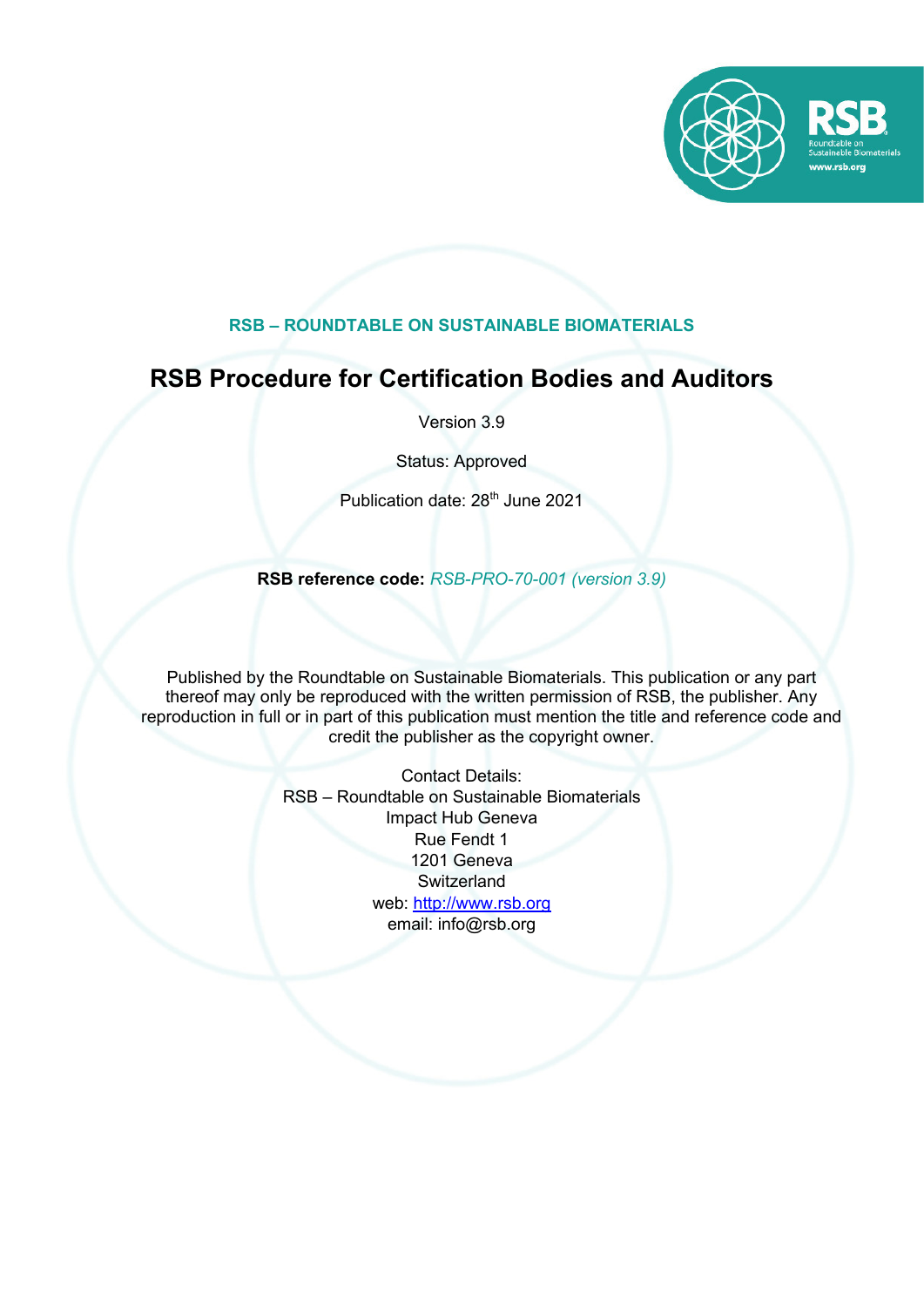

## **Introduction**

The implementation of the RSB Standard and the RSB Certification System relies on a robust assurance system. This system ensures that RSB Participating Operators (POs) are assessed through a stringent, consistent, transparent, efficient and impartial evaluation and certification process. The RSB assurance system comprises:

- The RSB Accreditation Body (AB);
- Certification Bodies (CBs); and
- Auditors, who are either employed or subcontracted by CBs.

RSB has selected ASI-Assurance Services International to act as RSB AB and conduct accreditation activities for the RSB certification system in line with ISO 17011. ASI`s expertise ensures that audits against the RSB certification system requirements are conducted with competence and consistency, regardless of there in the world they take place.

This procedure RSB-PRO-70-001 describes the requirements to be applied by CBs in order to be accredited to perform audits of RSB POs, issue RSB certificates and ensure the continuous monitoring of RSB POs. The three sections of this procedure specify the requirements for CBs (Section F – organisation), auditors (Section G – individuals) and conducting audits of the POs (Section H).

The RSB AB is responsible for verifying the competence and impartiality of applicant CBs, and ensuring accredited CBs' continued compliance with this procedure.

#### Main changes to previous version (Version 3.8)

- a) Added RSB EU RED auditor competency requirements to F.1.1 and G.3.2.3
- b) Shortened first surveillance audit period under RSB EU RED where operators handle both wastes and residues and virgin materials, H1.4.1
- c) Decreased surveillance audit volume cut-off point for points of origin under RSB EU RED to 1MT

#### Main changes from version 3.7 to version 3.8

- d) Clarify that "main audit" is the same as "initial audit" (Under Section E "Terms and Definitions");
- e) Inclusion in Sections G.1 and G.3 that auditors' experience and knowledge shall also include "data collecting and handling";
- f) Clarify under section H.1.1 that the conditions for group certification and multiple operators certification shall be verified by the CBs;
- g) Indicate explicitly under section H.1.5 that RSB does not allow audits to be replaced by any type of self-declaration from operators;

#### Main changes from version 3.6 to version 3.7

- a) Inclusion of the RSB certification scheme RSB Japan;
- b) For first certifications of RSB EU RED operators in waste or residue supply chains, and additional surveillance audit within 6 months is now mandatory;
- c) Specification of different operator types (see annex);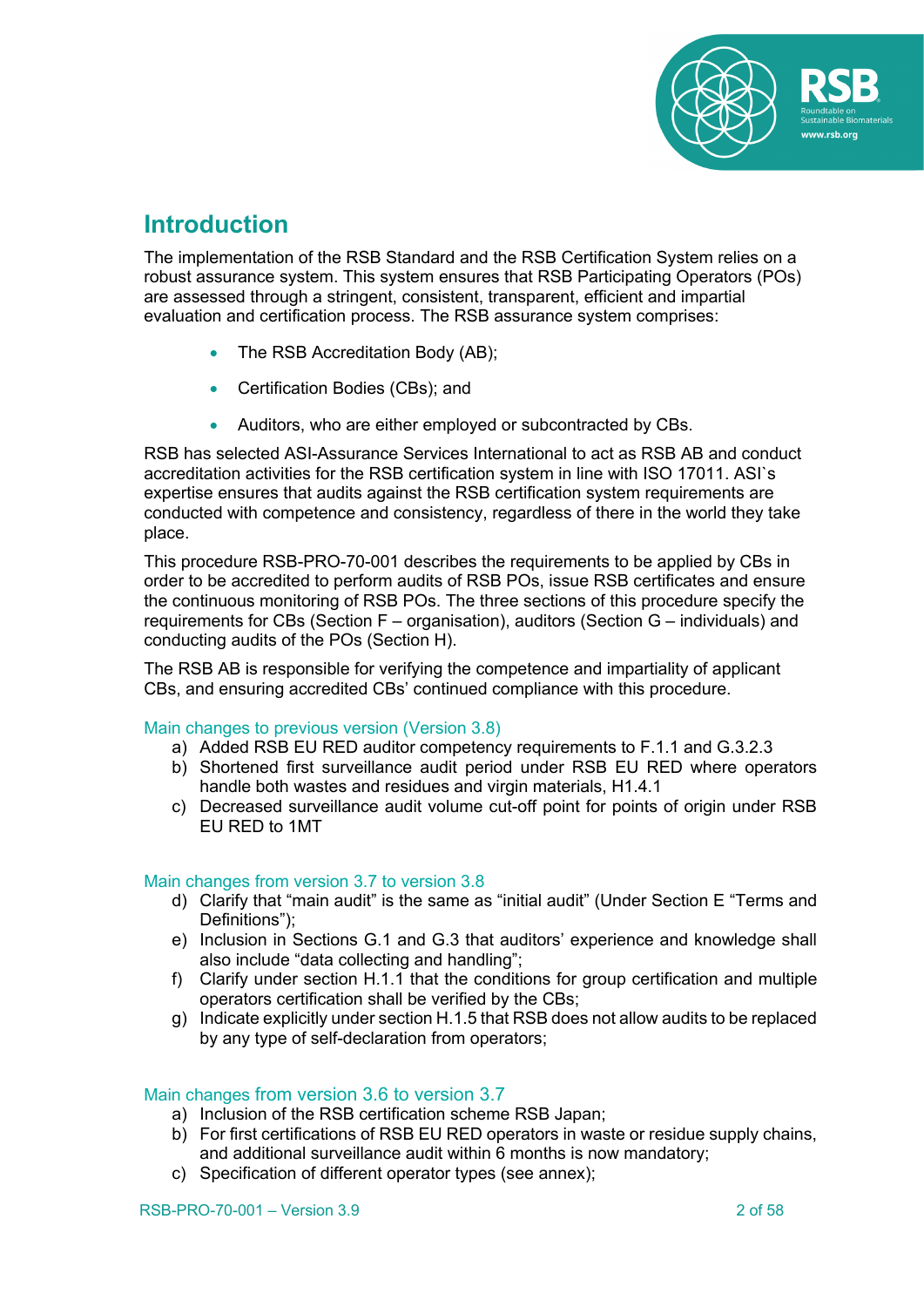

d) Update of the list of applicable audit scheme documents (see annex).

**Please see the full history of changes in the Annex II of this Procedure.**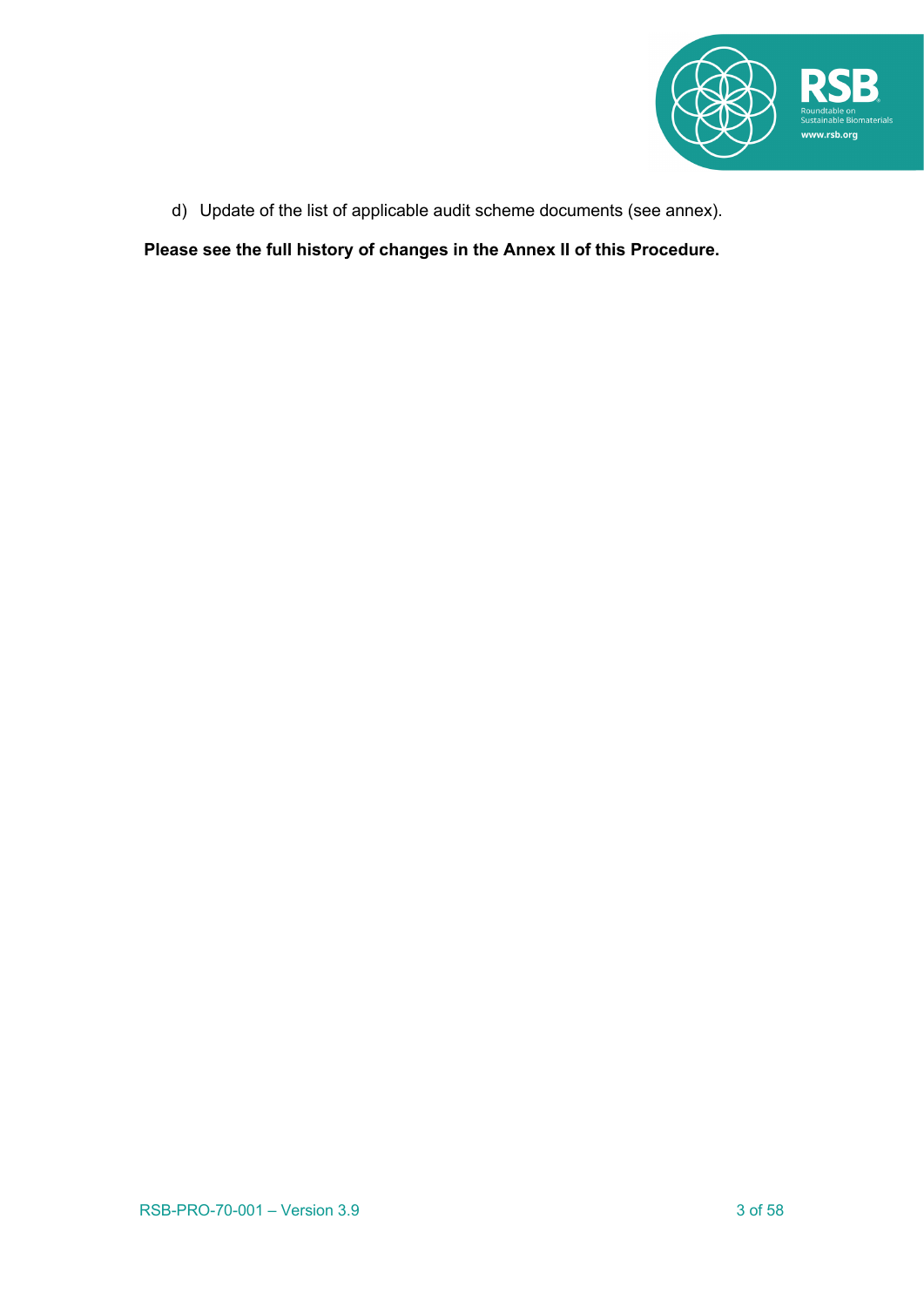

# **TABLE OF CONTENTS**

| H. EVALUATION AND CERTIFICATION OF PARTICIPATING OPERATORS  19 |  |
|----------------------------------------------------------------|--|
| ANNEX I - SCOPE OF RSB DOCUMENTS APPLICABLE AT THE AUDIT  49   |  |
|                                                                |  |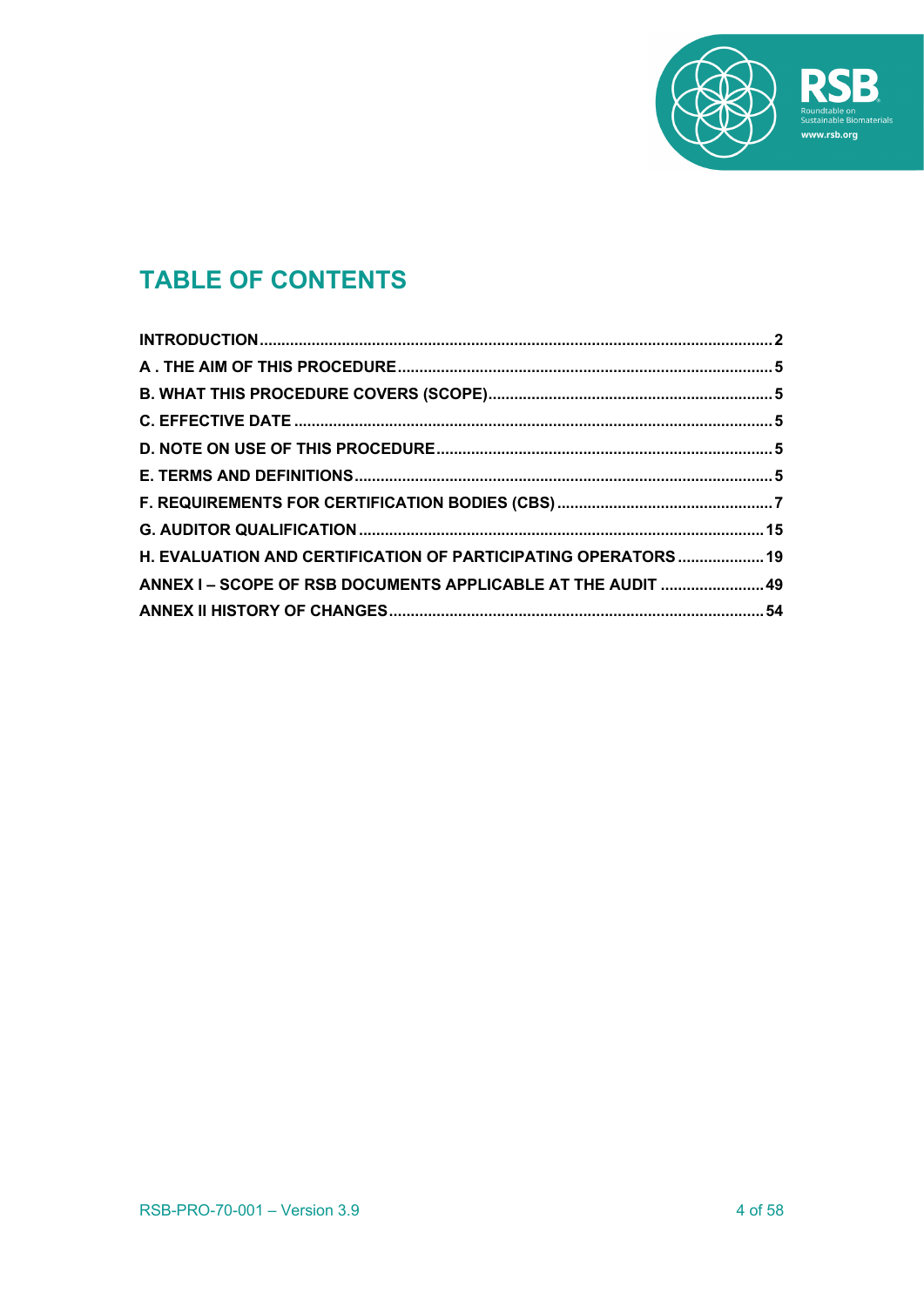

## **A. The aim of this procedure**

The aim of this procedure is to make sure that RSB CBs carry out evaluations and certification of POs against the RSB standard in a stringent, efficient, impartial, consistent, comprehensive and transparent way. This procedure is based on the requirements of the international standards ISO/IEC 17065, ISO 19011, ISAE 3000 as well as the ISEAL Assurance Code.

## **B. What this procedure covers (Scope)**

This procedure is applicable to CB applicants and accredited CBs who perform RSB certification audits under the RSB certification system. The procedure is structured as follows:

**Section F** covers the general requirements that apply to CBs as an organisation.

**Section G** covers the specific requirements for RSB auditors, including their competence, knowledge, skills and experience required to perform RSB audits.

**Section H** covers the requirements for conducting audits and delivering RSB certificates.

## **C. Effective date**

Version 3.9 of the RSB Procedure for Certification Bodies and Auditors [RSB-PRO-70- 001] shall be effective on 28<sup>th</sup> June 2021.

## **D. Note on use of this procedure**

All parts of this procedure are considered to be normative for CB applicants and accredited CBs, including its aim, scope, effective date, notes on its use, references, terms and definitions, requirements and annexes.

## **E. Terms and definitions**

For the purposes of this procedure, the terms and definitions given in the RSB Glossary of Terms [RSB-STD-01-00] shall apply. The following definitions are particularly important:

*Activity data refers to* quantified measures of a level of activity that result in GHG emissions or removals (Source: Greenhouse Gas Protocol – Product Life Cycle Accounting and Reporting Standard, 2011).

*Examples:* Energy (joules of energy consumed), mass (kilograms of a material), volume (volume of chemicals used), distance (kilometres of transport), etc.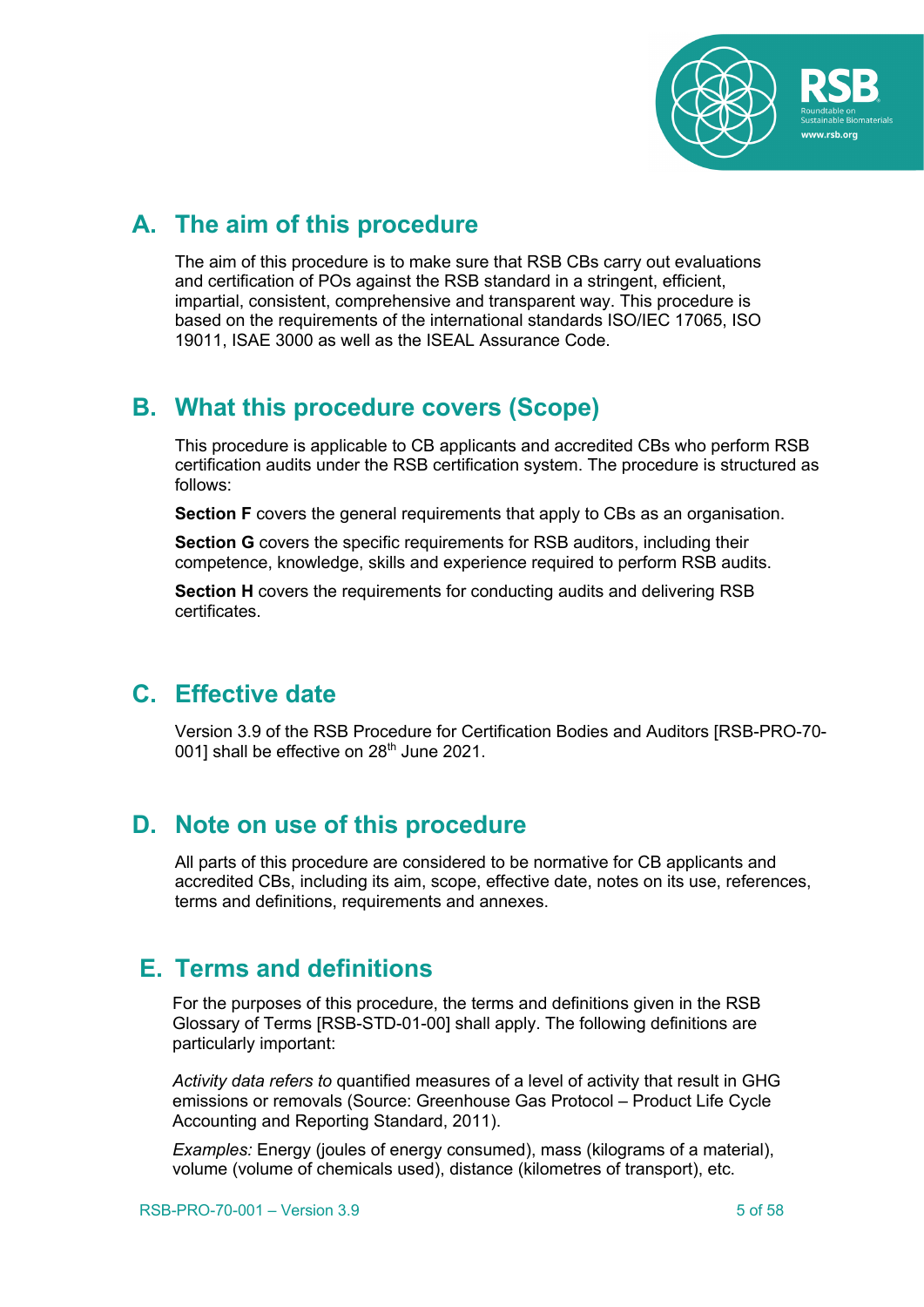

*Audit evidence* refers to records, statements of fact or other information relevant to the audit that is verifiable.

*Certification scheme* refers to a certification system related to specified products, to which the same specified requirements, specific rules and procedures apply (Source: ISO/IEC 17065:2012).

Please note, RSB operates the following certification schemes:

- RSB Global
- RSB EU RED
- RSB ICAO CORSIA
- RSB Japan.

*Certification scope* refers to the identification of

- the product(s) for which the certification is granted;
- the sites and facilities that the certification is covering;
- the applicable certification scheme; and
- the standards and other normative document(s), including their date of publication, to which it is judged that the product(s) comply.

(Source: adapted from ISO/IEC 17065:2012)

*Compliance assessment* refers to an assessment conducted by the RSB AB on a certified PO to evaluate the compliance of a CB's certification processes and the PO's management system against certification requirements.

*Evaluation findings* refer to the results of the evaluation of the collected audit evidence against audit criteria and can thus indicate conformity or nonconformity.

*Level of assurance* refers to the degree of confidence in the certification statement (adapted from ISO 14064-3).

*Limited assurance:* Level of assurance where the nature and the extent of the audit activities have been designed to provide a reduced level of assurance on historical data and information (adapted from ISO 14064-3).

*Main audit (or "Initial audit")* refers to a certification or re-certification audit where a PO is evaluated against all the relevant standards and procedures included in its scope of certification (See Annex).

*Materiality:* Concept that individual or the aggregation of errors, omissions and misrepresentations could affect the GHG assertion and could influence the intended users' decisions (source: ISO 14064-3).

Note 1: The concept of materiality is to be used when designing the auditing and sampling plans to determine the type of substantive processes used to minimise risk that the auditor will not detect a material discrepancy (detection risk).

Note 2: The concept of materiality is used to identify information that, if omitted or misstated, would significantly misrepresent a GHG calculation to intended users, thereby influencing their conclusions. Acceptable materiality is determined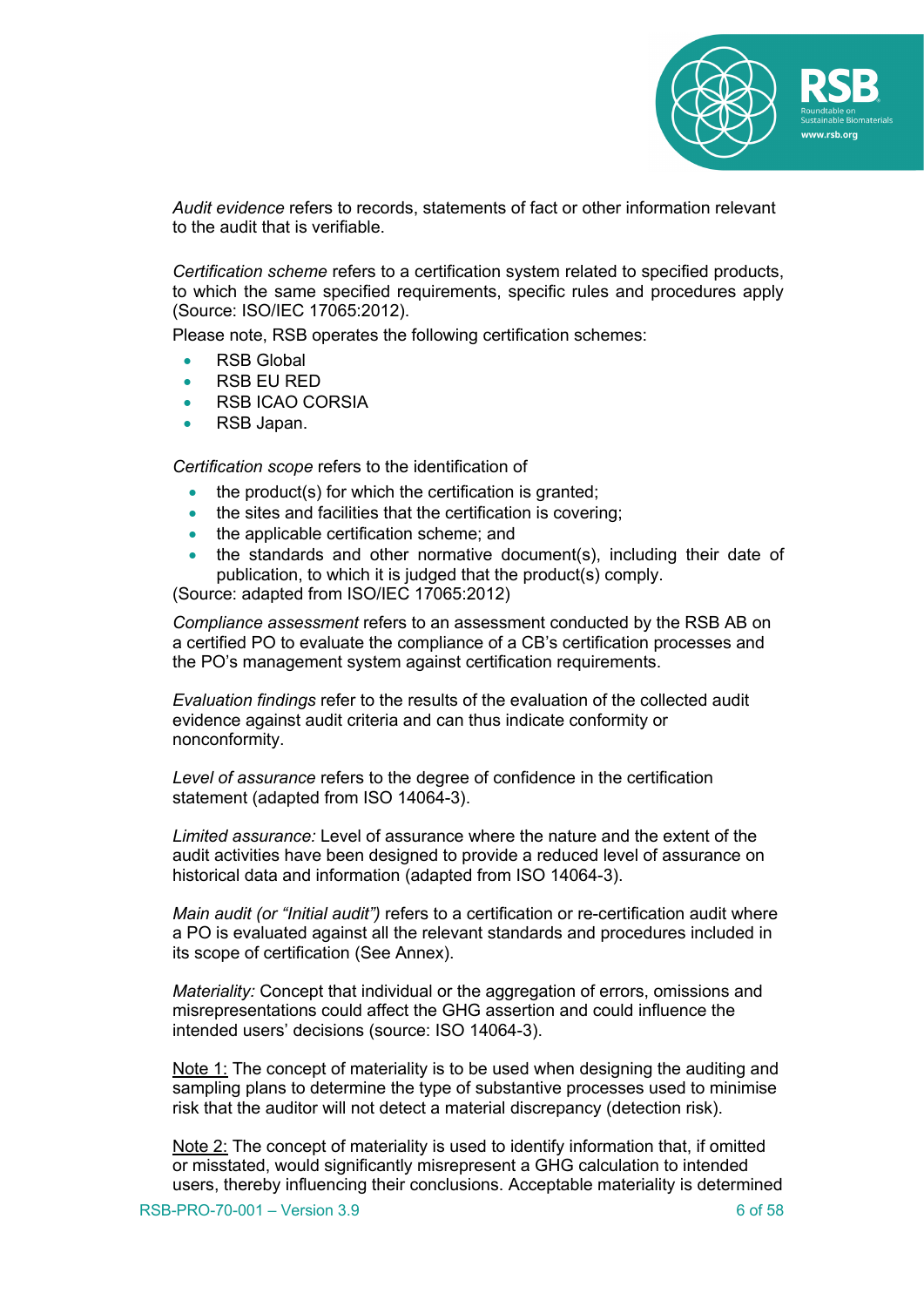

by this standard.

*Reasonable assurance:* Level of assurance where the nature and extent of the auditing activities have been designed to provide a high but not absolute level of assurance on historical data and information (adapted from ISO 14064-3).

*Surveillance audit* refers to a limited evaluation, where a PO is evaluated against a limited number of standards and procedures (See Annex).

*Suspension* refers to the temporary invalidation of a certificate.

*Technical area* refers to a sub-sector or a group of sub-sectors defined based on the difference or similarities in technical processes, methodologies, certification requirements and environmental impacts that lead to a specific competence requirement to undertake auditing activities.

*Termination* refers to the voluntary cancellation of a certification or accreditation agreement by either party according to contractual arrangements.

*Withdrawal* refers to the cancellation of a certificate by the CB (adapted from ISO/IEC TS 17027).

*Witness assessment* refers to a process in which the Accreditation Body observes and evaluates a CB carrying out certification-related activities.

## **F. Requirements for Certification Bodies (CBs)**

#### **F1. General requirements**

- 1. 1. The CB shall comply with all requirements of the international standard ISO/IEC 17065. For audits to RSB EU RED standard, the CB office performing the audit shall be accredited to ISO 17065 (or justified equivalent), and to ISO 14065 (or justified equivalent) if performing actual value GHG audits.
- 1. 2. The CB shall conduct audits in line with the international standard ISO 19011.
- 1. 3. The CB shall conduct the assessment of Greenhouse Gas calculations in line with the international standard ISO 14064-3.
- 1. 4. In the event of any conflict between requirements specified in ISO/IEC 17065, ISO 19011, ISO/IEC 14064-3 and the RSB standards, the RSB standards shall prevail.

*Note*: For compliance with F1.1. to F1.4., the most recent versions of the referenced standards apply, considering transition periods as specified by ISO, IAF or other relevant bodies.

1. 5. The CB shall ensure that a reasonable level of assurance is established for audits of GHG inventories (including their input data) and audits against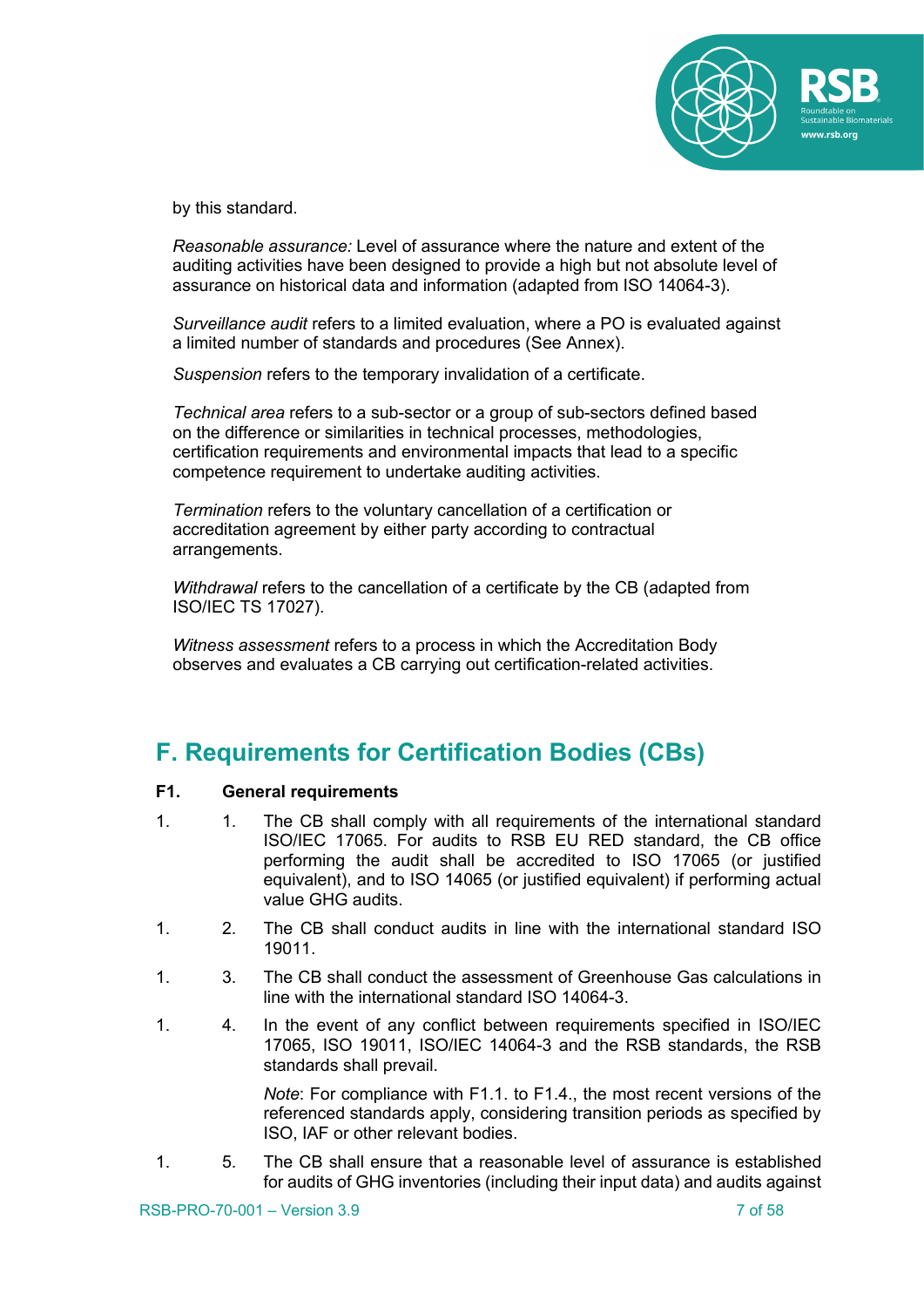

the RSB Chain of Custody Standard [RSB-STD-20-001 and RSB-STD-11- 001-20-001] or the traceability of sustainability claims. A materiality threshold of 5% shall be applied in these audit areas.

#### **F2. Accreditation**

2. 1. The CB shall undergo and successfully complete the ISO/IEC 17011 based RSB accreditation process for the scope 'RSB certification' and enter into an accreditation agreement with the RSB AB before offering any RSB certification services.

> *Note 1:* The accreditation scope 'RSB certification' includes a variety of potential certification scopes.

> *Note 2:* Whenever the CB is already accredited by the RSB AB to issue certificates for another certification standard with full ISEAL membership, the RSB AB may conduct a limited accreditation process. In this case, the RSB AB will determine the extent of the limited accreditation process following a risk assessment.

- 2. 2. The CB shall comply with any requirement and procedure put in place by the AB (including the performance of witness audits) and submit to evaluation and any related activity as determined by the AB.
- 2. 3. The CB shall acknowledge the right of the AB to suspend or withdraw their accreditation with immediate effect if, in the sole opinion of the AB, the CB is not in compliance with the RSB standards and any condition set by the AB.
- 2. 4. The CB shall address and correct all non-compliances or major noncompliances identified during the RSB accreditation process without delay.

The CBs shall identify the root cause of any non-compliance and inform the RSB AB about all actions taken to address the non-compliances or major non-compliance over the long term.

- 2 5. The CB shall inform the RSB AB without delay about any and all aspects of their operation which may compromise the implementation of, or compliance with, the RSB standards.
- 2. 6. The CB shall inform the RSB AB and the RSB Secretariat without delay about any and all misuse of the RSB trademarks, the RSB standard, or the RSB certification system that they gain knowledge of.

*Note:* Misuse of the RSB trademarks, the RSB standards, and the RSB certification system includes any non-compliance with the RSB standards, provisions or systems, whether already incurred or likely to occur. This requirement refers to any and all operations whether or not they are engaged with the CB, the RSB Secretariat or any other constituent of the RSB or the RSB certification systems.

- 2. 7. In case of suspension of its RSB accreditation certificate, the CB:
- 2. 7. 1. shall immediately inform the RSB Secretariat;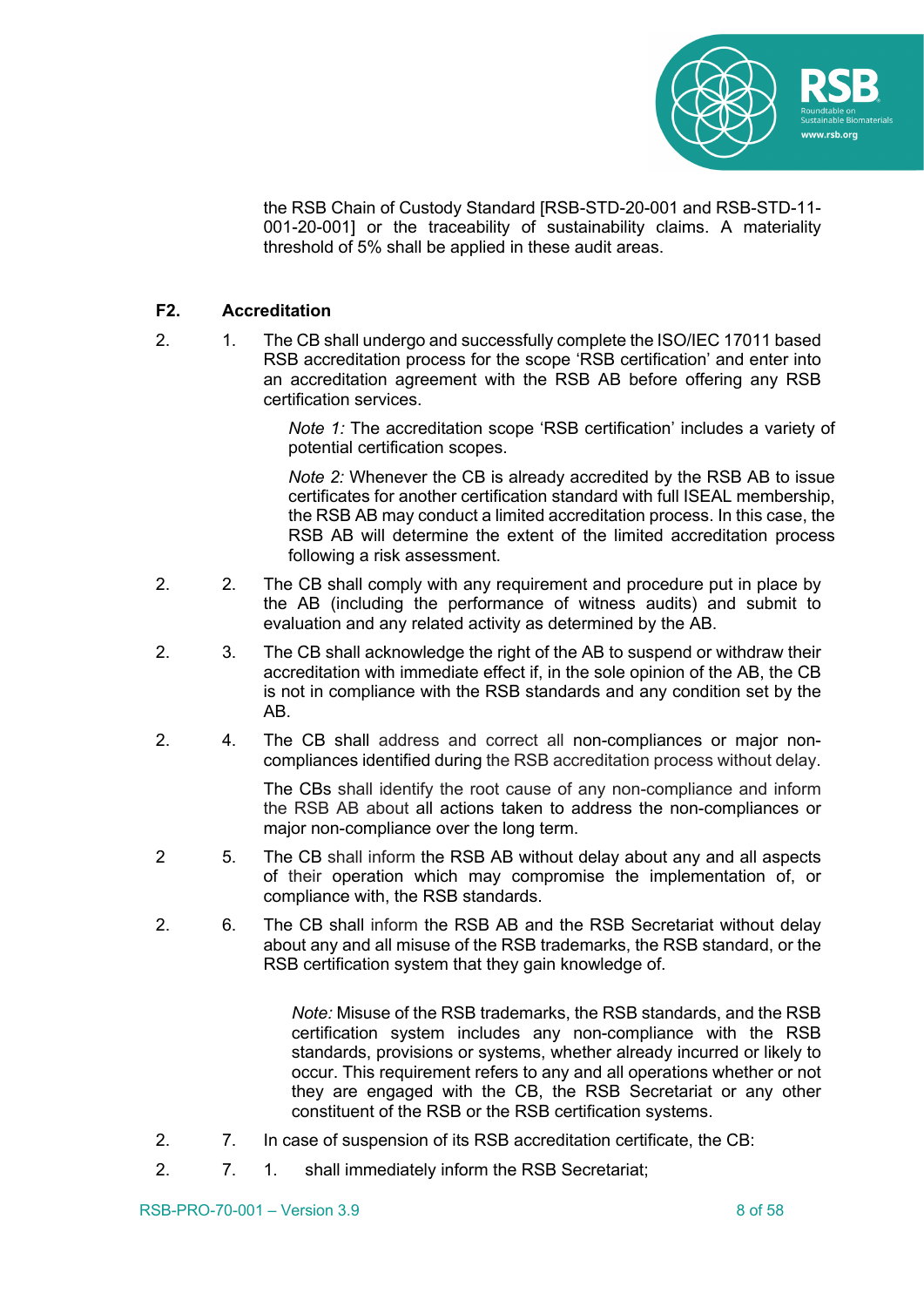

2. 7. 2. must not carry out any new activities related to RSB certification, such as auditing, reviewing of audit reports, issuing of certificates of new RSB operators;

> *Please note:* Activities related to surveillance audits or re-certification audits of existing RSB POs are permitted during suspension.

- 2. 7. 3. shall identify all POs and external third parties affected and notify them of the suspension of its accreditation.
- 2. 8. In case of withdrawal or termination of the accreditation certificate, the CB:
- 2. 8. 1. shall immediately inform the RSB Secretariat;
- 2. 8. 2. shall immediately stop using any of the RSB trademarks;
- 2. 8. 3. must not carry out any activities related to RSB certification, such as auditing (main audits and surveillance audits), reviewing of audit reports, issuing of certificates;
- 2. 8. 4. shall identify all POs and external third parties affected and notify them of the suspension of its accreditation.

#### **F3. Agreement with the RSB Secretariat**

3. 1. The CB shall enter into a 'CB Agreement' with the RSB Secretariat before delivering any auditing or certification activity against RSB standards.

> *Note*: the 'CB Agreement' will be provided by the RSB Secretariat and includes, among other items, a declaration of commitment and licensing agreement for the use of RSB trademarks.

3. 2. The CB may use the RSB logo and other trademarks in accordance with RSB Procedure on Communication and Claims [RSB-PRO-50-001].

#### **F4. Application and agreement with Participating Operators (PO)**

- 4. 1. The CB shall obtain all necessary information related to the certification scope, i.e.
	- the product(s) for which the certification is granted;
	- the sites and facilities that the certification is covering;
	- the applicable certification scheme, and
	- the standards and other normative document(s), including their date of publication, to which it is judged that the product(s) comply.
- 4. 2. The CB shall establish a legally enforceable contract with a PO prior to the beginning of any RSB evaluation and certification.

The contract shall include:

4. 2. 1. A description of all the activities and operations to be performed over the course of the RSB evaluation and certification, in particular those requiring disclosure of any confidential information;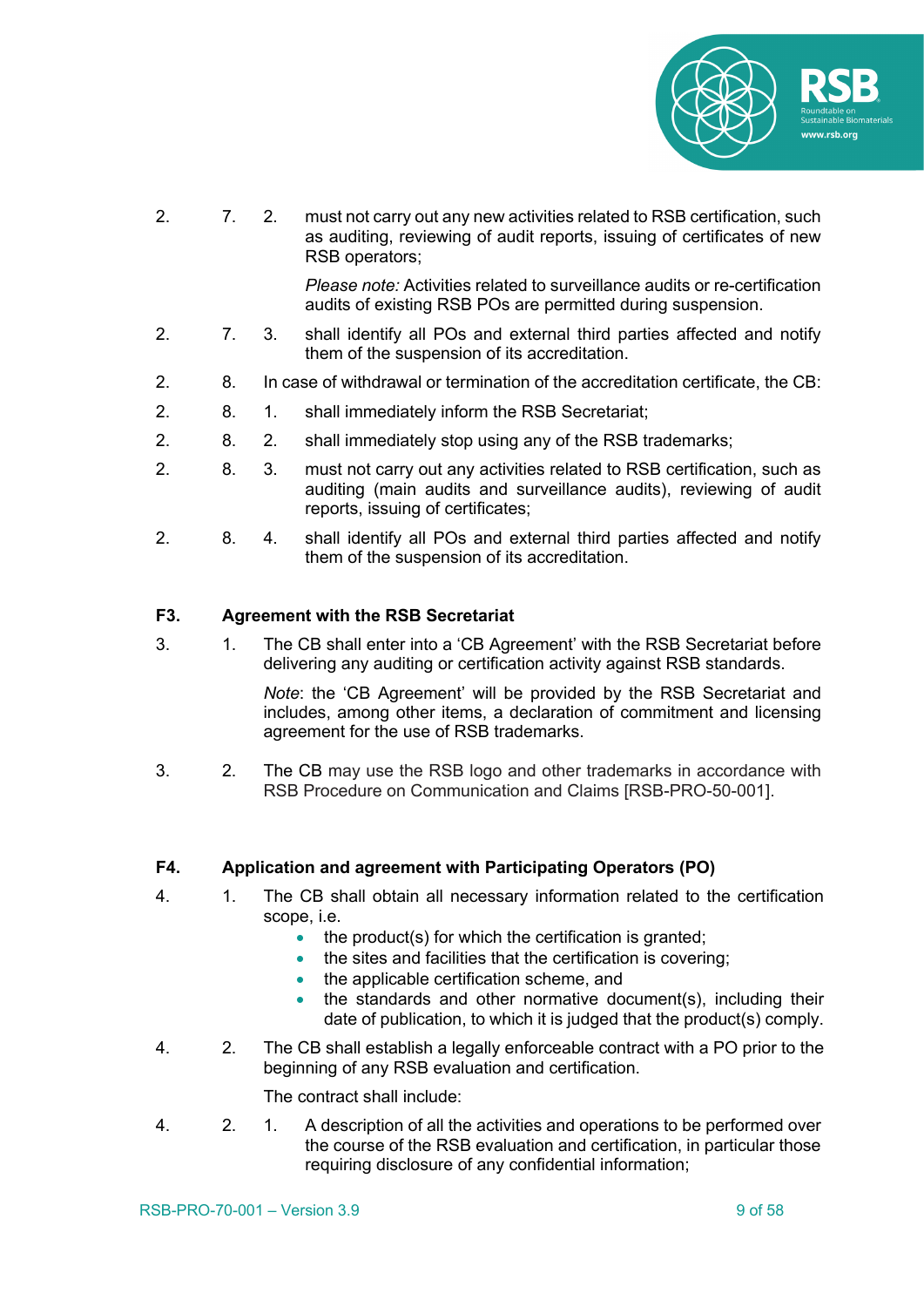

*Note:* CBs may sign a Non-Disclosure Agreement with the PO prior to the beginning of any RSB evaluation and certification*.*

- 4. 2. 2. A clause whereby the PO shall comply with RSB Standards and procedures, as well as any conditions set by the CB for issuing, maintaining, suspending, terminating or withdrawing of RSB certificates;
- 4. 2. 3. Relevant provisions ensuring the right of the CB access all operation sites, subsidiaries, branch offices included in the scope of certification and to all documentation and information deemed necessary by the CB including mass balance data for and auditing reports of other voluntary schemes the operator participates in;
- 4. 2. 4. A clause whereby the PO shall inform the CB of changes in management circumstances or resource conditions that could materially impact the continued validity of the certification;
- 4. 2. 5. A clause whereby the PO shall put a mechanism in place for the participation of observers, where applicable;
- 4. 2. 6. A clause whereby the PO shall address and record grievances in line with the RSB standard for POs [RSB-STD-30-001];
- 4. 2. 7. The information to be included in the Public Audit Summary to be published upon completion of the certification process (See Section H.3.3);
- 4. 2. 8. The right of the CB to suspend or withdraw the PO's certificate with immediate effect if, in the sole opinion of the CB, the PO is not in compliance with the RSB standard or uses its RSB certification in a manner that may damage the good name of the RSB, the AB or the CB;
- 4. 2. 9. A clause whereby, in case of suspension or withdrawal of RSB certification, the PO shall:
	- immediately cease the use of any RSB trademarks, including on or in relation to any products;
	- identify all customers and suppliers affected, and notify them of the suspension or withdrawal of the RSB certificate in writing within three (3) business days of the suspension or withdrawal, and maintain records of that notification; and
	- take any other required measure;
- 4. 2. 10. A clause whereby the RSB AB, the RSB Secretariat, or auditors appointed by the RSB AB or the RSB Secretariat are entitled to participate in audits and evaluations of the PO for the purpose of monitoring the CB's conformity with RSB accreditation requirements, including the AB's right to conduct compliance assessments;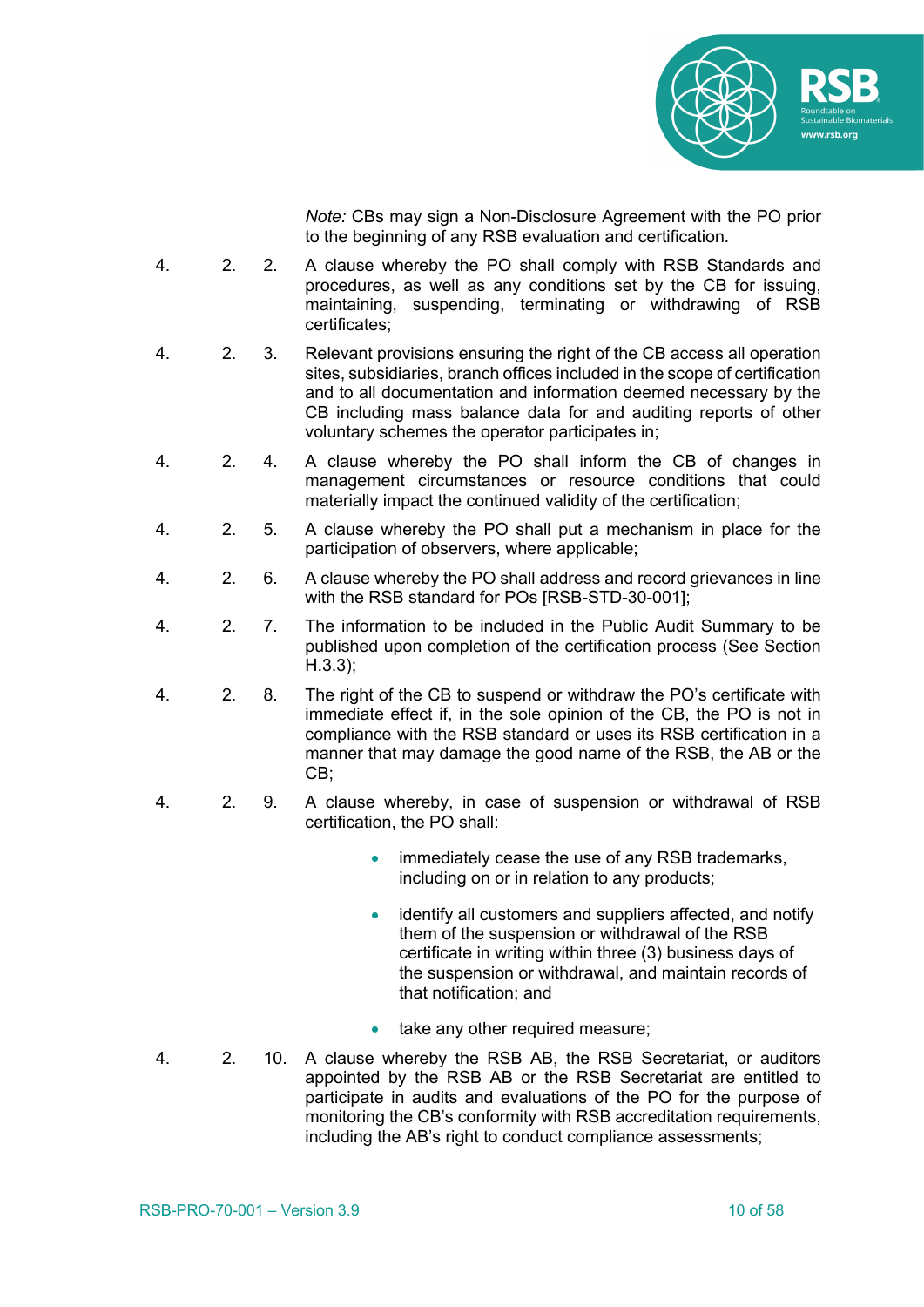

- 4. 2. 11. A clause whereby the RSB Secretariat, the AB and/or appointed auditors are entitled to access all audit products, which includes audit findings, evidence and reports;
- 4. 2. 12. A clause whereby the PO, when providing copies of certification documents, shall ensure the documents are copied in their entirety, unless specified otherwise by the RSB standard;
- 4. 2. 13. Relevant provisions ensuring the right to use information brought to the attention of the certification body to follow up on infringements of the RSB trademarks and intellectual property rights held by RSB;
- 4. 2. 14. All elements as detailed in H.1.1.and any other aspect the CB deems necessary for the proper conduction of evaluation and certification against the RSB standard;
- 4. 2. 15. A clause whereby the CB is entitled to schedule extra audits in addition to the regular audit schedule on the cost of the PO to investigate grievances that have been filed related to the breach of RSB standards by the PO;

A clause whereby the CB is entitled to verify deliveries received from upstream suppliers and deliveries made to downstream recipients of certified material.

4. 3. The CB shall provide information to the PO about the audit process, including fees for application, initial certification and continuing certification.

#### **F5. Risk management**

- 5. 1. The CB shall develop, document and implement a risk management approach to minimise risks which could compromise comprehensive, consistent and transparent implementation of the RSB Standards*.* The approach includes four (4) main stages: risk identification; risk evaluation; risk management; and risk monitoring, as described below:
- 5. 1. 1. The CB shall identify relevant risk factors associated with the particular operation. This shall include the identification of potential sources of risk to their operation as a whole and to any part thereof, and to the comprehensive, consistent and transparent implementation of the RSB standards;
- 5. 1. 2. For each risk factor identified, the CB shall evaluate the potential extent of damage which could result from deficient implementation of the RSB standards;
- 5. 1. 3. The CB shall develop and keep updated a risk management plan which describes the strategic and operational management activities for each risk factor identified and evaluated;
- 5. 1. 4. The CB shall monitor implementation of the risk management plan for its effectiveness in minimising the risks to comprehensive, consistent and transparent implementation of the RSB standards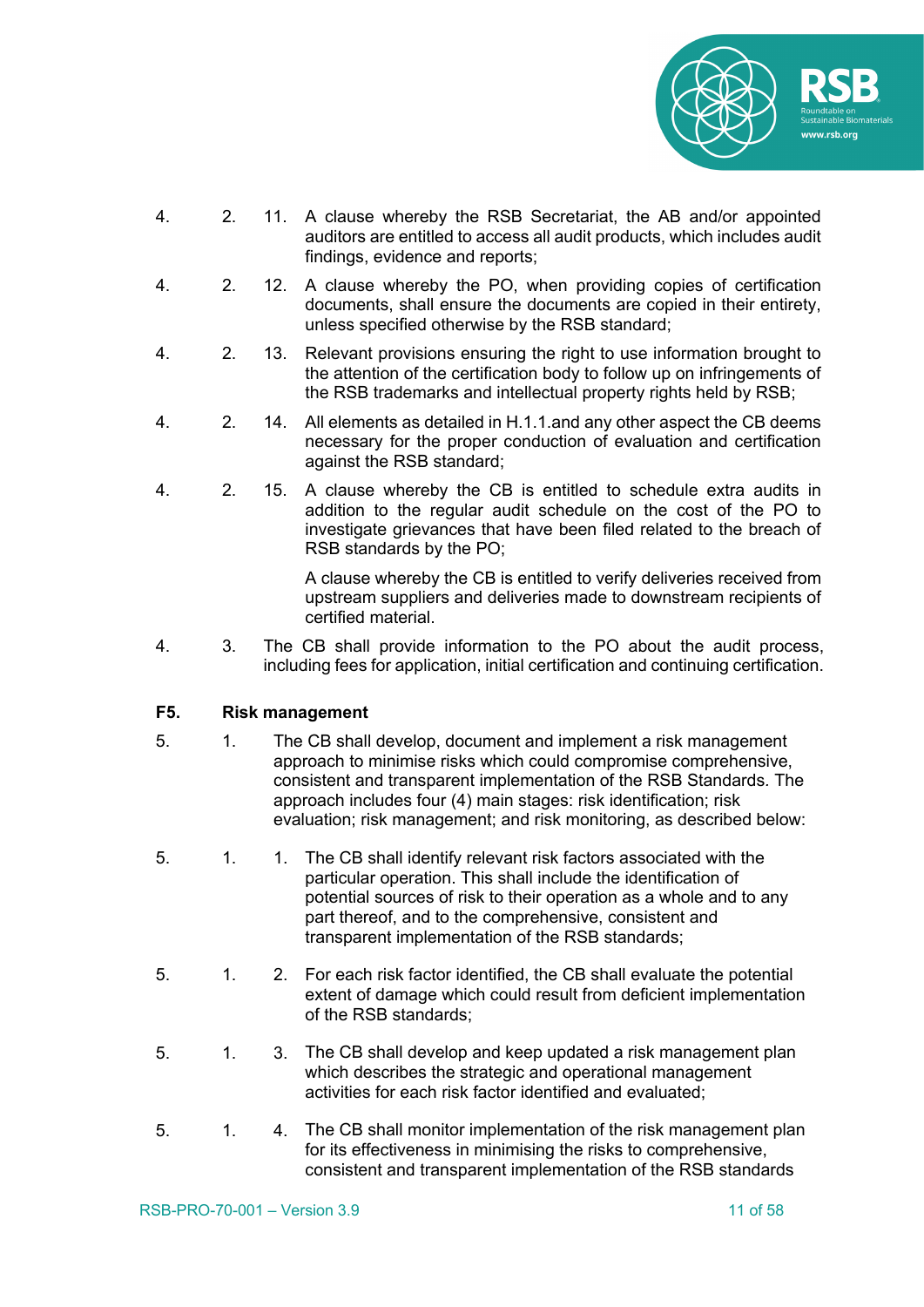

and certification systems. The CB shall update and optimise the risk management plan according to the results of the risk monitoring.

#### **F6. Grievance mechanism**

6. 1. The CB shall put in place a grievance mechanism in line with the RSB Grievance Procedure [RSB-PRO-65-001] to address cases of grievance (i.e. complaint, dispute, challenge, conflict) filed by POs or by any third party about any element of RSB evaluations and certifications.

#### **F7. Transferring Participating Operators**

- 7. 1. The CB shall facilitate the transfer of a PO to another CB accredited by the RSB AB.
- 7. 2. The transfer of a PO shall be approved by the RSB Secretariat.
- 7. 3. Upon agreement of the transfer by the PO and its new CB, the CB shall transfer copies of the certification documentation, and all other relevant information (incl. pending non-compliances) to:
	- The CB that receives the PO:
	- The RSB AB; and
	- The RSB Secretariat.
- 7. 4. The transfer shall not affect the validity period of existing certificates, evaluation reports, existing non-compliances, and the initial audit schedules unless otherwise agreed between the PO, its new CB and the RSB AB.
- 7. 5. The CB shall remain responsible and liable for any noncompliance, misuse or misrepresentation by the PO, which occurs or is identified before the contractual agreement between the PO and its new CB is signed.
- 7. 6. Prior to certification, re-certification or lifting the suspension of an operator that was previously suspended under the RSB system or any other sustainability certification system, the certification body shall bring this to the attention of the RSB Secretariat.

#### **F8. Documentation and records**

#### **F8. 1. General**

8. 1. 1. The CB shall keep records for at least 7 years, to demonstrate that all the requirements in this procedure have been effectively fulfilled;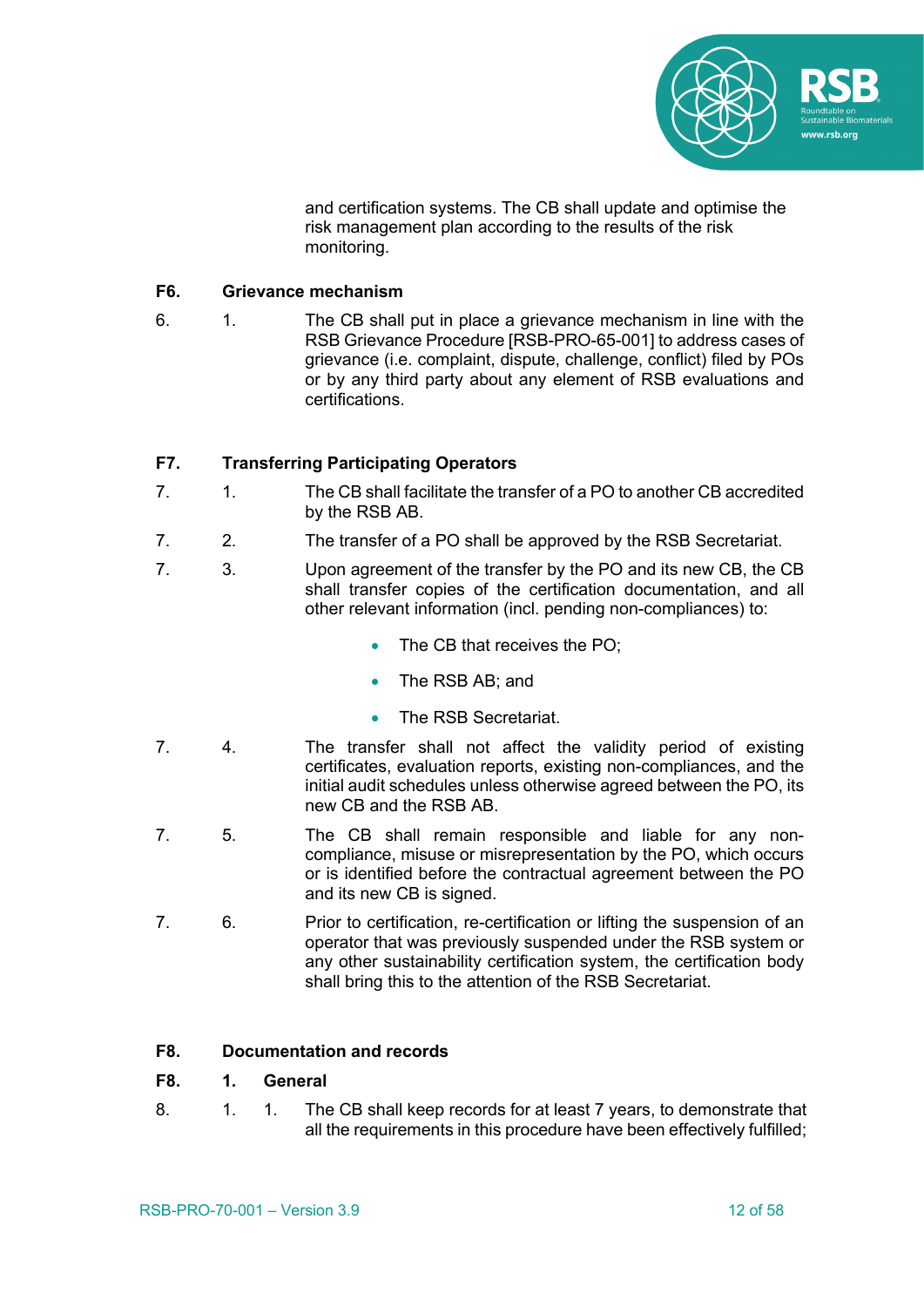

- 8. 1. 2. The CB shall base their operations related to RSB on documented systems, including but not limited to all operational procedures and associated instructions needed in order to evaluate a PO's conformity with the RSB standard within its scope of RSB accreditation;
- 8. 1. 3. The CB shall make sure all personnel, management and any external third party involved in RSB-related operations and activities are aware of all operational procedures and associated instructions;
- 8. 1. 4. The CB shall provide and keep updated a documented profile of all activities and operations under its control in relation to the implementation of the RSB standard and the RSB certification systems;
- 8. 1. 5. The CB's documented profile shall include at minimum the following information:
- 8. 1. 5. 1. Description of legal status;
- 8. 1. 5. 2. Description of governing bodies, including its certification decision entity and other relevant committees;
- 8. 1. 5. 3. Names, details, descriptions, organisational charts and any other relevant information documenting subsidiaries, branch offices, affiliated entities, external third parties contracted or otherwise engaged, operational structures, authorities, functions, roles and responsibilities, and management systems including policies, procedures, as well as controlling systems and risk management systems;
- 8. 1. 5. 4 Description of experience with implementation of social, environmental, economic, and management standards and certification systems, including a list of:
	- standards and certification systems currently implemented and the status thereof;
	- the accreditation bodies engaged with the CB;
- 8. 1. 5. 5. Consultants, sub-contractors and other third parties engaged to advise on implementation of RSB standards and RSB certification systems; accreditations withdrawn, suspended or terminated.
- 8. 1. 6. The CB shall keep all records and documentation accurate, complete and up to date. Records and documentation related to POs and personnel for at least 7 years following the end of any contractual relation.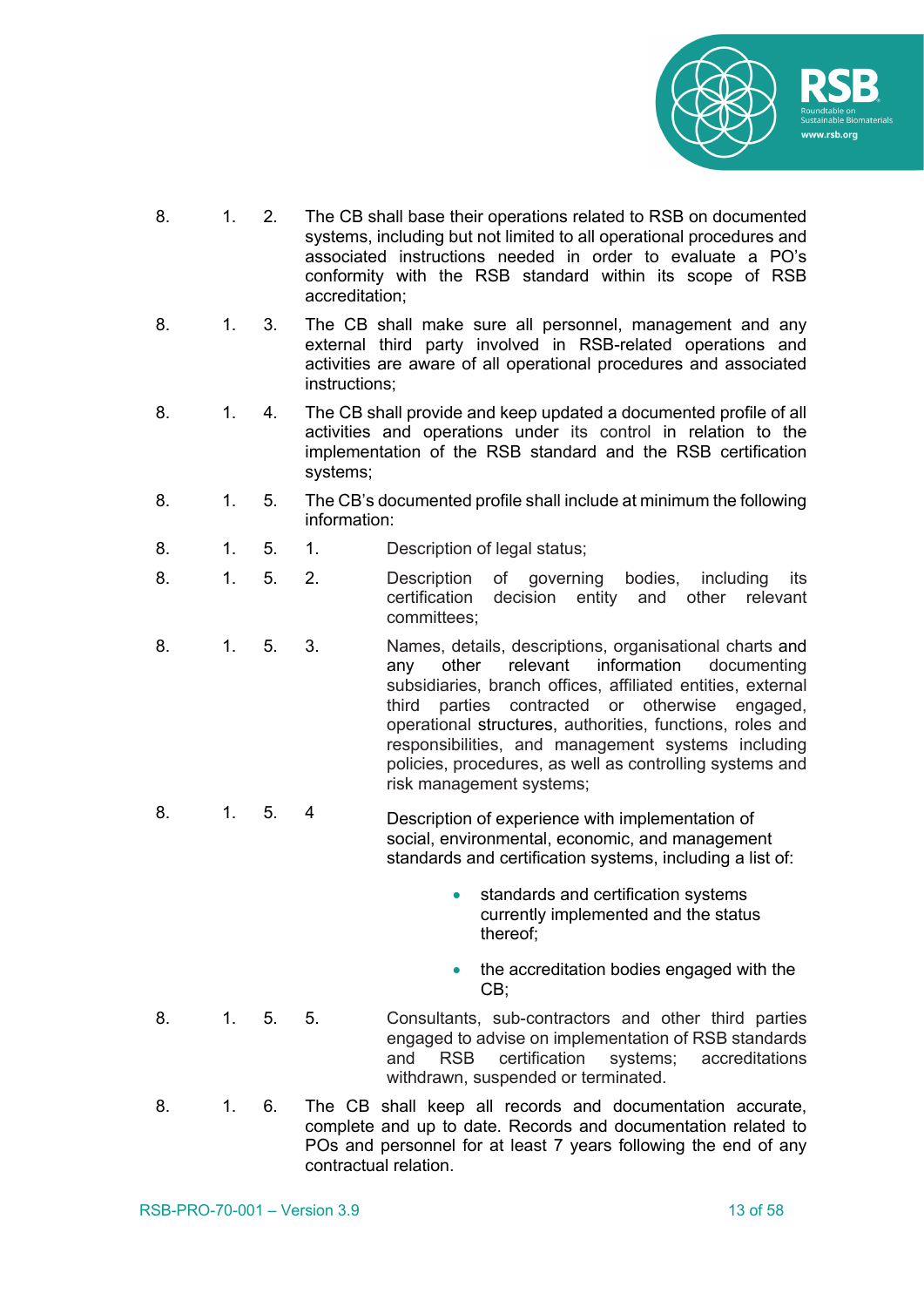

#### **F8. 2. Confidentiality**

8. 2. 1. All personnel who have access to confidential information shall sign a written confidentiality agreement. Personnel includes, but is not limited to administrative personnel, auditors, technical experts, audit observers, translators, consultants, subcontractors, members of the certification decision entity, peer reviewers, other committee members and management representatives.

#### **F8. 3. Records of Participating Operators**

The CB shall keep accurate, up-to-date, legible and complete records of every RSB PO to whom they provide certification in relation to the RSB standard, including but not limited to:

- 8. 3. 1. PO Participant Code;
- 8. 3. 2. Certification scope;
- 8. 3. 3. Audit checklists;
- 8. 3. 4. Evaluation reports, including the identification, management and tracking of nonconformities and actions taken to address them over the long term;
- 8. 3. 5. Records of stakeholder consultation conducted during the audit process*;*
- 8. 3. 6. Decision by the Certification Decision Entity;
- 8. 3. 7. Certification scheme (RSB Global, RSB EU RED, RSB ICAO CORSIA, RSB Japan);
- 8. 3. 8. Certificate status (validity and expiry date, or whether expired/suspended);
- 8. 3. 9. Grievance reports;
- 8. 3. 10 Review of the use of RSB compliance claims and trademarks;
- 8. 3. 11 Audit team;
- 8. 3. 12 Relevant audit evidence including but not limited to documentation related to the chain of custody documentation (i.e. mass balance records), GHG calculation, ESMP, etc.

#### **F8. 4. Public information**

- 8. 4. 1. The CB shall make publicly available the fact that they are accredited to offer RSB certification services.
- 8. 4. 2. If the CB operates as part of another legal entity or is controlled by another legal entity (e.g. government body or private organisation), they shall make publicly available this fact with sufficient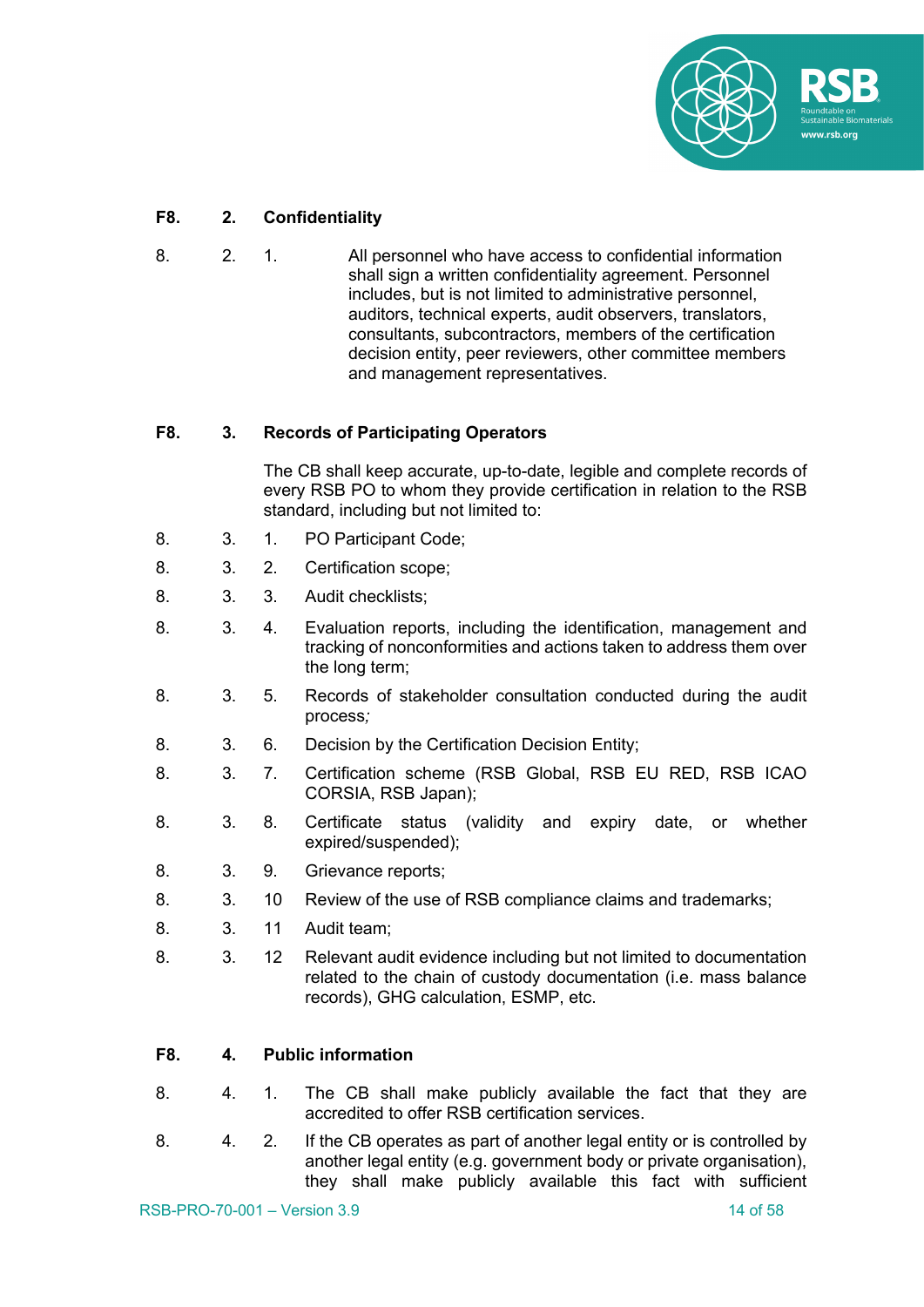

information to clearly explain the relationship between the CB and the other legal entity.

| 8. | 4. | 3.       |                  | The CB shall make the following information available to<br>stakeholders upon request, including:                                                                  |
|----|----|----------|------------------|--------------------------------------------------------------------------------------------------------------------------------------------------------------------|
| 8. |    | $4^{3}$  | $\overline{1}$ . | Process for evaluating compliance with the RSB<br>standard;                                                                                                        |
| 8. |    | 4. 3.    | 2.               | Procedure for granting, maintaining, refusing and<br>withdrawing RSB certification;                                                                                |
| 8. |    | 4, 3, 3, |                  | Process for resolution of grievances;                                                                                                                              |
| 8. |    | 4. 3.    | 4                | Rights and duties of POs, in particular the use of the<br>RSB trademarks and the CB's name, licenses and<br>marks;                                                 |
| 8. |    | 4, 3, 5, |                  | Personnel and committee members responsible for<br>overall performance of its activities, policy matters,<br>certification decisions and resolution of grievances; |
| 8. | 4. | 3.       | 6.               | Information about the financial resources and costs<br>related to RSB certification services.                                                                      |

## **G. Auditor Qualification**

#### **G. 1. Training and qualification requirements for auditors**

The CB shall make sure that all auditors taking part in evaluation and certification of PO have the following qualifications in the scope of certification:

- 1. 1. At least two (2) years higher education diploma or equivalent in a discipline relevant to the scope of certification;
- 1. 2. English language skills to read, comprehend, interpret, implement, report-writing, and otherwise handle the original documents published by the RSB;
- 1. 3. A valid certificate issued after the successful completion of an initial auditor training program on RSB standards and the RSB certification system as well as certificates on continuous training updates for new or revised standards;

*Note:* Auditors shall attend training sessions for standards that are relevant for the scope in which they are active in, for example for RSB EU RED audits on residue feedstocks, the most recent training on the *RSB EU RED Standard for the certification of biofuels based on waste and residue*s must be attended.

1. 4. Participated successfully in continuous training measures and exchange of experiences for auditors (at least one (1) per year), and continuously meet all qualifications required in this procedure;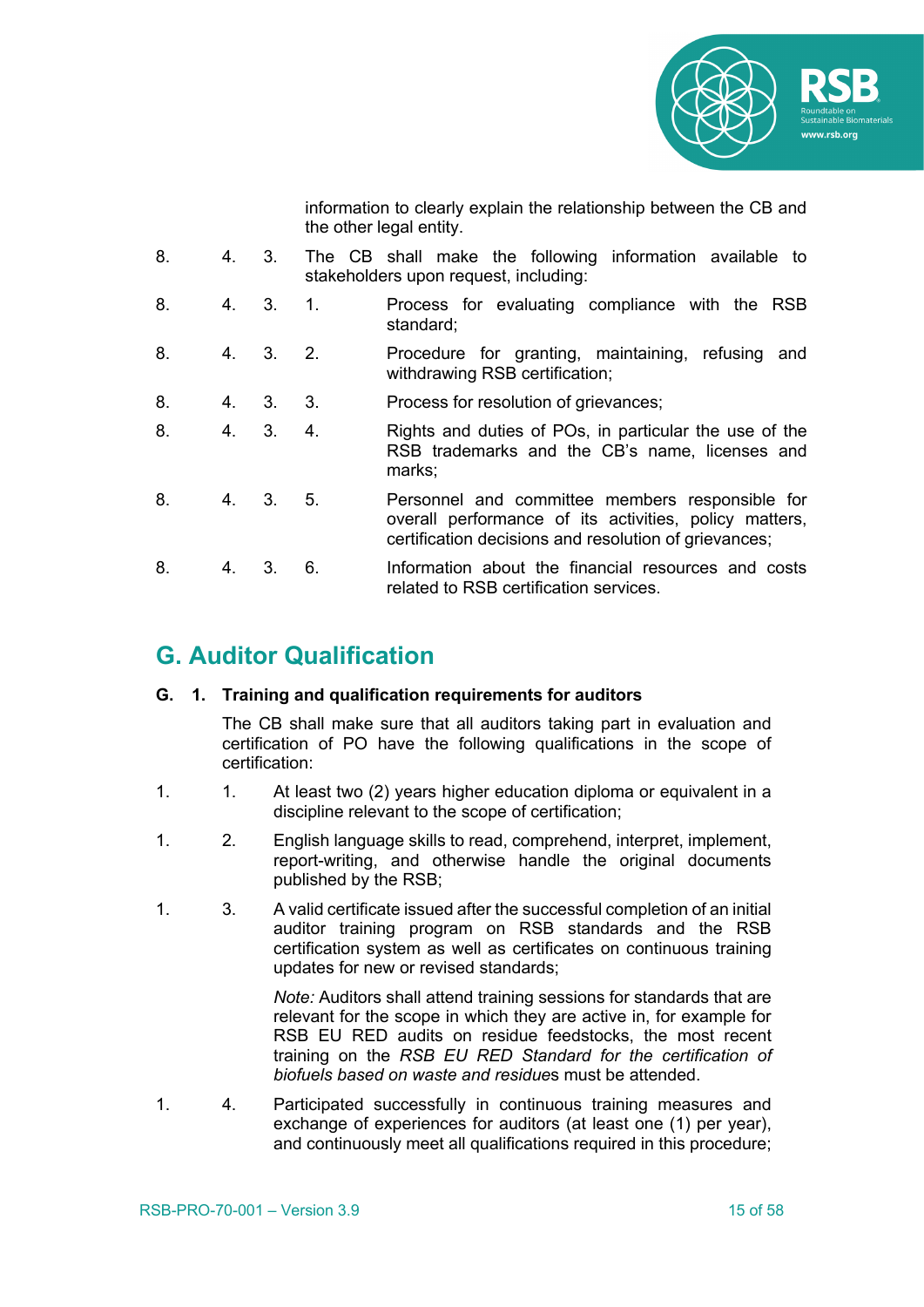

- 1. 5. A sense of observation, fairness, truthfulness, objectivity, integrity, cultural openness, respect and persistence;
- 1. 6. Gained and demonstrated experience evaluating POs against the RSB standards in the scope of evaluation and certification;
- 1. 7. Experience in and knowledge of auditing traceability in chain of custodies, such as mass balance systems and data collection and handling;

*Note:* Auditors in training (i.e. who do not meet the requirements listed in this section) may participate in evaluations as an observer, upon approval by the PO.

1. 8. Successful participation in an annual online test organised by the RSB Secretariat.

#### **G. 2. Additional training and qualification requirements for lead auditors**

In addition to requirements for auditors, the CB shall make sure that any lead auditor taking part in the evaluation and certification of POs has the following qualifications relevant to the scope of evaluation:

- 2.  $1.$  A formal ISO 9001<sup>1</sup>, ISO 14001<sup>2</sup> or OHSAS 18001<sup>3</sup> / ISO 45001 lead auditor certificate achieved through a recognised accredited training course;
- 2. 2. A three-day ISO 19011<sup>4</sup> training course certificate, including the successful examination provided by a qualified quality management system (QMS), environmental management system (EMS) or occupational health and safety management systems (OHSAS) lead auditor;
- 2. 3. University level education (or equivalent) in a discipline relevant to the scope of certification;
- 2. 4. Two (2) years' professional experience in one or more of the following technical areas, either as an auditor or in the relevant industry:
	- Perennial or non-perennial crop production;
	- Silviculture and other forestry activities;
	- Industrial processes, such as manufacture of vegetable or animal oils and fats, refined petroleum products, industrial gases, chemicals and chemical products (including fuels, fibres, etc.), pharmaceuticals, rubber and plastic products; and
	- Wholesale and trade
- 2. 5. Successfully led at least three (3) evaluations of POs of substantially different size and complexity against the RSB

<sup>1</sup> ISO 9001:2008 - Quality management systems -- Requirements

<sup>2</sup> ISO 14001:2004 Environmental management

<sup>3</sup> Occupational Health and Safety. July. 2007.

<sup>4</sup> ISO 19011: 2011 Guidelines for auditing management systems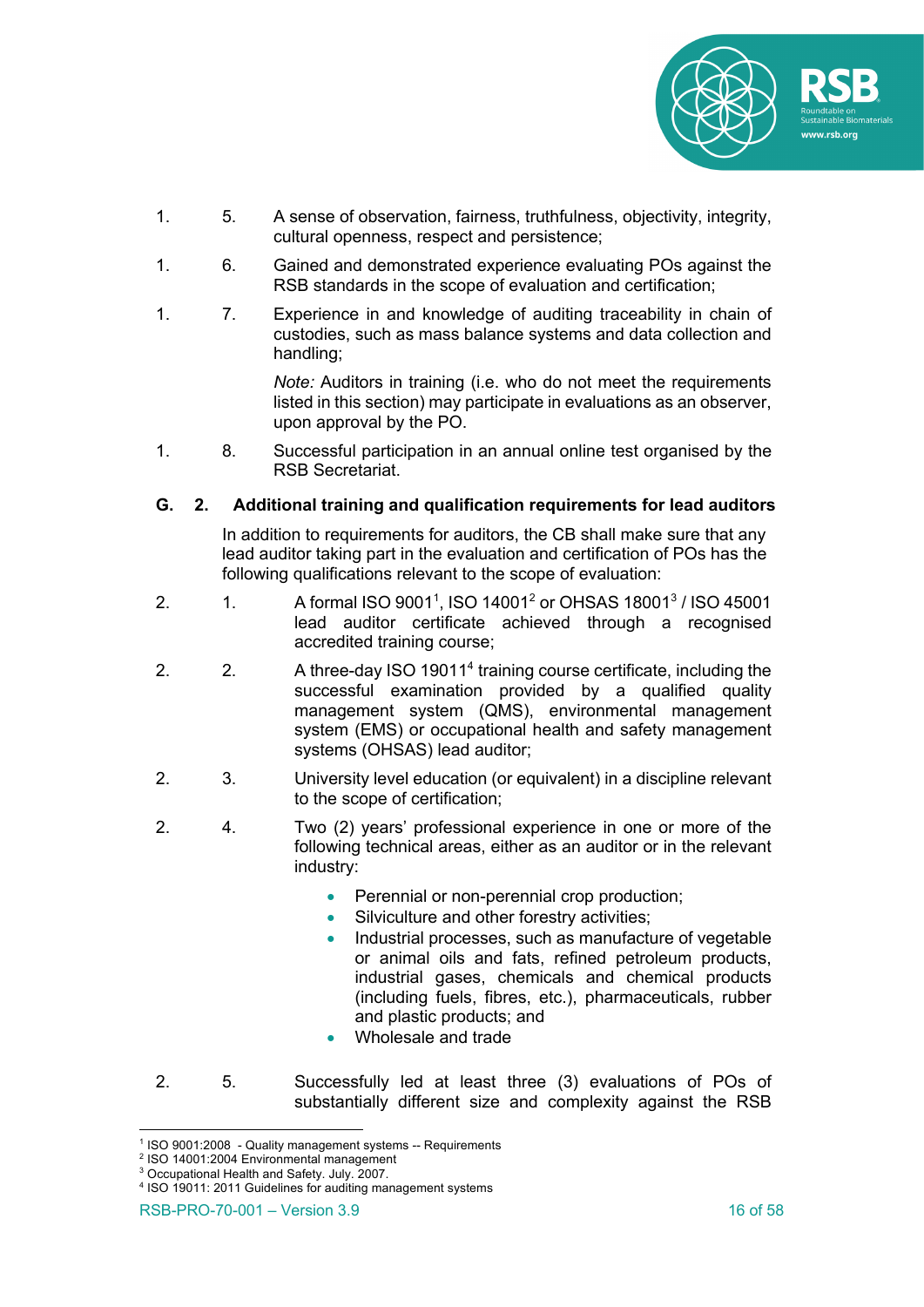

standards in the scope of evaluation and certification, supervised by a qualified lead auditor, one of which should be a main evaluation or re-evaluation;

- 2. 6. Certification bodies that are in the start-up phase with regards to certification against RSB standards may deviate from clause 2.5. During the start-up phase the following requirement for lead auditors applies: Successfully led at least three (3) evaluations of companies of substantially different size and complexity against product certification systems similar to RSB (e.g. RSPO, FSC, MSC, RA), in the scope of evaluation and certification;
- 2. 7. Conduct at least one audit every three (3) years that is monitored by the RSB AB. Based on a risk evaluation, the RSB AB shall decide on the type of the monitoring (desk based or on site) and whether the sample size per CB may be reduced.

#### **G. 3. Additional audit team competence requirements**

The CB shall ensure that audit teams have the following additional competences to perform evaluation, in line with the scope of certification of the PO:

3. 1. Knowledge of local context, customs and language, legislations and regulations in the countries of operation;

> Knowledge of requirements for sustainability, traceability, GHG calculation, data collection and handling, including the requirements of regulatory frameworks, i.e. EU RED in the context of RSB EU RED and ICAO CORSIA Implementation Elements<sup>5</sup> in the context of RSB ICAO CORSIA.

- 3. 2. Wherever the evaluation includes the verification of a GHG calculation, appropriate knowledge, skills and experience in LCA and Greenhouse Gas (GHG) auditing, as well as in data collection and handling:
- 3. 2. 1. For the verification of input data: Two (2) years of professional experience in auditing involving GHG calculations (e.g. based on ISO/IEC 14064-3);
- 3. 2. 2. For the evaluation whether the methodology used by the PO is in line with the RSB GHG Calculation Methodology (in the case that the calculation is not based on a recognised tool): Academic background in Life Cycle Assessment or specific training in LCA or GHG accounting, following the ISO 14040 Framework.
- 3. 2. 3. For the evaluation of EU RED GHG calculations:

<sup>5</sup> https://www.icao.int/environmental-protection/CORSIA/Pages/CORSIA-Eligible-Fuels.aspx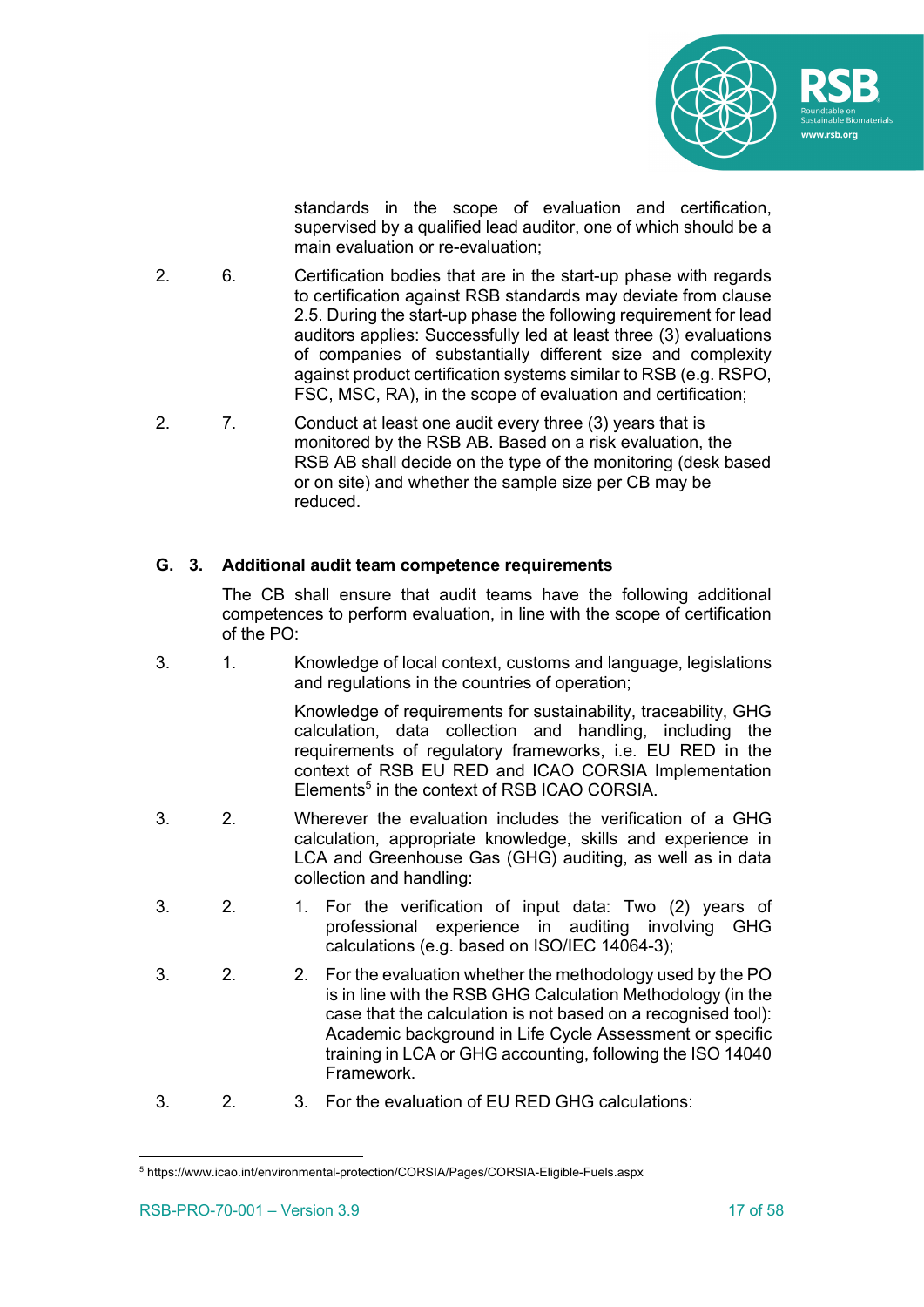

(a) a minimum of two years' experience in biofuels life-cycle assessment, and specific experience in auditing GHG emission calculations following the EU RED/RED II calculation methodology, is required.

(b) verifying soil organic carbon levels for the purpose of applying the emission saving credit for soil carbon accumulation  $(e_{sca})$  requires specific technical knowledge (e.g. soil science).

- 3. 3. The CB shall include social and/or environmental experts in the team whenever the screening exercise triggers an impact assessment, or the risk assessment shows an environmental or social risk (see Section H.1.3).
- 3. 3. 1. The CB shall define the required knowledge and competence of the experts based on the scope of the PO and the specific environmental or social issue or risk that had been detected during the risk assessment or screening exercise.

#### Examples:

| <b>Environmental or Social</b><br>Issue                | <b>Required Expertise</b>                                                                                                                                                                              |
|--------------------------------------------------------|--------------------------------------------------------------------------------------------------------------------------------------------------------------------------------------------------------|
| Company operates in a<br>region of poverty             | Work experience in rural a<br>social development project<br>a region of poverty, e.g.<br>employment creation,<br>implementation of busines<br>models, improvement of so<br>services or infrastructure. |
| <b>Soil Impact Assessment</b><br>needs to be evaluated | Work experience in<br>determining soil types and<br>the measurement of soil<br>quality, implementation of<br>measures to maintain and<br>improve soil quality.                                         |
| Highly biodiverse grassland<br>needs to be identified  | Expertise in assessing who<br>grasslands is species rich<br>assessing whether a grass<br>maintains the natural spec<br>composition end ecologica<br>characteristics and proces                         |

Please Note: The additional audit team competencies may be covered by experts who do not fulfil the requirements for auditors.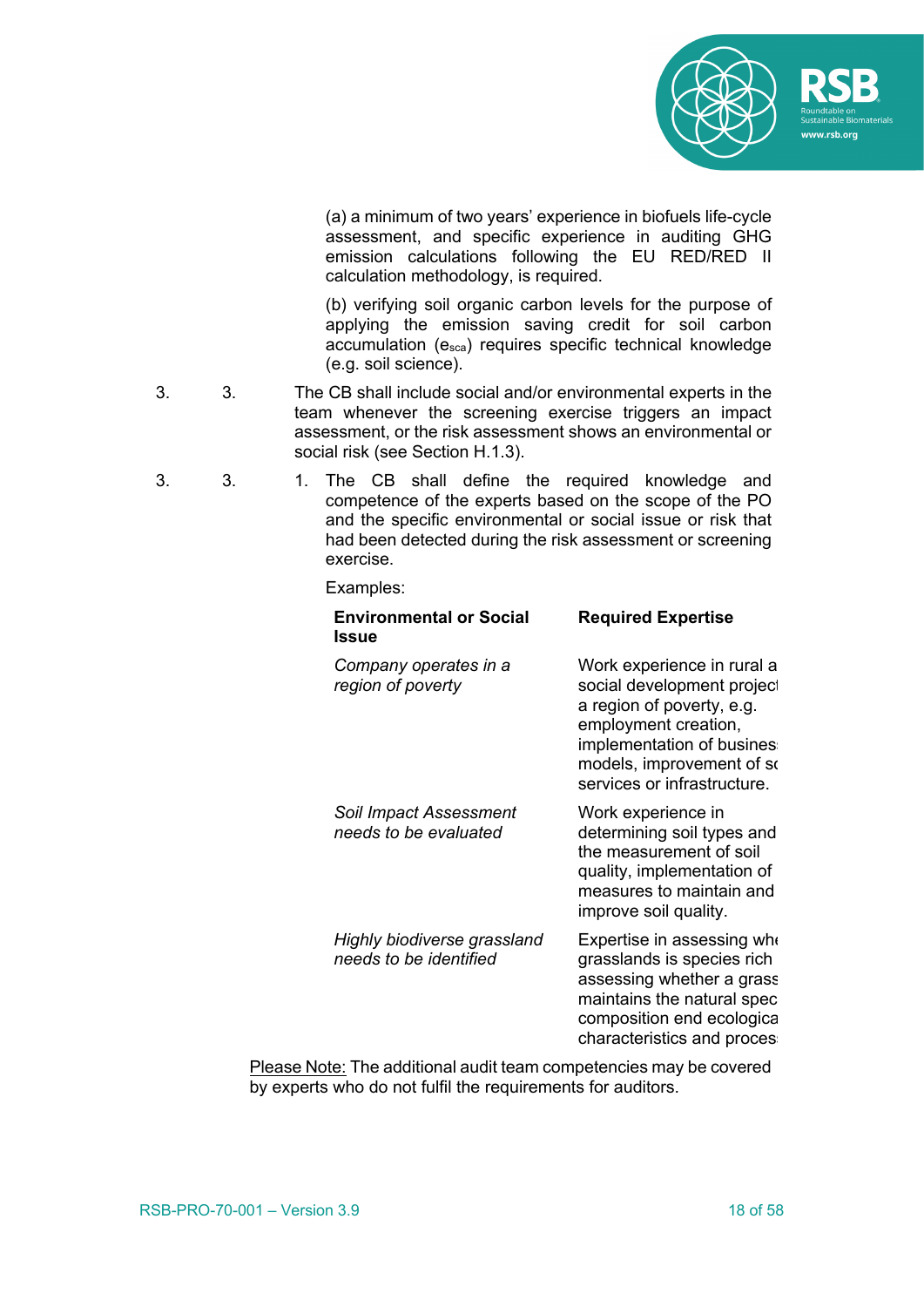

#### **G. 4. Requirements for knowledge management and calibration**

- 4. 1. The CB shall ensure that the personnel working for the RSB audit programme receive adequate training to maintain a level of knowledge that ensures the correct implementation of RSB standards.
- 4. 2. In order to ensure an adequate level of continuous training, the CB may work with the RSB Secretariat or external training providers that are recognised by the RSB Secretariat or the CB may implement an internal training program that is overseen by the RSB AB. In the latter case, the CB shall appoint personnel with adequate knowledge about the RSB standard to be responsible for the internal training program, i.e. personnel that fulfil the requirements for RSB Lead Auditors.
- 4. 3. It is the responsibility of the CB to ensure that guidance or information on updated RSB standards, procedures or guidance provided by the RSB Secretariat, is disseminated to the CB`s personnel.
- 4. 4. The CB shall organise an annual exchange of experience for their RSB auditors and lead auditors.

## **H. Evaluation and Certification of Participating Operators**

#### **H1. Planning the Audit**

This section describes the different aspects of the evaluation/certification the CB shall verify or put in place before the beginning of every audit.

#### **H1. 1. Determining the certificate type, certification scope and lead auditor**

- 1. 1. 1. The CB shall determine the **certification scheme** based on the certification scope submitted by the PO as follows:
- 1. 1. 1. 1. *Global RSB certification* includes RSB Principles & Criteria [RSB-STD-01-001] and other standards and procedures (see Annex). It is valid for biofuels/advanced fuels, and other bio-products/advanced products worldwide, but cannot be used for biofuels counted towards the targets established in the EU Renewable Energy Directive (2018/2001/EU);
- 1. 1. 1. 2. *RSB EU RED certificati*on includes standards and procedures as defined in the annex. It is valid for biomass / biofuels / bioliquids / biomass fuels / renewable liquid and gaseous transport fuels of nonbiological origin and recycled carbon fuels counted towards the targets established in the EU Renewable Energy Directive (2018/2001/EU);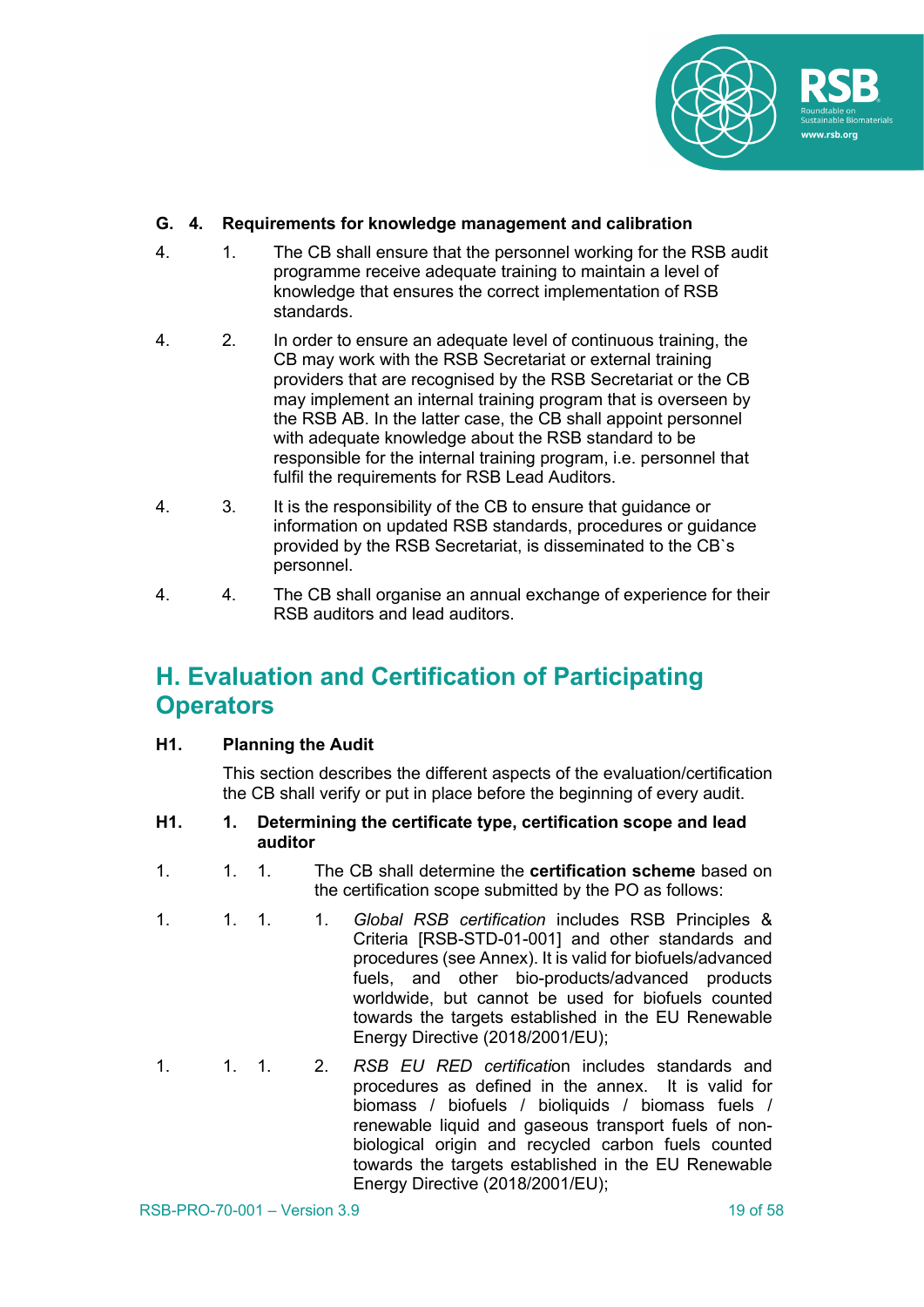

- 1. 1. 1. 3. *RSB ICAO CORSIA* certification includes standards and procedures as defined in the annex. It is valid for sustainable aviation fuel in the context of ICAO **CORSIA**
- 1. 1. 1. 4. *RSB Japan* certification includes standards and procedures as defined in the annex. It is valid for biomass in the Japanese market.
- 1. 1. 2. The CB shall determine the certification scope based on the application submitted by the PO by identifying:
	- the product(s) for which the certification is granted;
	- the sites and facilities that the certification is covering;
	- the applicable certification scheme (see above); and
	- the standards and other normative document(s), including their date of publication, to which it is judged that the product(s) (See Annex).

Please note: in case of smallholder group certification, the CB shall confirm if the conditions for group certification are fulfilled as per the RSB Standard for Certification of Smallholder Groups [RSB-STD-03-002].

For any certification scope including multiple operators and/or multiple sites, the CB shall confirm the conditions and information required in section F of the RSB Procedure for Participating Operators [RSB-PRO-30-001]

- 1. 1. 3. The CB shall implement and maintain a documented procedure that:
- 1. 1. 3. 1. identifies which of the following technical areas need to be covered for the certification scope:
	- TA 1: Perennial or non-perennial crop production;
	- TA 2: Silviculture and other forestry activities;
	- TA 3: Industrial processes, such as manufacture of vegetable or animal oils and fats, refined petroleum products, industrial gases, chemicals and chemical products (including fuels, fibres, etc.), pharmaceuticals, rubber and plastic products; and
	- TA 4: Wholesale and trade.

and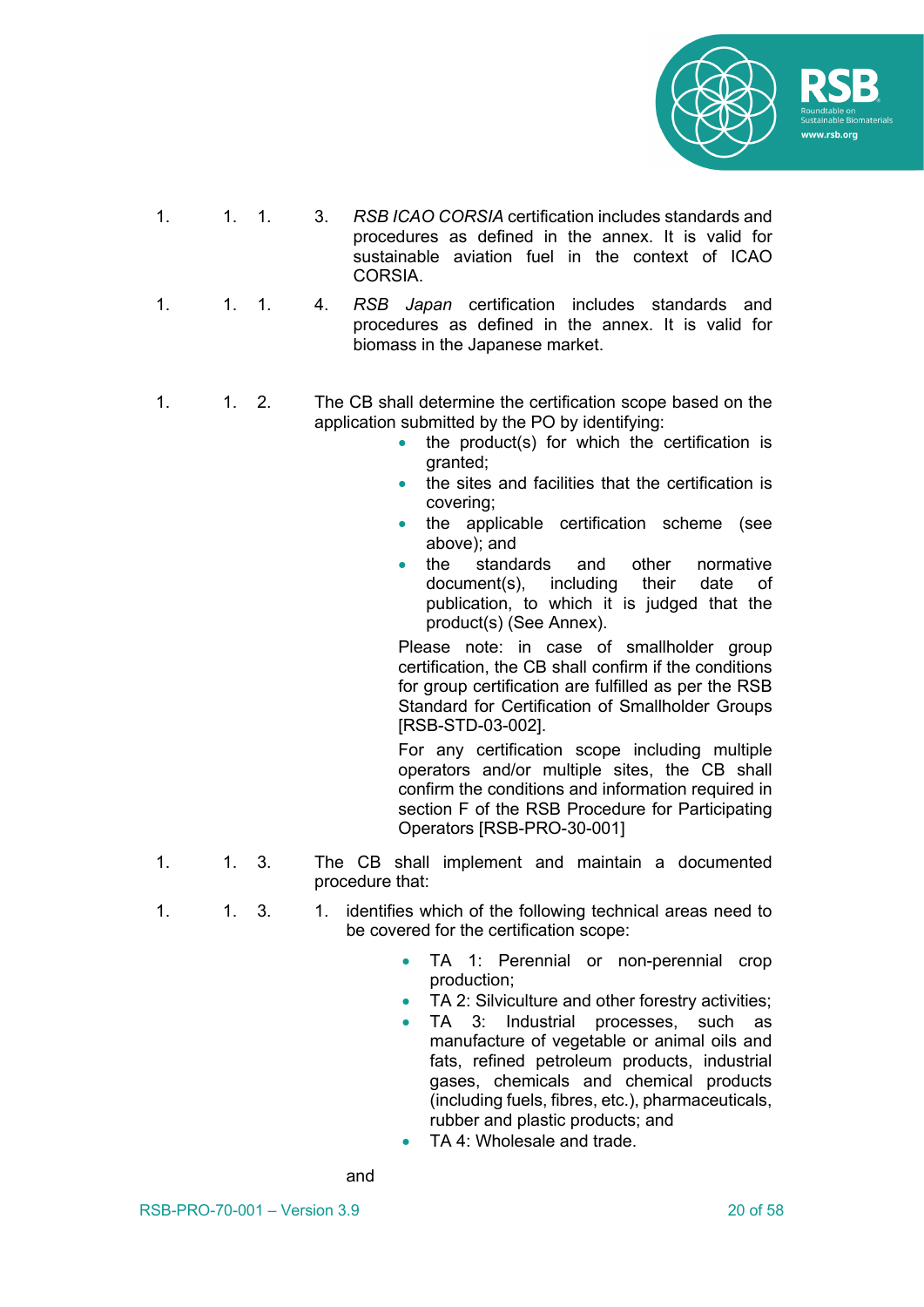

#### 1. 1. 3. 2. ensures that

- the lead auditor fulfils the requirements as described in sections G.1 and G.2;
- the audit team covers technical areas as identified; and
- the audit team fulfils all requires as described in section G.
- 1. 1. 4. For additional technical areas (for example manufacture of textiles or footwear; electricity, gas and steam production) not listed in the above, that require additional distinct technical expertise, the CB shall ensure that experts that cover those technical areas are part of the audit team.

#### **H1. 2. Verification of Participating Operator's application**

The CB shall make sure the application submitted by the PO requesting evaluation includes the following:

- 1. 2. 1. A valid 'Participating Operator Agreement' with the RSB Secretariat (or a confirmation that a Participating Operator Agreement is in place) and a valid RSB Participant Code;
- 1. 2. 2. A valid contractual agreement with the CB;

*Note:* CBs are responsible for making sure the PO fulfils the requirements included in the agreement*.*

- 1. 2. 3. Documented profile; See Section 1.2 of the RSB standard for Participating Operators [RSB-STD-30-001];
- 1. 2. 4. Certification scope; See Section 1.3 of the RSB standard for Participating Operators [RSB-STD-30-001];
- 1. 2. 5. Complete and up-to-date self-risk assessment (i.e. no older than 3 months);

*Note:* for the first audit, POs are automatically attributed a 'medium' risk class. The actual risk class can only be determined upon verification by the audit team during the first evaluation.

- 1. 2. 6. Complete and up-to-date self-evaluation (i.e. no older than 3 months);
- 1. 2. 7. Where relevant, complete and up-to-date pre-audit tools (includes a Greenhouse Gas calculation, screening tool and environmental and social management plan (ESMP)).

#### **H1. 3. Audit team**

1. 3. 1. The CB shall ensure that every member of the audit team for the evaluation of PO fulfils the requirements described in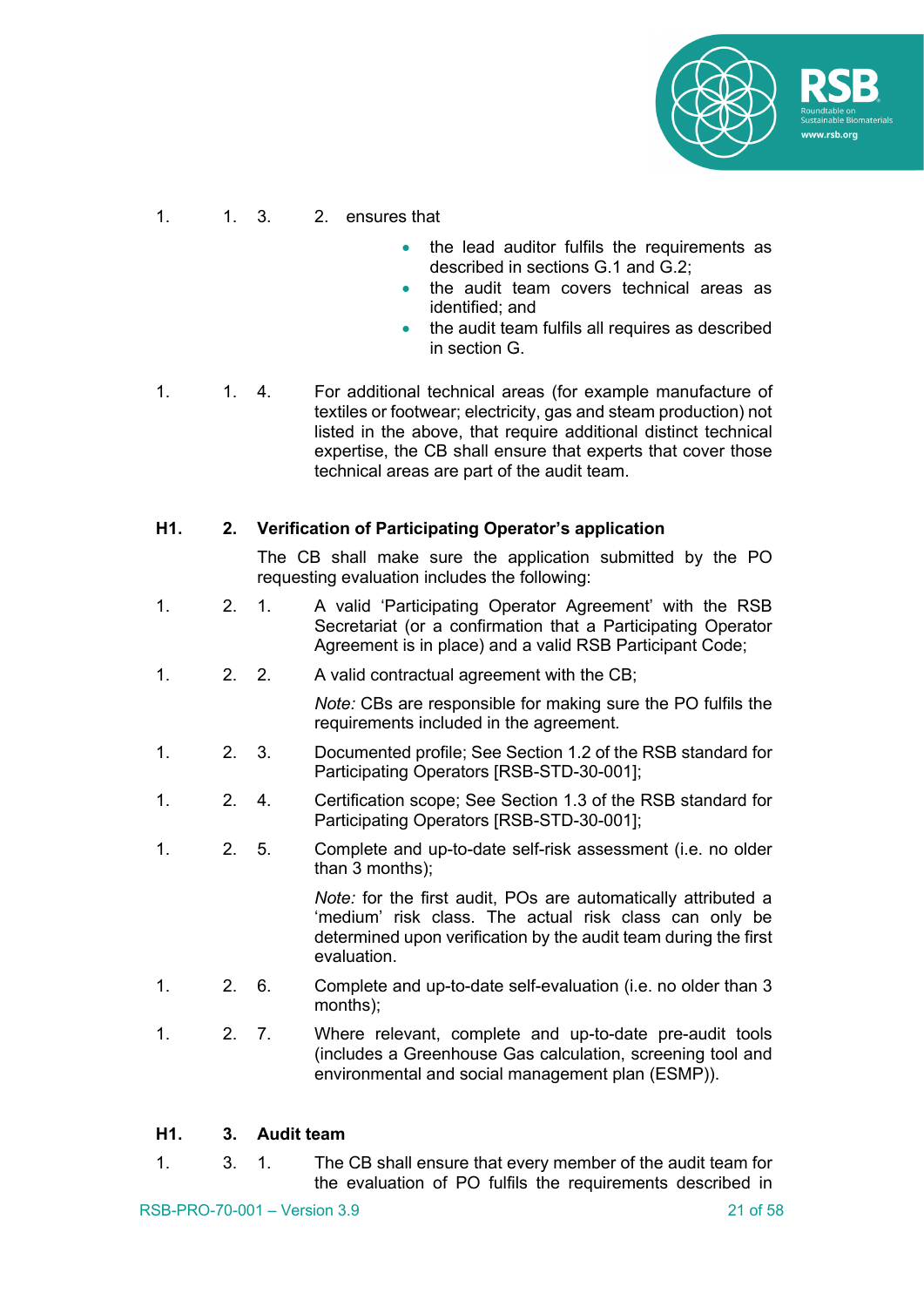

section G.1 of this document.

- 1. 3. 2. The audit team shall include:
- 1. 3. 2. 1. One (1) lead auditor;
- 1. 3. 2. 2. Knowledge as described in G.3;
- 1. 3. 2. 3. Translator, if neither the lead auditor nor the auditor speaks the local language fluently;
- 1. 3. 2. 4. Social expert, if required (see H.1.3.3);
- 1. 3. 2. 5. Environmental expert, if required (see H.1.3.4).

*Note:* Requirements H.1.3.2.1 to H.1.3.2.5 above can be combined – i.e. the lead auditor can also have knowledge of the local context and speak the local language fluently.

- 1. 3. 3. The CB shall include a social expert in the audit team in any of the following situations:
- 1. 3. 3. 1. If the PO answered "Yes" to socio-economic questions (Sections A, B and D) in the self-risk questionnaire (See RSB-STD-60-001 Annex I); and/or
- 1. 3. 3. 2. If any impact assessment related to social aspects was triggered by the PO through the screening exercise ([RSB-GUI-01-002-01] – available online at www.rsb.org); and/or
- 1. 3. 3. 3. At its discretion, based on due diligence.
- 1. 3. 4. The CB shall include an environmental expert in the audit team in any of the following situations:
- 1. 3. 4. 1. If the PO answered "Yes" to environmental questions (Section C) in the risk questionnaire (See [RSB-STD-60-001] Annex I); and/or
- 1. 3. 4. 2. If any impact assessment related to environmental aspects was triggered by the PO through the screening exercise ([RSB-GUI-01-002-01] – available online at www.rsb.org) (Steps 4.1, 4.2, 5.1 and 5.2); and/or
- 1. 3. 4. 3. At its discretion, based on due diligence.
- 1. 3. 5. The composition of the audit team shall be communicated to the PO ahead of the beginning of the audit process.
- 1. 3. 6. The PO shall be given the possibility to object to the composition of the audit team. In case the audit team composition cannot be modified, the lead auditor shall provide the PO with all required information to understand the audit team composition. Any sustained objection from the PO shall be dealt with through the RSB Grievance Procedure [RSB-PRO-65-001].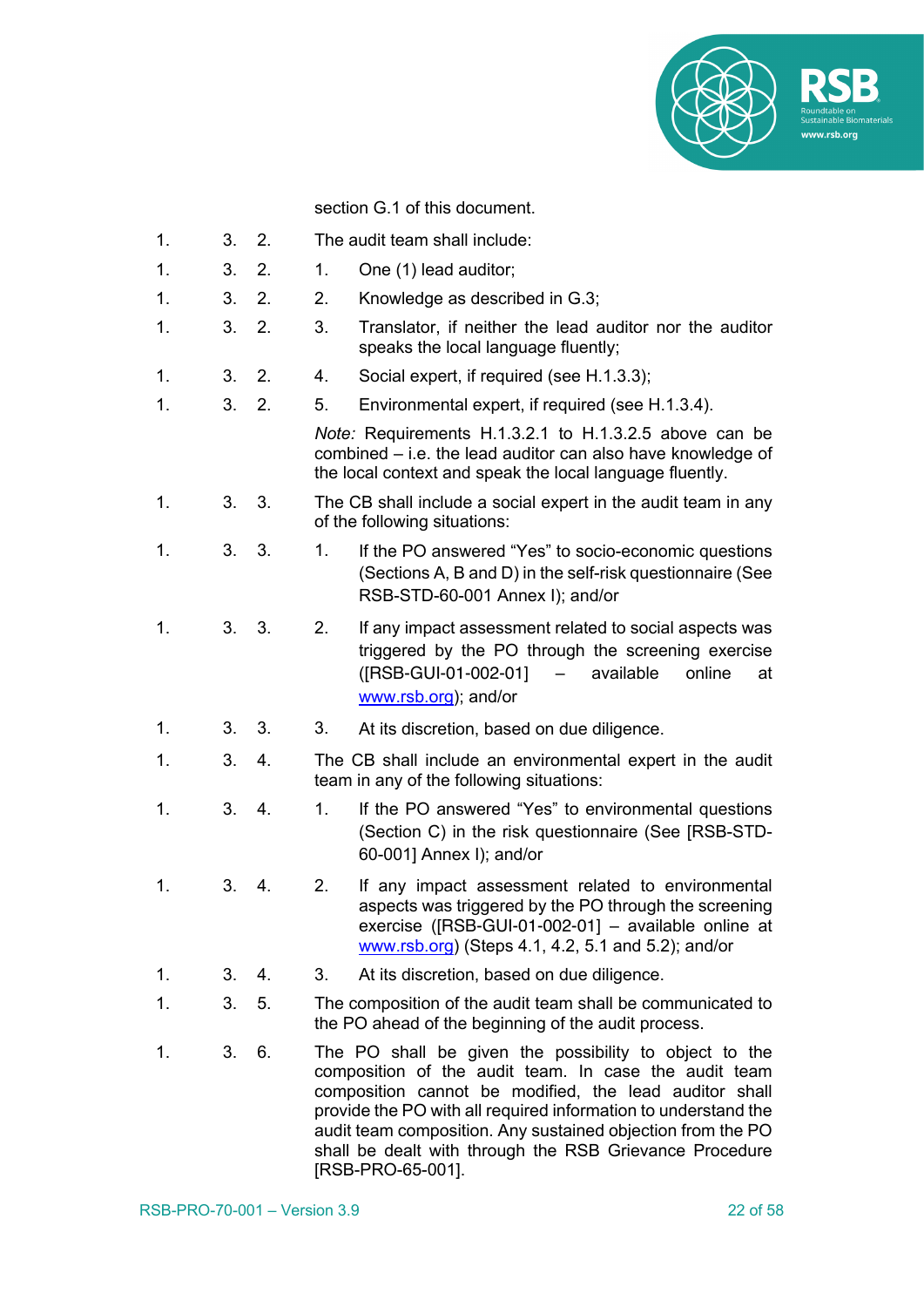

#### **H1. 4. Audit schedule**

1. 4. 1. The CB shall determine the frequency and schedule of audits based on the risk class of the PO, following the table below:

|                                                   | <b>Low Risk</b><br><b>Class</b> | <b>Medium</b><br><b>Risk Class</b> | <b>High Risk</b><br><b>Class</b> |
|---------------------------------------------------|---------------------------------|------------------------------------|----------------------------------|
| <b>Certificate</b><br><b>Validity</b>             | 5 years                         | 3 years                            | 2 years                          |
| (pending<br>successful<br>surveillance<br>audits) |                                 |                                    |                                  |
| <b>Main Audit</b>                                 | Every 5<br>vears                | Every 3<br>vears                   | Every 2<br>vears                 |
| <b>Surveillance</b><br>Audit                      | Annual                          | Annual                             | Annual                           |

For EU RED certified operators who are trading or processing waste or residues or material derived from waste or residues, an additional surveillance audit shall be conducted within 6 months of the issuance of the first certificate.

For EU RED certified first collectors and traders that deal with both waste and residues **and** with virgin materials (e.g. vegetable oils), an additional surveillance audit shall be conducted three months after the first certification audit (covering the first mass balance period).

The audit may be conducted remotely if the conditions as per clause 1.5.2. are fulfilled.

*Please note:* This requirement is only applicable for first RSB EU RED certifications, i.e. whenever a PO is certified for the first time under RSB EU RED.

For all operators, the first regular annual surveillance audit shall take place within 12 months of the issuance of the certificate, the following surveillance audit shall take place within 12 months of the previous surveillance audit.

1. 4. 2. The CB shall review and update the audit schedule with every update of the PO's self-risk assessment.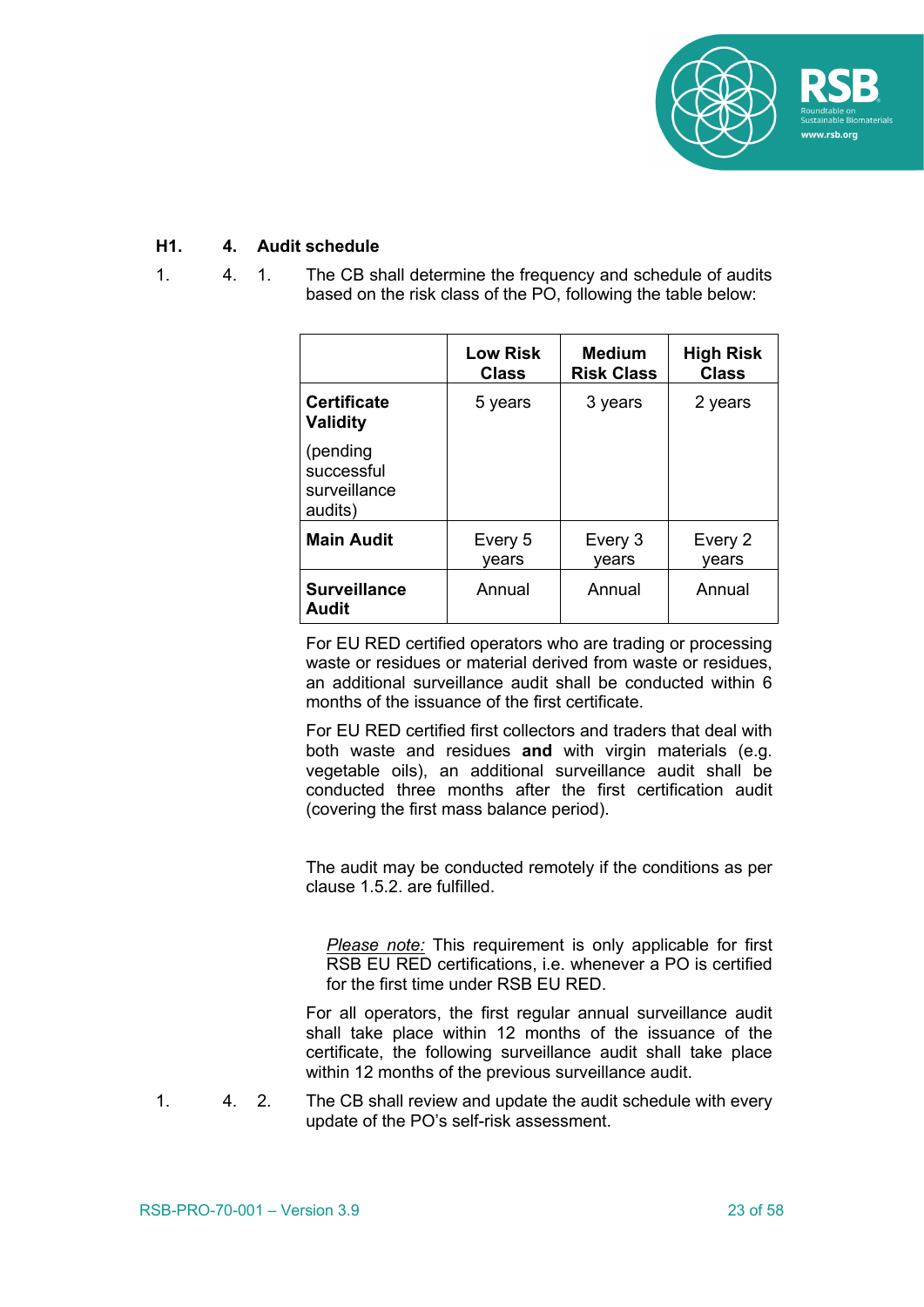

- 1. 4. 3. In addition to the agreed schedule, the lead auditor may organise extraordinary audits as part of the surveillance process, for example if a grievance process is initiated.
- 1. 4. 4. The dates of the audit shall be agreed upon in advance with the PO. The audit schedule shall be communicated in advance of the audit (at least 30 days) to the RSB AB (via email to asi-info@asi-assurance.org) and the RSB Secretariat.

#### **H1. 5. Audit plan**

**1. 5. 1.** The lead auditor shall prepare the audit plan for the main and surveillance audits according to the table below, allowing adequate time for evaluation of all requirements.

> *Please note*: Specific requirements for each operator type are defined in the succeeding sections. RSB does not allow audits to be replaced by any type of self-declaration from operators.

|                                                      | <b>RSB Global</b>                                                                        | <b>RSB EU RED /</b><br><b>ICAO CORSIA</b>                                                | <b>RSB Japan</b>                                                                                           |  |  |
|------------------------------------------------------|------------------------------------------------------------------------------------------|------------------------------------------------------------------------------------------|------------------------------------------------------------------------------------------------------------|--|--|
| Central<br><b>Management</b>                         | Type: Individual audit<br>Main: On site<br>Surveillance: Remote<br>with conditions       | Type: Individual audit<br>Main: On site<br>Surveillance: Remote<br>with conditions       | Type: Individual audit<br>Main: On site<br>Surveillance: Remote<br>with conditions                         |  |  |
| Processing<br>(chemical,<br>mechanical,<br>physical) | Type: Individual audit<br>Main: On site<br>Surveillance: Remote<br>with conditions       | Type: Individual audit<br>Main: On site<br>Surveillance: Remote<br>with conditions       | Type: Individual audit<br>Main: On site<br>Surveillance: Remote<br>with conditions                         |  |  |
| <b>Biomass</b><br>production                         | Type: Risk-based<br>sampling<br>Main: On site<br>Surveillance: Remote<br>with conditions | Type: Risk-based<br>sampling<br>Main: On site<br>Surveillance: Remote<br>with conditions | Type: Individual audit<br>Main: On site<br>Surveillance: Risk-based<br>sampling, remote with<br>conditions |  |  |
| <b>First collectors</b>                              | Type: Risk-based<br>sampling<br>Main: Remote with<br>conditions                          | Type: Individual audit<br>Main: On site<br>Surveillance: On site                         | Type: Individual audit<br>Main: On site<br>Surveillance: On site                                           |  |  |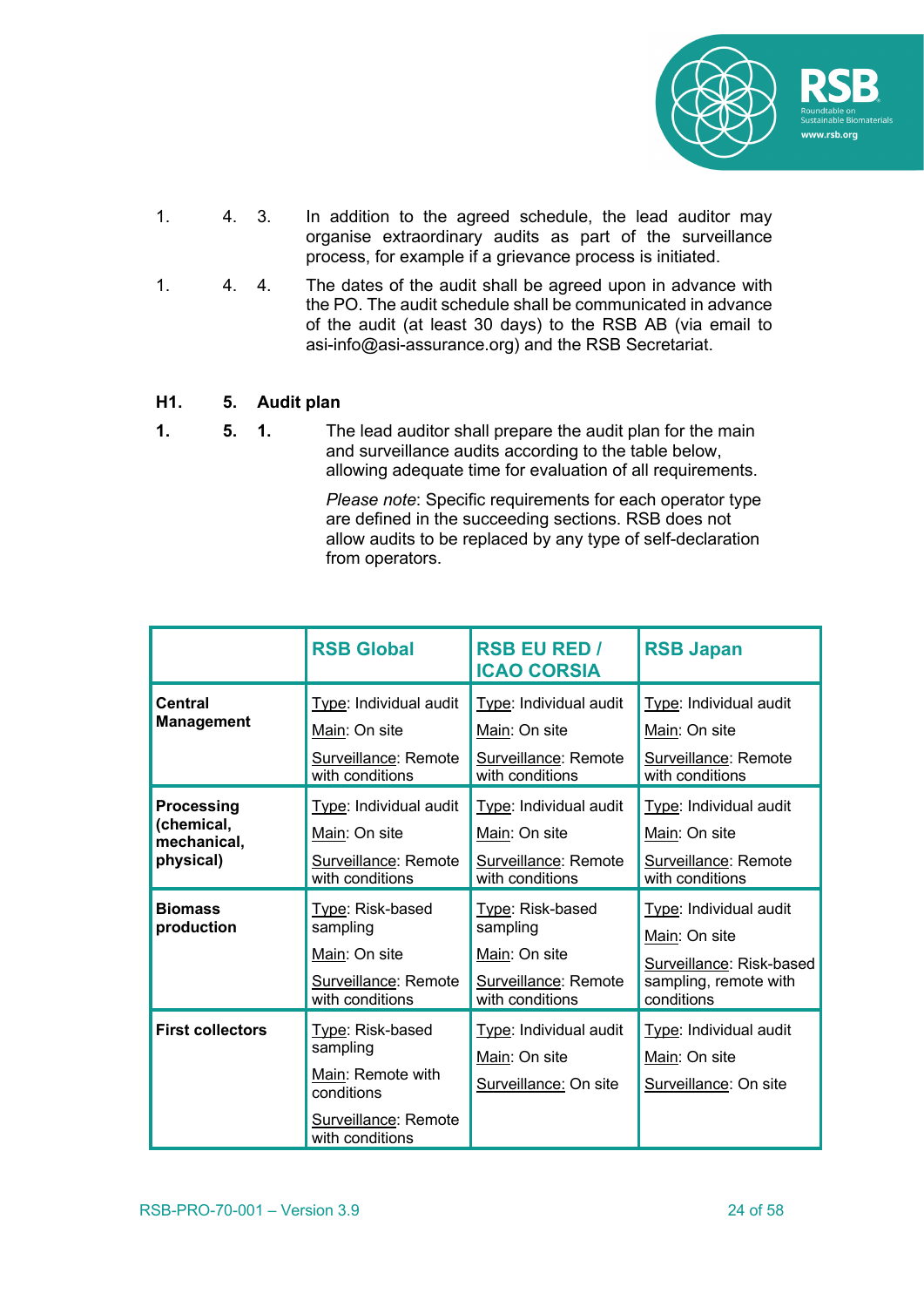

| Points of origin                                                                              | Type: Risk-based<br>sampling<br>Main: Remote with<br>conditions<br>Surveillance: Remote<br>with conditions | Type: Risk-based<br>sampling<br>Main: On site <sup>6</sup><br>Surveillance: On site <sup>7</sup>           | Type: Individual audit<br>Main: On site<br>Surveillance: Risk-based<br>sampling, On site                   |  |  |
|-----------------------------------------------------------------------------------------------|------------------------------------------------------------------------------------------------------------|------------------------------------------------------------------------------------------------------------|------------------------------------------------------------------------------------------------------------|--|--|
| Other sites crop-<br>based supply<br>chains (storage,<br>offices,<br>aggregators etc)         | Type: Risk-based<br>sampling<br>Main: Remote with<br>conditions<br>Surveillance: Remote<br>with conditions | Type: Risk-based<br>sampling<br>Main: Remote with<br>conditions<br>Surveillance: Remote<br>with conditions | Type: Risk-based<br>sampling<br>Main: Remote with<br>conditions<br>Surveillance: Remote<br>with conditions |  |  |
| <b>Other sites waste-</b><br>based supply<br>chains (storage,<br>offices,<br>aggregators etc) | Type: Risk-based<br>sampling<br>Main: Remote with<br>conditions<br>Surveillance: Remote<br>with conditions | Type: Risk-based<br>sampling<br>Main: On site<br>Surveillance: On site                                     | Type: Risk-based<br>sampling<br>Main: On site<br>Surveillance: On site                                     |  |  |

| 1.             | 5.2. |             |    | Central management of the PO and processing facilities: For<br>main audits, the office and management systems of the PO shall be<br>audited individually on site.                          |  |  |  |  |  |  |
|----------------|------|-------------|----|--------------------------------------------------------------------------------------------------------------------------------------------------------------------------------------------|--|--|--|--|--|--|
|                |      |             |    | Based on a risk assessment the CB shall decide whether the<br>surveillance audit is conducted as an on-site audit or desk-based.<br>Desk-based surveillance audits may only be allowed if: |  |  |  |  |  |  |
| $\mathbf{1}$ . |      | $5 \quad 2$ | 1. | the risk class of the operator is 'low risk' (following the RSB<br>Procedure or Risk Management [RSB-PRO-60-001]);                                                                         |  |  |  |  |  |  |
| $1_{-}$        |      | $5 \quad 2$ | 2. | the operator's data gathering and processing systems for the<br>implementation of the ESMP, traceability systems and<br>Greenhouse Gas calculations are reliable;                          |  |  |  |  |  |  |
| $1_{-}$        |      | $5 \quad 2$ | 3. | the Certification Body does not deem it necessary to verify on<br>site if corrective actions to close non-conformities were properly<br>implemented;                                       |  |  |  |  |  |  |
|                |      | 5. 2.       | 4. | the following documents are available:                                                                                                                                                     |  |  |  |  |  |  |

<sup>&</sup>lt;sup>6</sup> See specifics for RSB ICAO CORSIA in 1.5.5.1

<sup>&</sup>lt;sup>7</sup> See specifics for RSB ICAO CORSIA in 1.5.5.1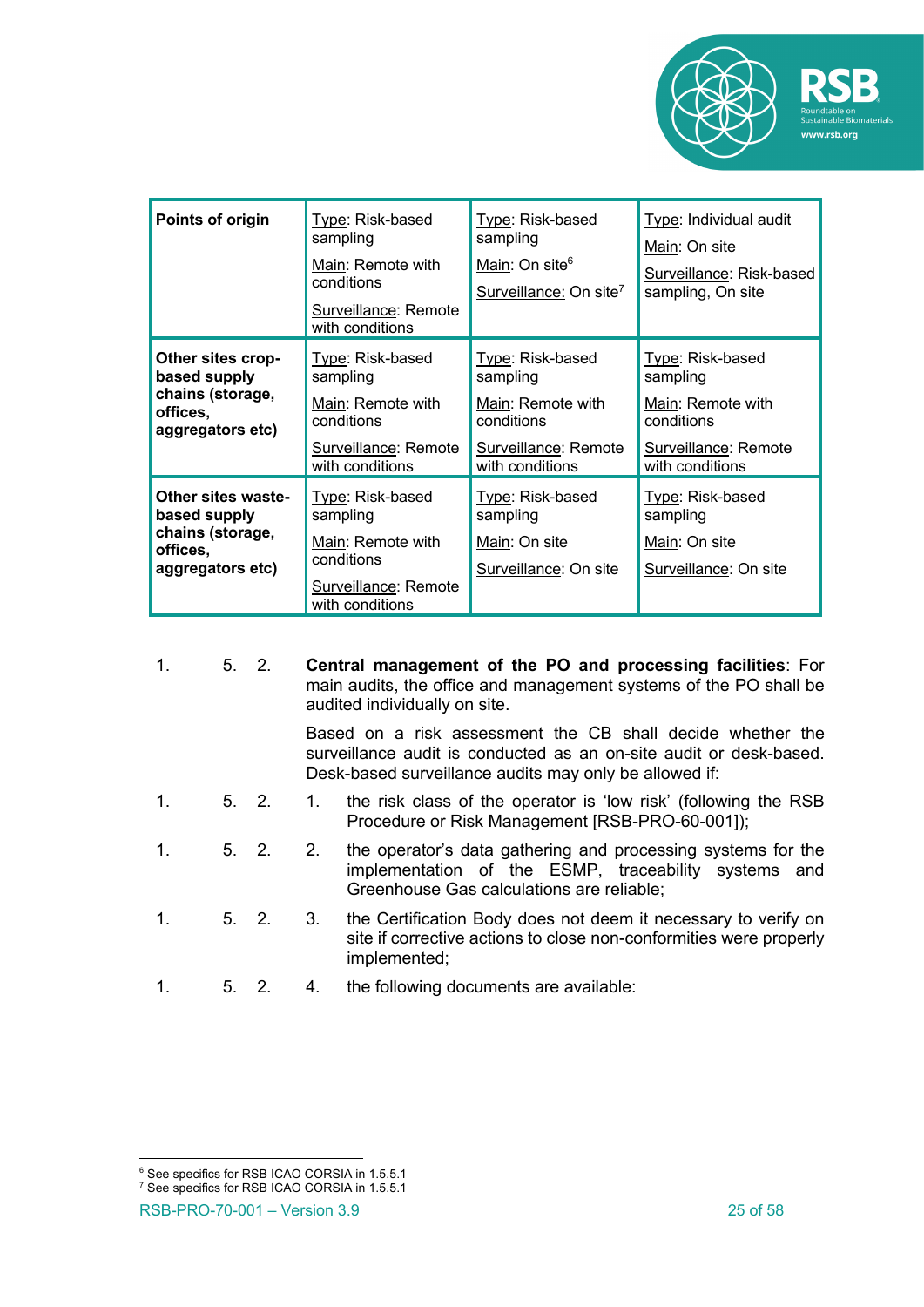

- Updated self-risk assessment and self-evaluation;
- Updated scope of certification (e.g. sites, products, processes, feedstocks;
- Evidence of corrective actions implemented (if applicable);
- Records of the ongoing implementation of the ESMP (for example: monitoring of water quality):
- Any changes in the operator's system to implement the RSB Standard (if applicable);
- Records of the operator's training system;
- Records of the operator's complaint management system;
- Contracts with all operators within the scope of certification;
- Records of the applied chain of custody system;
- Quarterly balance of incoming and outgoing material (for all storage sites in the scope of certification);
- Contractual agreements, delivery notes, sustainability information and invoices for all purchases and sales of certified material; and
- GHG calculation, including a list of input data and a description how they are collected, emission factors.
- 1. 5. 3. **Level of biomass production (farm level):** A representative sample of farms where RSB-compliant biomass is produced as identified in the certification scope of the PO (See Section 1.3 in [RSB-STD-30- 001]), which is sufficient in extent to allow the CB to determine compliance with the RSB standards shall be audited. For main audits the assessment shall be conducted on site:

| l Risk Class   | <b>Formula</b>                |
|----------------|-------------------------------|
| Low and Medium | Square root (nb of farms)     |
| High           | Square root (nb of farms)/0.5 |

The CB shall base the farm sample partly on random selection, partly on a risk-based selection (e.g. farms in the vicinity of a protected area, farms in areas with water scarcity issues, farmers using soils with a high risk of soil erosion) and partly based on a size-related selection.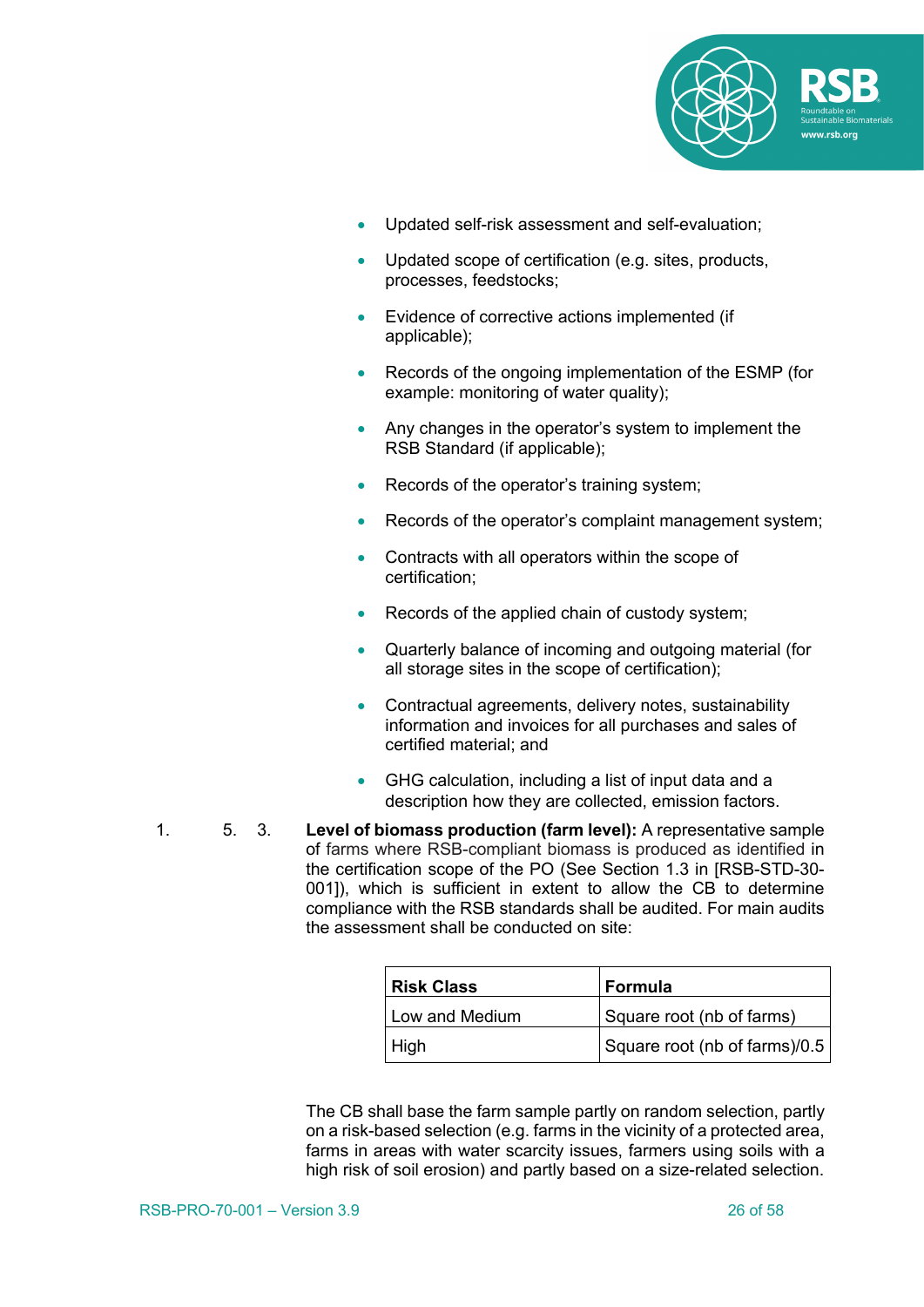

When assessing compliance with sustainability criteria, the CB shall apply the sampling approach only for farms that are near each other and have similar characteristics (e.g. climate region, soil type). Otherwise, a stratified sampling shall be applied.

For the purpose of assessing the accuracy of the GHG calculation, the CB shall apply the sampling approach only if the units have similar production systems (e.g. tillage management, fertiliser input) and products (i.e. crop or biomass types).

Based on a risk assessment the CB shall decide whether the surveillance audit is conducted as an on-site audit or desk-based. Desk-based surveillance audits may only be allowed if:

- 1. 5. 3. 1. the risk class of the PO is "low risk" (following the RSB Procedure for Risk Management [RSB-PRO-60-001]);
- 1. 5. 3. 2. the PO's data gathering and processing systems for the implementation of the ESMP, traceability systems and Greenhouse Gas calculations are reliable;
- 1. 5. 3. 3. the Certification Body does not deem it necessary to verify on site if corrective actions to close non-conformities were properly implemented;
- 1. 5. 3. 4. the following documents are available:
	- Records of the ongoing implementation of the ESMP (for example: monitoring of water quality);
	- Documents identifying the land the raw material was obtained from (field list including size, use, yields, maps and geo coordinates for each field);
	- Records of the status of this land from the year of the cultivation until 01.01.2008 (e.g. satellite images);
	- Farmers in an EU member state: Records that show compliance with direct support schemes;
	- Contracts for all sales of certified material;
	- Records of outgoing material; and
	- GHG calculation, including a list of input data and a description of how they are collected and emission factors.
- 1. 5. 4. **First collectors**
- 1. 5. 4. 1. **Auditing first collectors under RSB EU RED or RSB CORSIA**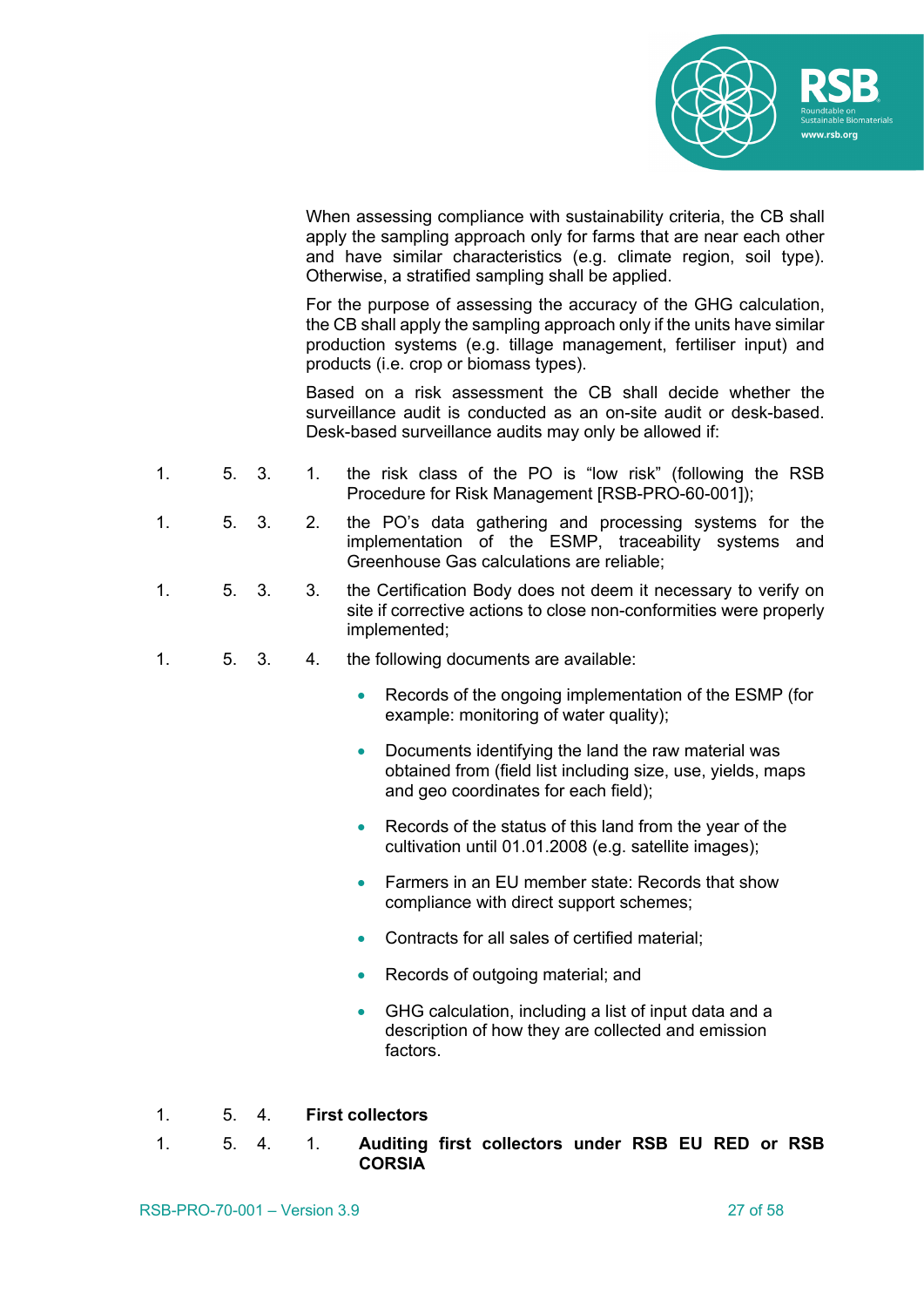

First collectors in the scope of certification with own trading activities shall be audited individually. Main and surveillance audits shall be conducted on site.

Please note: For RSB EU RED operators, a list of all points of origin delivering to the First Collector shall be submitted to the auditor prior to the audit of the First Collector. The auditor shall verify the existence of at least the square root of the points of origin on the list. The verification can be undertaken remotely, unless there is doubt concerning the existence of the point of origin.

#### 1. 5. 4. 2. **Auditing first collectors under RSB Global**

A representative sample of first collectors and aggregators in the scope of certification delivering more than 10 metric tons per month (on average) with own trading activities shall be audited.

Main and surveillance audits may be desk-based if the following documents are available:

- Documentation (e.g. procedures) of the individual mass balance systems;
- List of suppliers;
- Quarterly balance of incoming and outgoing material including records; and
- Supporting evidence back to the origin of the material. e.g. evidence of collection from specific restaurants including the name of the specific feedstock (first collectors only).

The sample size shall be determined risk-based as follows:

| Risk Class       | Formula                                 |
|------------------|-----------------------------------------|
| l Low and Medium | Square root (nb of collectors)          |
| High             | Square root<br>  collectors)/0.5<br>(nb |

#### 1. 5. 5. **Points of origin**

Auditors shall verify the location of points of origin delivering less than 10 metric tons per month (less than 1 metric ton per month under RSB EU RED) on a sample basis (desk-based audit). In the case of any inconsistencies or doubts about the existence of a point of origin, the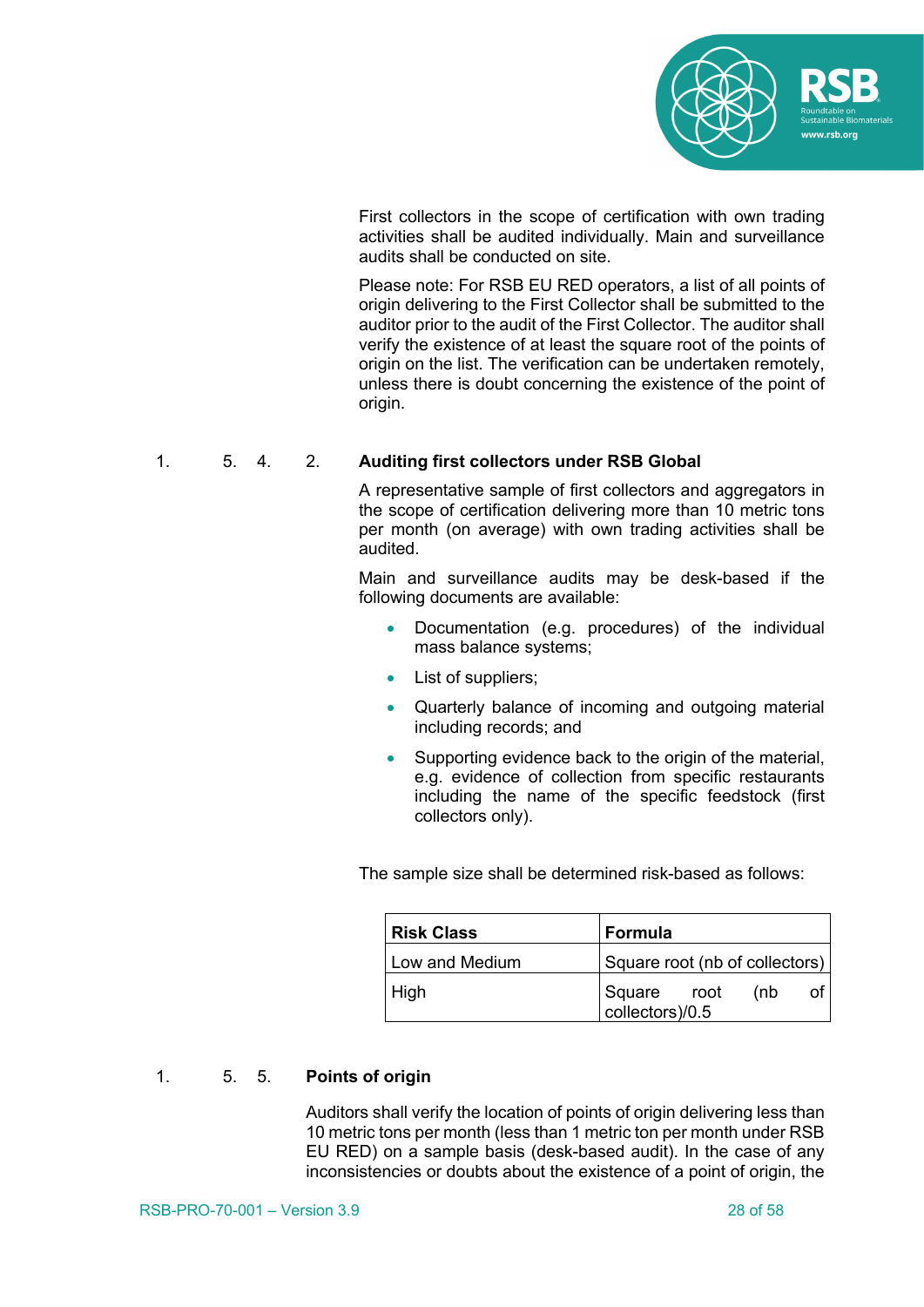

auditor shall schedule an additional audit for this point of origin. Audits of points of origin delivering less than 10 mt per month (less than 1 metric ton per month under RSB EU RED) may be conducted remotely for all RSB schemes, if the provisions in 1.5.5.2 are fulfilled

A representative sample of points of origin (e.g. restaurants) delivering **more than 1 metric ton** per month (on average) shall be audited in order to check the plausibility of the mass balance records and the conformity with the requirements of **RSB EU RED** Standard for the certification of advanced fuels based on waste and residues [RSB-STD-11-001-01-010] for audits against **RSB EU RED**.

A representative sample of points of origin delivering **more than 10 metric tons** per month (on average) shall be audited in order to check plausibility of the mass balance records and the conformity with the requirements of the RSB Standard for Advanced Fuels [RSB-STD-01-010] for audits against **RSB Global.** 

The sample size shall be determined based on risk as follows:

| <b>Risk Class</b> | Formula                                     |
|-------------------|---------------------------------------------|
| Low and Medium    | Square root (nb of points of<br>origin)     |
| High              | Square root (nb of points of<br>origin)/0.5 |

#### 1. 5. 5. 1. **Auditing points of origin under RSB EU RED or RSB ICAO CORSIA**

- Main and surveillance audits against RSB EU RED shall be on site.
- For points of origin generating material that meets the definition for by-products under RSB-STD-12-001 (RSB Standard for ICAO CORSIA), main and surveillance audits against RSB ICAO CORSIA shall be on-site.
- For points of origin generating waste or residue feedstock, main and surveillance audits against RSB ICAO CORSIA may be desk-based if the conditions under clause 1.5.5.2 are fulfilled.

#### 1. 5. 5. 2. **Auditing points of origin under RSB Global**

Main and surveillance audits against RSB Global may be conducted desk-based if the following documents are available:

• Description and operating figures (e.g. throughput, output of main product(s), by-product(s) and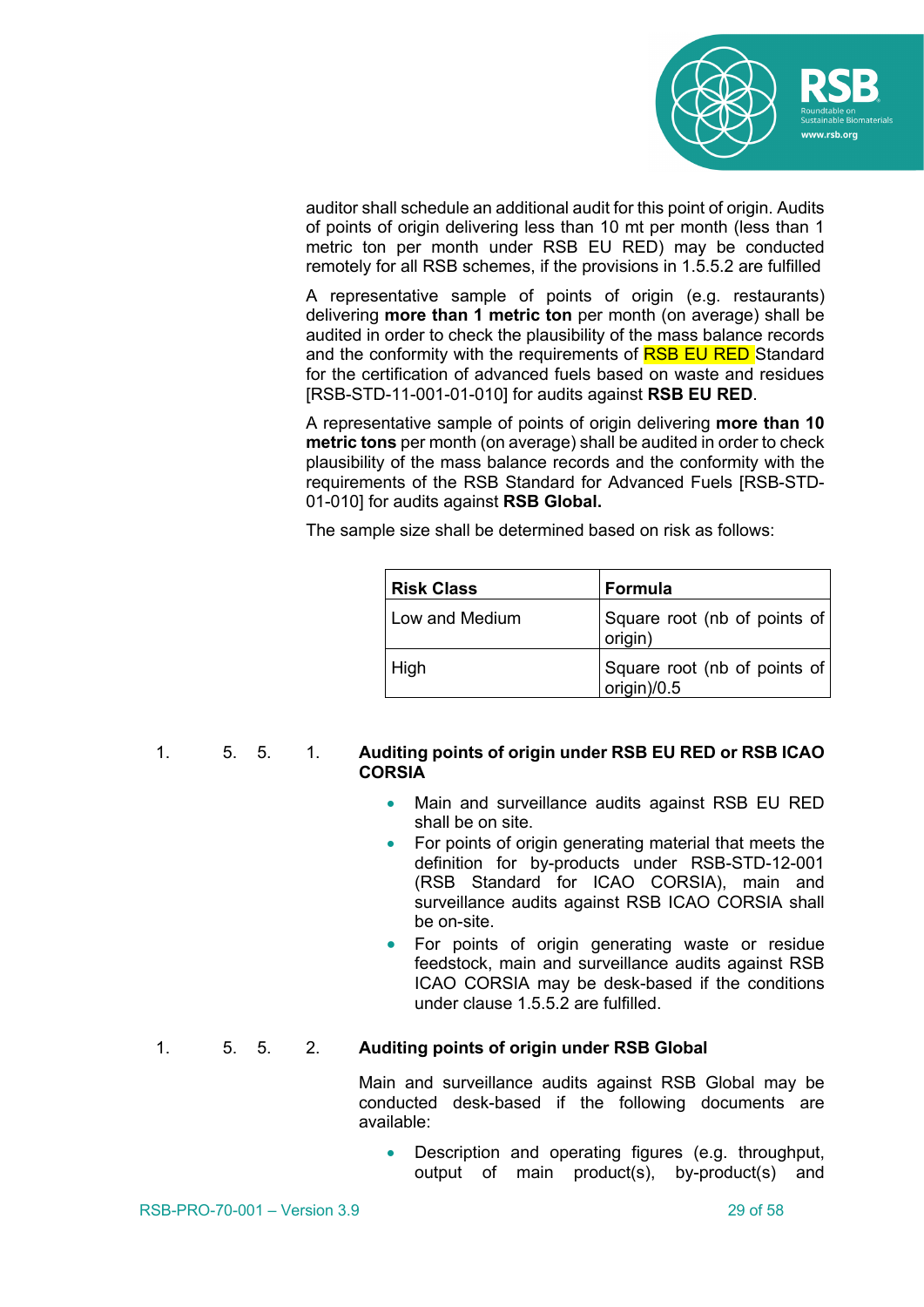

waste/residues) of the process/operation where the waste or residue is derived from;

- Quarterly balance of incoming and outgoing material including records;
- In the case of agricultural, aquaculture, fisheries and forestry residues:
	- o Documents identifying the land the raw material was obtained from;
	- o Records of the status of this land from the year of the cultivation until 01.01.2008; and
- Farmers in an EU member state: Records that show compliance with direct support schemes.
- 1. 5. 6. Collectors, aggregators and points of origin supplying less than 10 metric tons per month (less than 1 metric ton per month under RSB EU RED) may be audited by the certification body if there is any indication of non-conformities.
- 1. 5. 7. A representative sample of other sites listed in the scope of certification (e.g. offices, storage sites, aggregators, operators collecting on behalf of the first collector, etc.) which is sufficient in extent to allow the CB to determine compliance with the RSB standards shall be audited.

The representative sample shall be at minimum equivalent to the square root of the total number of all units identified in the certification scope of the PO:

| l Risk Class   | Formula                                     |
|----------------|---------------------------------------------|
| Low and Medium | Square root (nb of points of<br>origin)     |
| High           | Square root (nb of points of<br>origin)/0.5 |

If the following documents are available, the audit may take place desk-based:

- Documentation (e.g. procedures) of the sites' mass balance systems;
- List of deliveries; and
- Quarterly balance of incoming and outgoing material including records (e.g. weighbridge documents).
- 1. 5. 8. Based on the risk assessment, a representative sample of input data for the **Greenhouse Gas calculation** to ensure the required level of assurance.
- 1. 5. 9. Based on the risk assessment, a representative sample of **RSB compliance claims** made by the PO to ensure the required level of assurance.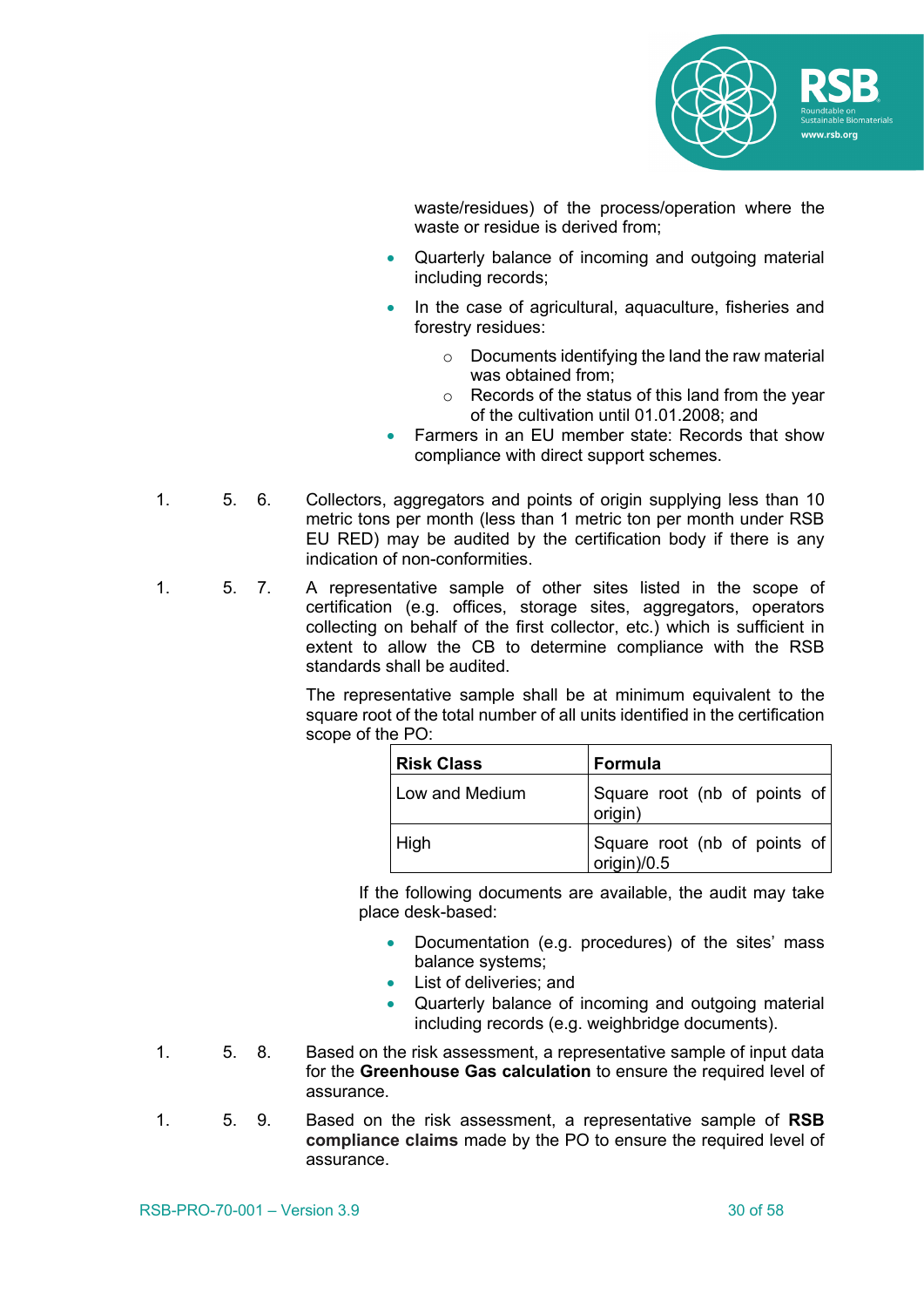

1. 5. 10. The lead auditor may increase the number of units, farms and/or compliance claims included in the evaluation and select the sample based on the results of the self-risk assessment, the screening exercise or any due diligence.

> *Note:* The RSB Secretariat may define specific provisions for the certification of smallholders. Please see the RSB Principles & Criteria for Smallholder Groups (RSB-STD-03-002) for further information.

1. 5. 11. The audit team shall assess data and/or information of other standards that the PO is audited against whenever they are relevant for the RSB certification (e.g. mass balance data of batches sold with compliance claims other than the RSB).

#### **H1. 6. Stakeholder consultation**

Whenever the audit includes an evaluation against the RSB Principles & Criteria (see Annex), the CB shall ensure that the audit team conducts a stakeholder consultation for all main audits.

- 1. 6. 1. The lead auditor shall conduct a stakeholder consultation appropriate to the certification scope, risk class and screening results.
- 1. 6. 2. The lead auditor shall identify key stakeholders who can provide relevant information in regard to the PO's compliance with the environmental, legal, social and economic requirements of the RSB standard.

This shall include stakeholders who are internal (e.g. personnel, contractors, etc.) as well as external (e.g. communities, etc.) to the operation of the PO.

- 1. 6. 3. The lead auditor shall make sure that:
- 1. 6. 3. 1. A range of representative stakeholders is consulted appropriate to the scale, intensity, complexity and impacts of the operation evaluated;
- 1. 6. 3. 2. Stakeholders have the opportunity to present their comments to the auditor(s) in local language;
- 1. 6. 3. 3. Stakeholders have the opportunity to present their comments to the auditor(s) under terms of confidentiality;
- 1. 6. 3. 4. Identities of stakeholders requesting confidentiality are documented in formal records of the CB but shall not be included in any documentation which is disclosed publicly to the PO and/or to any other external third-party involved in evaluation. The CB shall ensure that the identity, privacy and personal integrity of stakeholders requesting confidentiality is protected. The members of the audit team shall not be required to investigate or consider comments by stakeholders who refuse to identify themselves;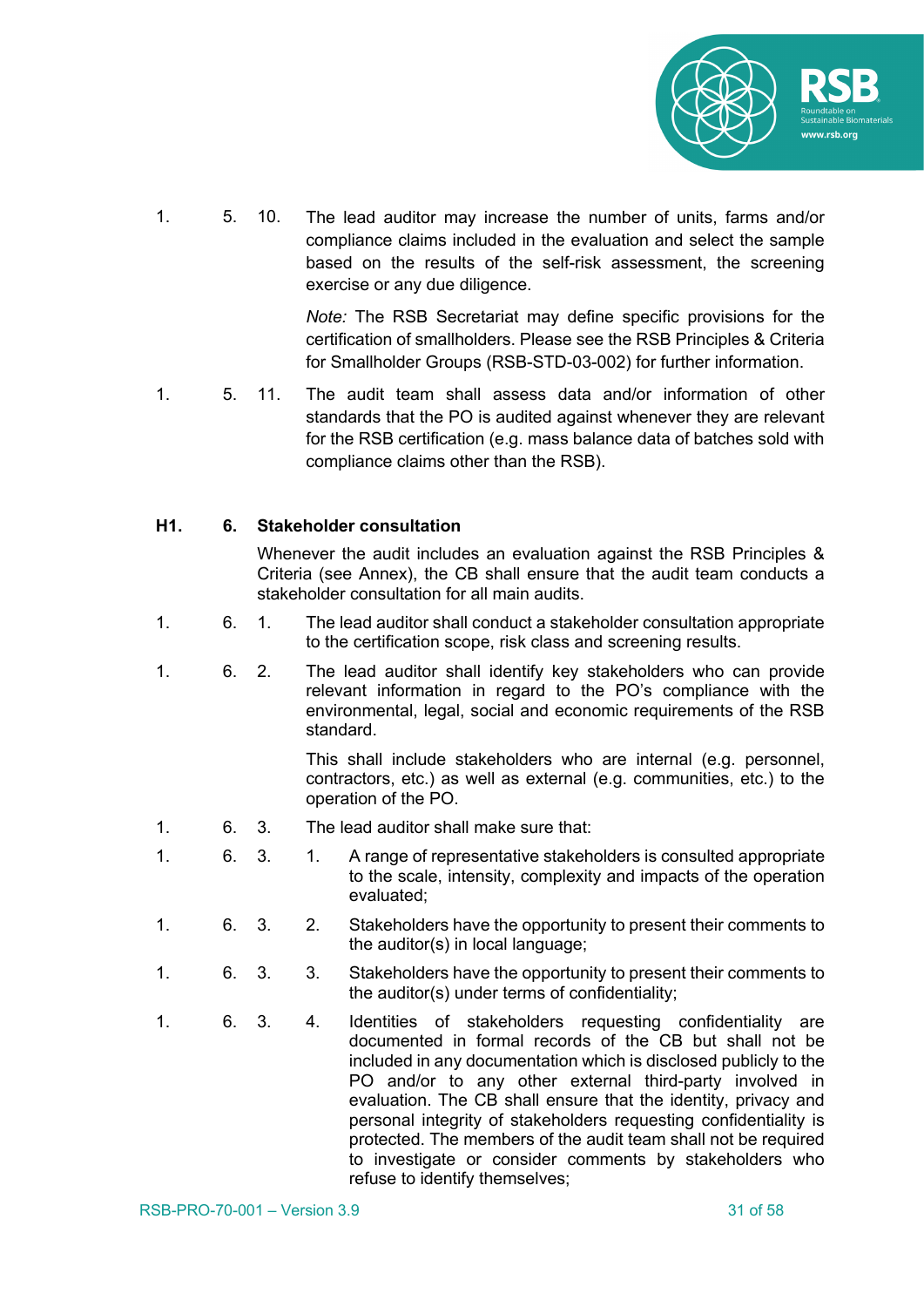

- 1. 6. 3. 5. Stakeholder consultation shall be designed to solicit direct, factual observations with regard to compliance of the PO with the RSB standards;
- 1. 6. 3. 6. Information and opinions given by consulted stakeholders are investigated, evaluated and verified objectively and meaningfully, and affect the certification decision only in so far as they provide evidence of compliance or non-compliance with the applicable requirements of the RSB standards.
- 1. 6. 4. Any stakeholders identified by the lead auditor shall be notified four (4) weeks prior to the scheduled audit, with details about the schedule and the upcoming evaluation. The notification period may be reduced to two (2) weeks if the PO (including all entities within the scope of certification) is located in an OECD (Organisation for Economic Cooperation and Development) member country.8
- 1. 6. 5. This notification shall include information on the applicable RSB standards, the RSB certification systems, the evaluation process, and the fact that the audit team is seeking comment on the social, environmental and economic impacts of the operation of the PO to determine their compliance with the RSB standard.

#### **H2. Conducting the audit**

#### **H2. 1. General requirements**

- 2. 1. 1. The lead auditor shall ensure that the evaluation is conducted according to the conditions described in Section H.1 of this procedure (scope, certificate type, schedule, extent, etc.).
- 2. 1. 2. The lead auditor shall use any and all effort necessary to evaluate compliance or non-compliance of the operation identified in the certification scope of the PO with the RSB standard.
- 2. 1. 3. The evaluation by the audit team shall include (but is not limited to) visual inspections, reviews of available documents, and interviews with personnel, other professionals and stakeholders involved in or affected by the operation.
- 2. 1. 4. The audit team shall pay particular attention to 'critical control points', or aspects of the operation where or in which product is processed, converted or otherwise transformed into new product. For example, the audit team shall verify conversion ratios and other aspects that could influence the relationship between product entering and new product leaving the particular internal processing step.
- 2. 1. 5. The lead auditor appointed shall ensure that each auditor and expert collect their respective evidence and report their respective observations independently. The lead auditor appointed shall

<sup>8</sup> http://www.oecd.org/about/membersandpartners/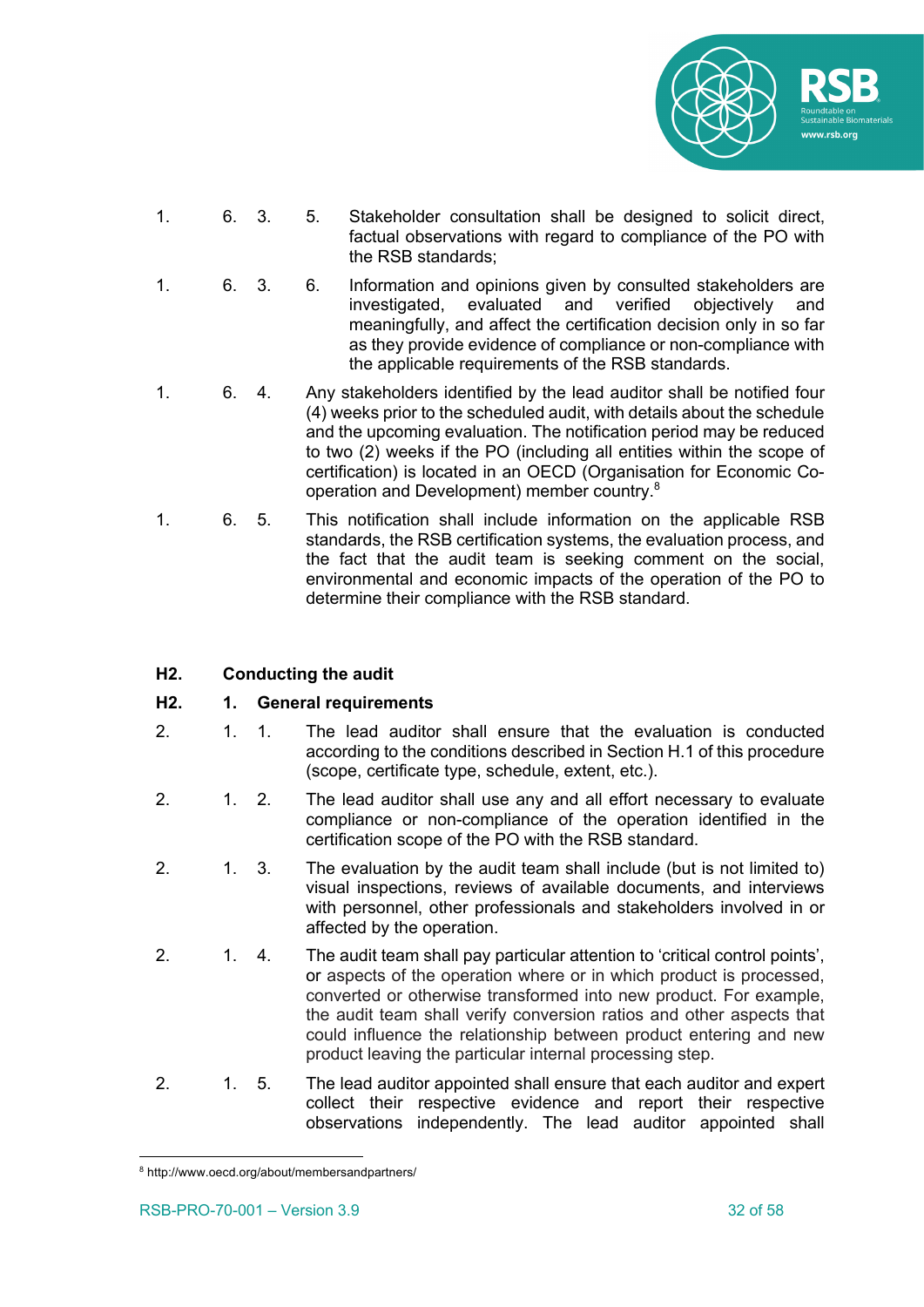

integrate and consolidate the observations and evidence from the auditors and experts involved in the audit team.

- 2. 1. 6. In case of disagreement between the lead auditor appointed and other members of the audit team, the opinion of the lead auditor shall prevail, and the lead auditor shall include the observations, evidence and opinions of the other members of the audit team in the documentation submitted for review.
- 2. 1. 7. The lead auditor may submit requests for clarification or interpretation of any part of the RSB standard to the RSB Secretariat. *See the RSB Procedure for Development and Modification of Guidance [RSB-PRO-35-001].*
- 2. 1. 8. The lead auditor shall submit a draft audit plan together with the applicable audit checklist to the PO at least 2 weeks ahead of the audit.

#### **H2. 2. Evaluation of the Participating Operator**

For the evaluation of the operation identified in the certification scope of the PO, the lead auditor shall include at minimum the following steps:

- 2. 2. 1. Conduct a risk assessment of the PO according to the RSB standard for Risk Management [RSB-STD-60-001];
- 2. 2. 2. Identify and document any and all deviations of the risk assessment from the self-risk assessment submitted by the PO;
- 2. 2. 3. If the risk class calculated by the lead auditor is different from the risk class submitted by the PO, the result of the risk assessment carried out by the lead auditor shall prevail;
- 2. 2. 4. The lead auditor shall include a detailed assessment of all the questions in the questionnaire for Self-Risk Assessment (Annex I, [RSB-STD-60-001]) where the answer deviated from the self-risk assessment submitted by the PO;
- 2. 2. 5. Conduct the evaluation of the units (operation sites, subsidiaries, branch offices supply chain structures) where RSB-compliant products are produced, processed, acquired, handled or forwarded as defined in the certification scope, against all applicable requirements of the RSB standard.
- 2. 2. 5. 1. The audit team shall use the applicable RSB auditor checklist to conduct the evaluation.
- 2. 2. 5. 2. The audit team shall systematically present evaluation findings demonstrating compliance or non-compliance to each requirement of all applicable RSB standards and procedures.
- 2. 2. 6. The lead auditor shall verify an individual Greenhouse Gas Calculation submitted by the PO, including the verification if: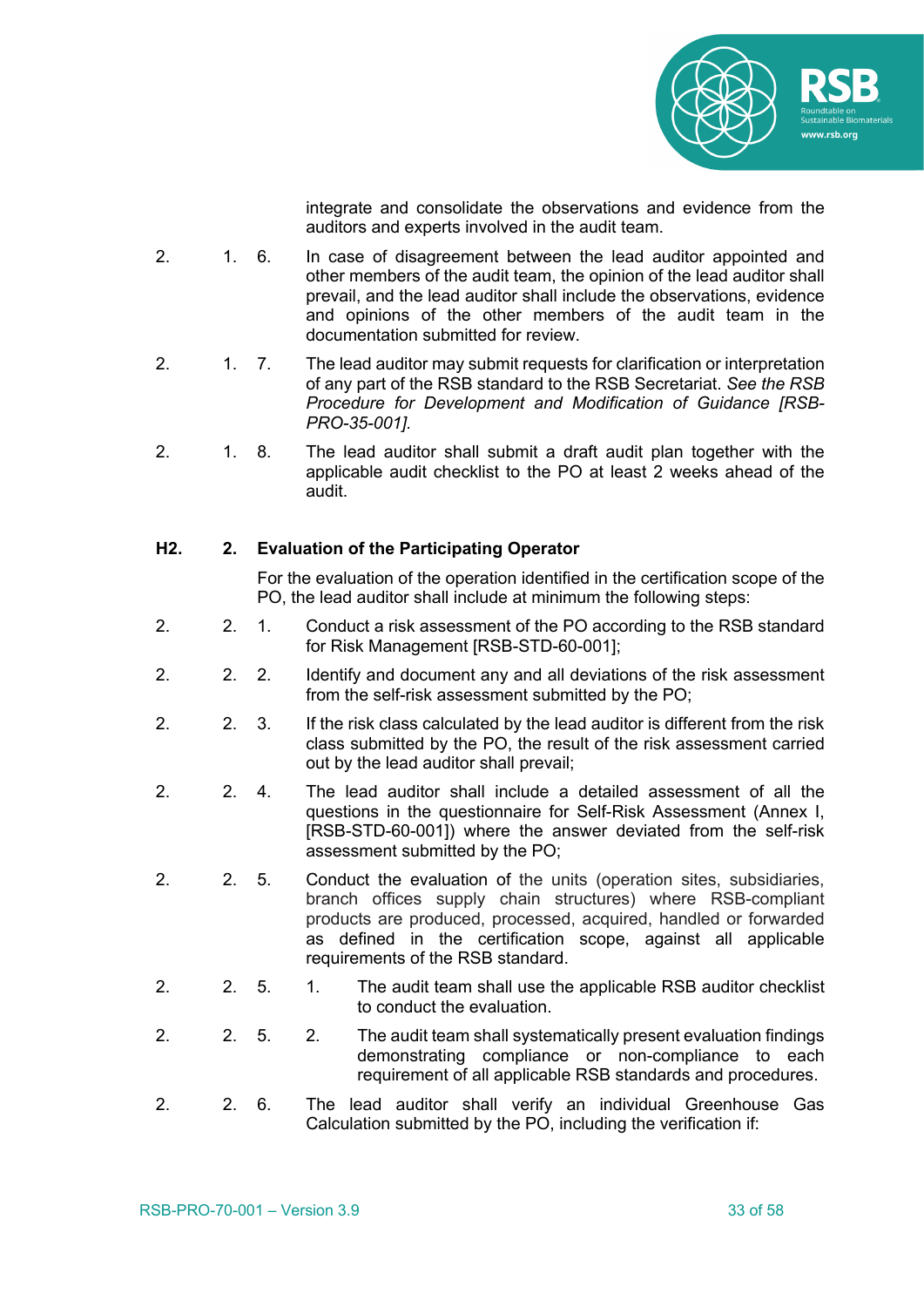

- 2.  $\phantom{00}$  2. 6.  $\phantom{0}$  1. the GHG calculation methodology has been applied correctly<sup>9</sup>;
- 2. 2. 6. 2. all relevant emission sources have been taken into account;
- 2. 2. 6. 3. adequate emission factors were used. For RSB EU RED assessments, the emission factors as publicised on the website of the EU commission or from the Ecoinvent database shall be  $used^{10}$
- 2. 2. 6. 4. meters and other measurement instruments, data-gathering and processing tools are adequate;
- 2. 2. 6. 5. most recent values were used for emission factors and activity data.
- 2. 2. 7. For RSB EU RED assessments, the lead auditor shall compare the results of the GHG calculation with the typical Greenhouse Gas emissions as stated in Annex V and Annex VI of the Renewable Energy Directive (Directive 2018/2001/EU). Whenever the results deviate significantly from the typical values, the lead auditor shall investigate reasons for the deviation.
- 2. 2. 8. Whenever default GHG values are used (such as default values under the EU RED or default core LCA and LUC values under ICAO CORSIA), the lead auditor shall verify that the default values meet the specifications as described in the RSB Standard for EU market access (for EU RED default values) and in RSB ICAO CORSIA (for CORSIA default core LCA and ILUC values).
- 2. 2. 9. The lead auditor shall verify RSB claims, traceability information and chain of custody systems of the operators included in the scope of certification, by activities including at least:
- 2. 2. 9. 1. Verification that the chain of custody system is in line with the applicable RSB Procedure for Traceability (as defined in the annex: [RSB-PRO-20-001] or [RSB-PRO-11-001-20-001]).

During the initial certification audit, the auditor shall check the existence and set-up of the chain of custody system (e.g. mass balance system).

For annual surveillance audits, the auditor shall check in addition, at least the following:

- List of all sites that are under the scope of certification. Each site shall have its own mass balance records;
- List of all inputs per site, including description of materials and details of suppliers;

<sup>&</sup>lt;sup>9</sup> GHG calculation methodology refers to the methodology that applies for the scope of certification, i.e. for RSB EU RED, the methodology outlined in the EU Market Access Standard (RSB-STD-11-001), for RSB ICAO CORSIA, the methodology outlined in the CORISA Market Access Standard and for RSB GLOBAL, the methodolgy outlined in the RSB GHG Calculation Methodology (RSB-TSD-01-003-01)

<sup>&</sup>lt;sup>10</sup> https://ec.europa.eu/energy/sites/ener/files/documents/Standard%20values%20v.1.0.xlsx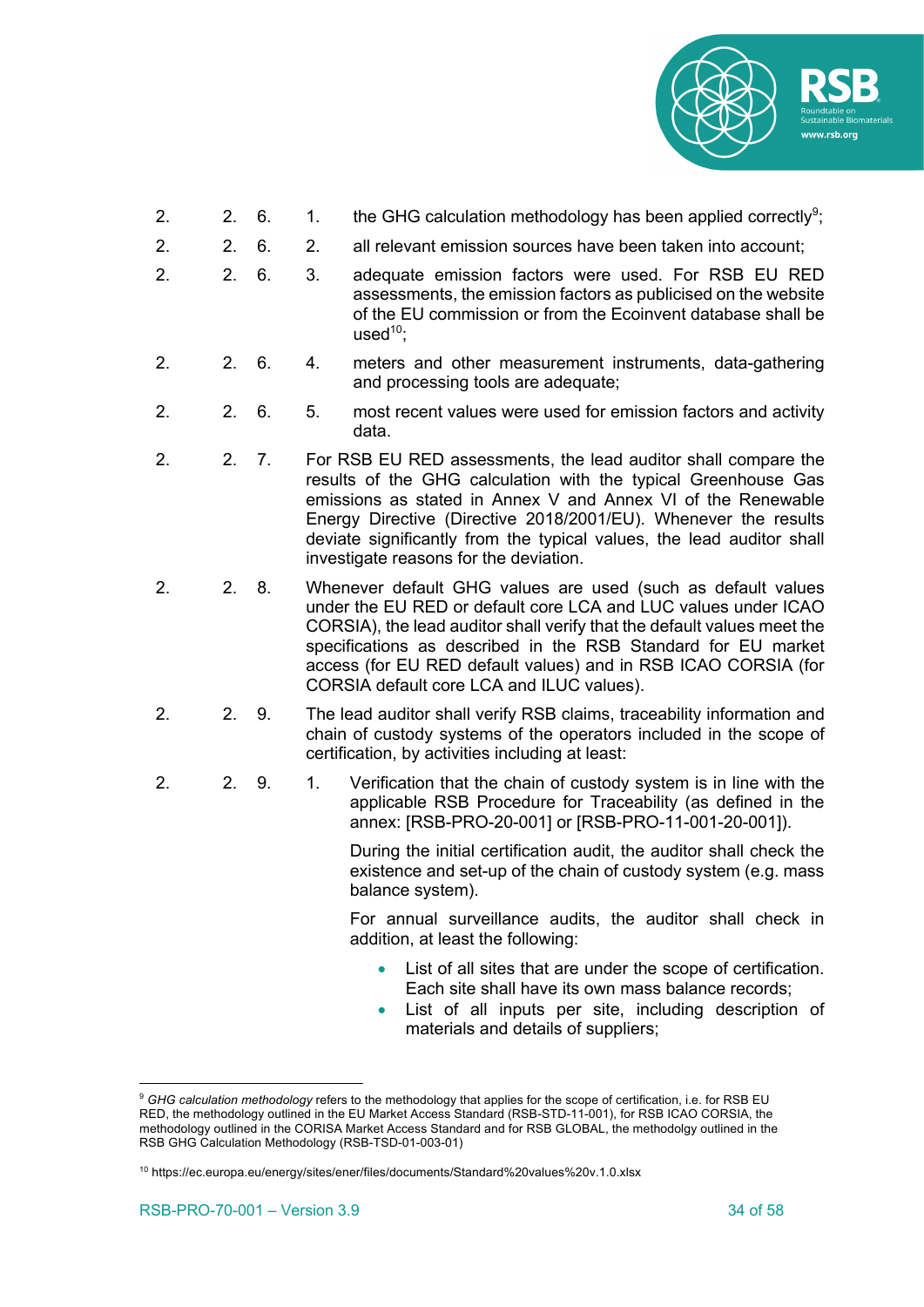

- List of all outputs per site, including description of materials and details of all customers;
- Conversion factors applied:
- Mass balance timeframe, which should be transparent, documented and consistent, and an appropriate period of time;
- A sample of the calculations (inputs, outputs, conversion factors, and any balances carried forward). All data should be checked against the book-keeping system.
- Inputs and outputs are accompanied, where relevant, by a set of sustainability characteristics which have been allocated appropriately

Note: Mass balances records shall contain information on both the inputs and the outputs of sustainable and unsustainable material (including where relevant fossil materials) handled by sites.

- 2. 2. 9. 2. For Points of Origin, the verification
	- of produced material volumes considering operating figures such as input volumes, output volumes and conversion rates;
	- of traded material volumes as recorded by the first collector by assessing the records of outgoing material at the point of origin
	- that the process was not modified to produce more waste or residue material by assessing changes to the conversion factor over time .
- 2. 2. 9. 3. For biomass producers, the verification that the biomass declared as sustainable can be clearly assigned to the cropland and the amount is consistent with the size of the cropland and the yield.
- 2. 2. 9. 4. For industrial operators, traders, first collectors, a verification that the data recorded in the chain of custody system (for all sites covered by the scope of certification) is complete and accurate, including a verification that:
	- incoming material has been recorded correctly by comparing a sample of incoming product information records (for example delivery notes) with the information recorded in the chain of custody system;
	- outgoing material is declared correctly by reviewing a sample of outgoing product information records (for example delivery notes);
	- incoming and outgoing material is consistent with information specified in contracts regarding volumes, and sustainability information;
- RSB-PRO-70-001 Version 3.9 35 of 58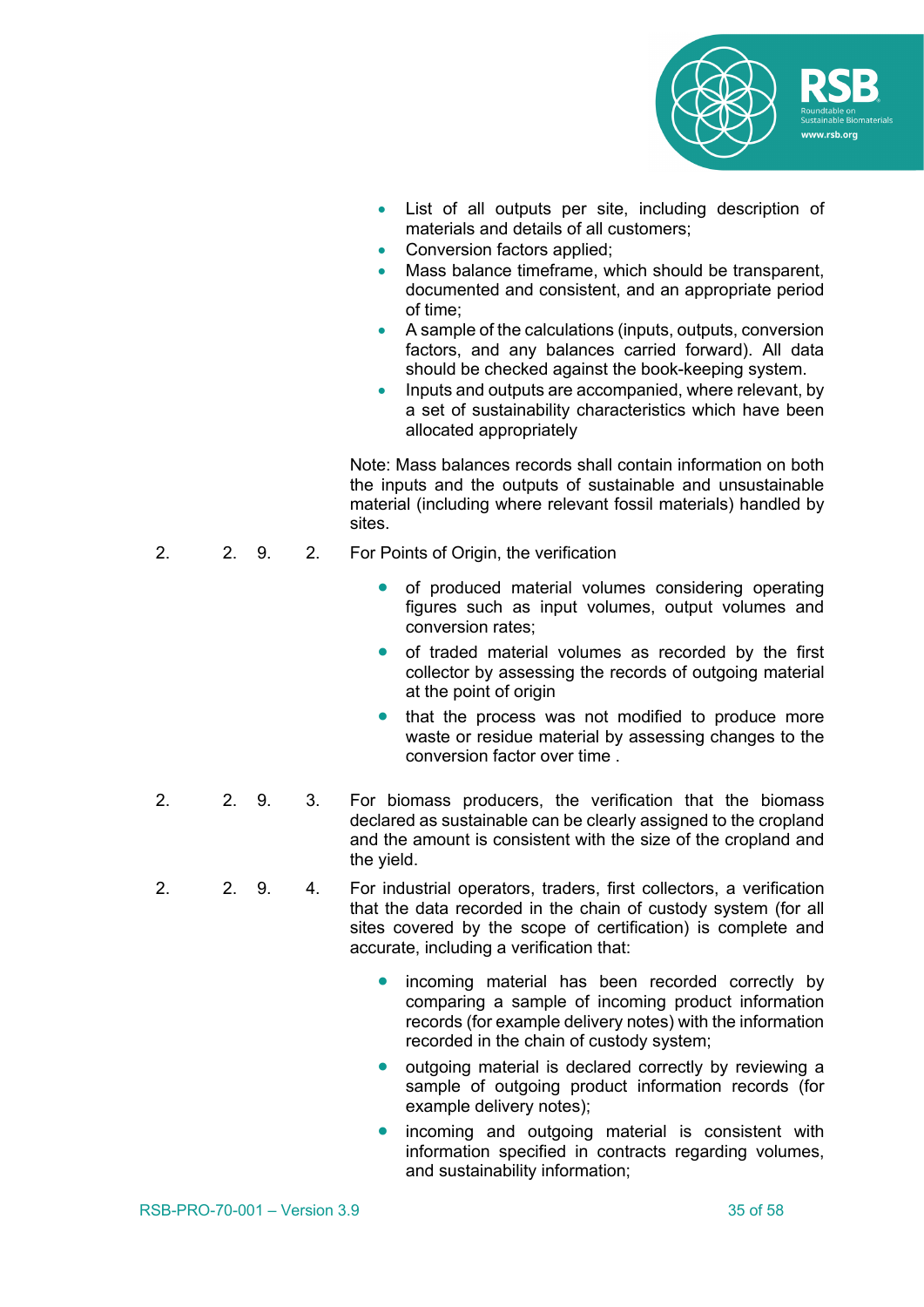

- conversion factors have been determined correctly by auditing process input and output data in the process control system on site;
- the chain of custody data provided to the auditor is complete by comparing the data provided with purchasing and sales data as registered in the accounting system of the operator;
- the mass balance timeframe is transparent, documented, consistent and in line with the requirements of the applicable RSB Procedure for Traceability;
- For audits against RSB-PRO-11-001-20-001, the sustainability data carried forward shall be equivalent to the physical stock, i.e. whenever the operator carries forward a credit to the next balancing period, the same amount shall be availably physically.

#### **H2. 3 Major and minor non-compliances**

2. 3. 1. Areas where the PO does not meet the requirements of the RSB standard shall be defined by the lead auditor as either a minor noncompliance or a major non-compliance.

-

- 2. 3. 2. The lead auditor appointed shall identify and document all deviations between the evaluation performed and the self-evaluation submitted by the PO.
- 2. 3. 3. The lead auditor shall consider the following situations as major noncompliances:
- 2. 3. 3. 1. A non-compliance with a minimum requirement in the RSB Principles & Criteria [RSB-STD-01-001];
- 2. 3. 3. 2. A non-compliance with a mandatory requirement of the EU Renewable Energy Directive (2009/28/EC) for RSB EU RED;
- 2. 3. 3. 3. A non-compliance with a requirement of RSB Standard for ICAO CORSIA [RSB-STD-12-001] for RSB ICAO CORSIA;
- 2. 3. 3. 4. Management systems implemented by the PO which are not applied comprehensively and consistently to all units in the certification scope of the PO;
- 2. 3. 3. 5. Non-compliances with the potential to compromise the RSB, RSB standard, RSB certification systems, RSB trademarks or the good name of the RSB;
- 2. 3. 3. 6. Non-compliances issued in the preceding evaluation which have not been corrected, rectified or otherwise brought into compliance with the RSB standards prior to the evaluation;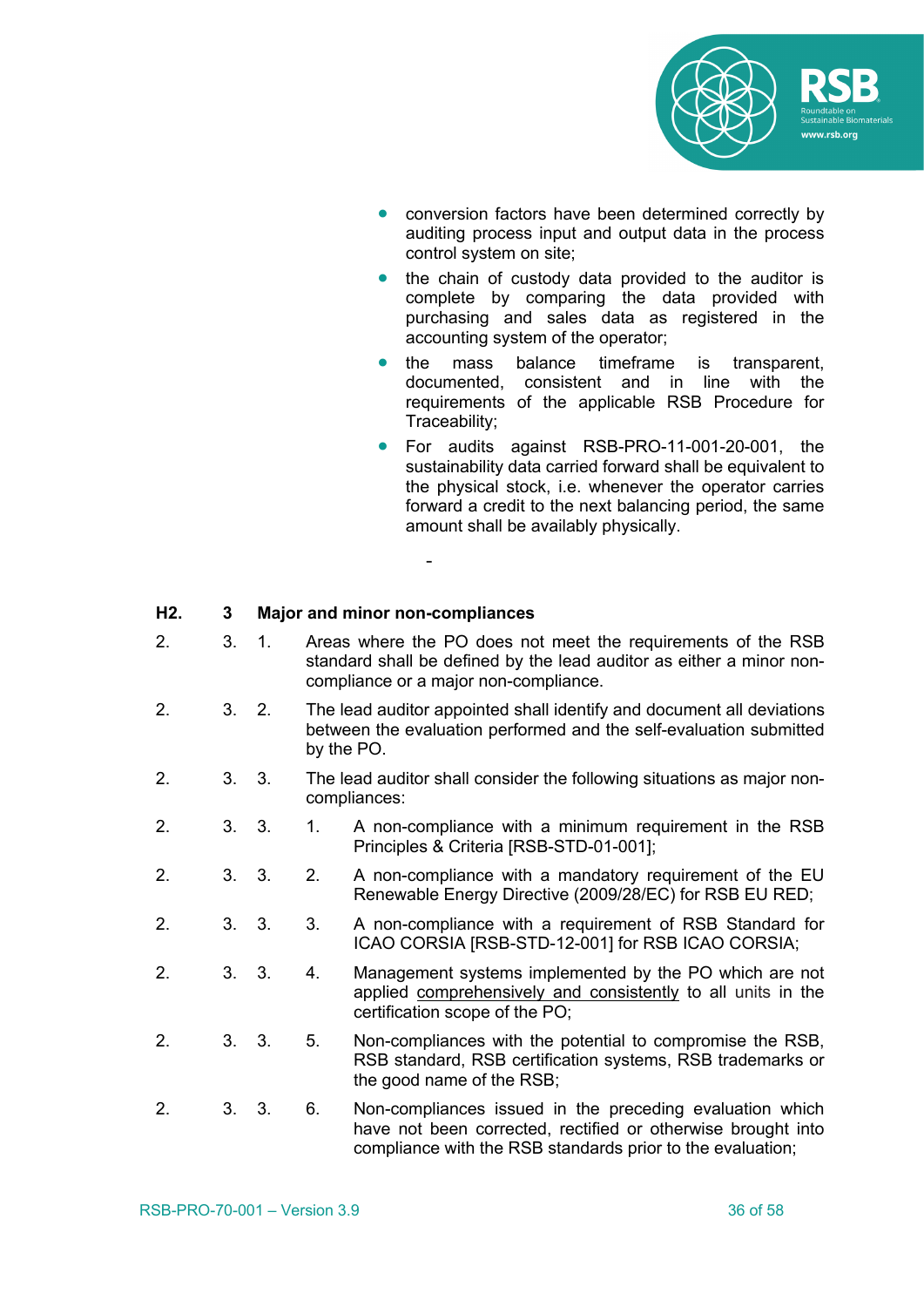

2. 3. 3. 7. Non-compliances which are systematic in nature (i.e. noncompliances which will continue to result in further noncompliances until they have been corrected, rectified or otherwise brought into compliance with the RSB standards);

Example: Incorrect documentation is found in more than 10% of the units or claims included in the representative sample.

- 2. 3. 3. 8. Non-compliances which cannot possibly be corrected, rectified or otherwise brought into compliance with the RSB standard.
- 2. 3. 4. The lead auditor shall evaluate if the PO meets the progress requirements.

#### **2. 4. Evaluation (audit) report**

The lead auditor shall compile all audit results in an evaluation (audit) report, including:

- 2. 4. 1. all identified non-compliances;
- 2. 4. 2. beginning and end of the audit;
- 2. 4. 3. address where the audit was conducted;
- 2. 4. 4. audit participants;
- 2. 4. 5. list of audited documents;
- 2. 4. 6. GHG emissions occurring at the operator's sites in g  $CO<sub>2eq</sub>$  dry-ton for raw materials and (intermediary) products and g  $CO<sub>2eq</sub>/MJ$  for final energy products (annualised, after allocation) and if applicable, achieved emission savings;
- 2. 4. 7 If applicable, emission credits in g  $CO<sub>2eq</sub>$  dry-ton for raw materials and (intermediary) products and  $g$  CO<sub>2eq</sub>/MJ for final energy products;
- 2. 4. 8. If applicable, sequestered carbon in g  $CO_{2eq}$  dry-ton for raw materials and (intermediary) products and  $g CO<sub>2eq</sub>/MJ$  for final energy products (see RSB Standard for Advanced Products [RSB-STD-02-001]);
- 2. 4. 9. If applicable, avoided emissions in g  $CO<sub>2eq</sub>$  dry-ton for raw materials and (intermediary) products and  $q CO<sub>2eq</sub>/MJ$  for final energy products (see RSB Standard for Advanced Products [RSB-STD-02-001]);
- 2. 4. 10. If applicable, explanation for deviation from typical GHG values as stated in 2.2.7.

#### **H2. 5. Correction of non-compliances**

2. 5. 1. The PO shall define the root causes for major non-conformities.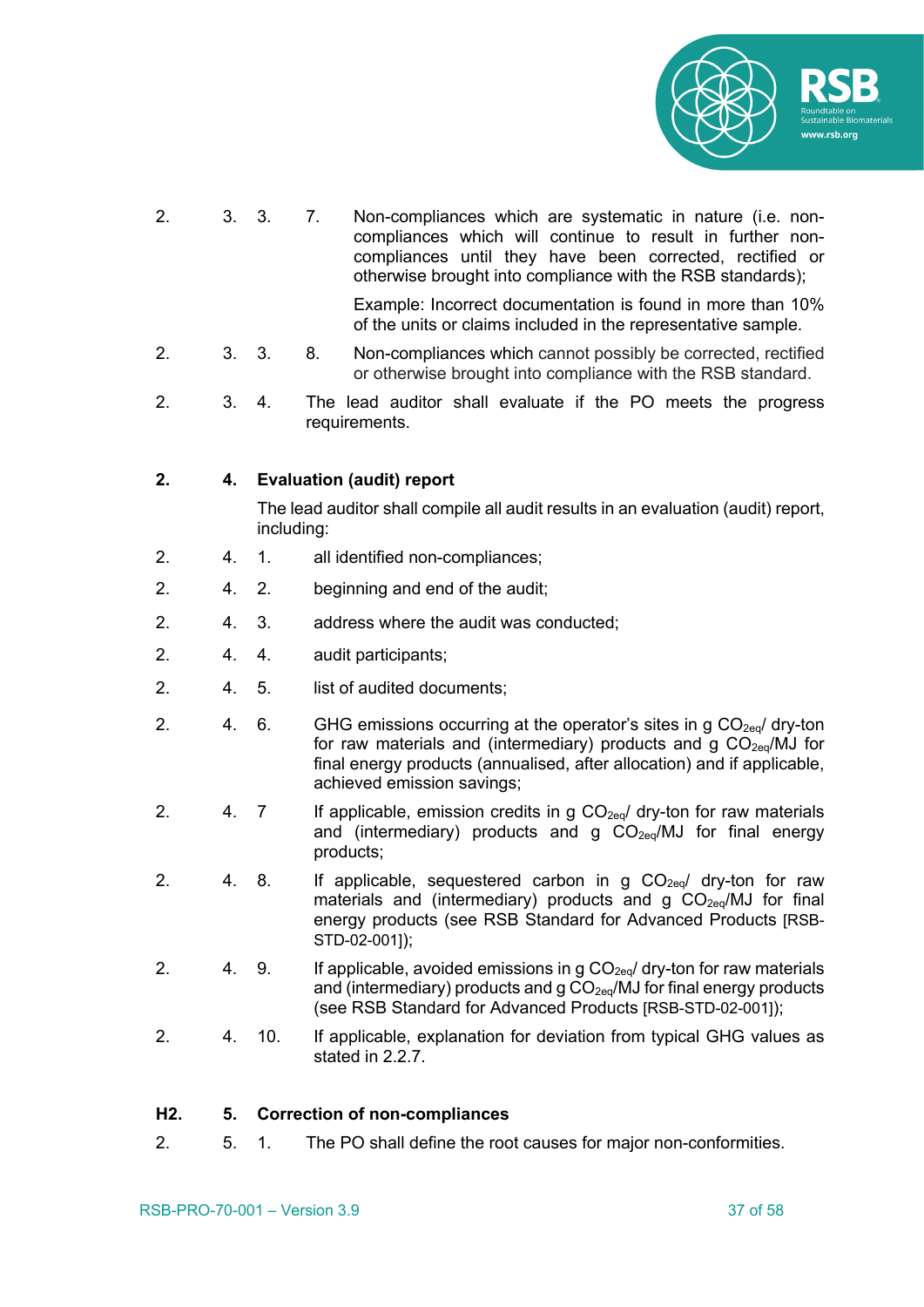

- 2. 5. 2. The PO shall define corrective action measures to address the nonconformities and their root causes.
- 2. 5. 3. The PO shall define a timeline for implementing the corrective action measures.
- 2. 5. 4. The lead auditor shall evaluate the corrective action plan and communicate to the PO whether the corrective action plan is accepted.
- 2. 5. 5. The lead auditor shall monitor and evaluate all actions taken by the PO to address non-compliances identified during evaluation.
- 2. 5. 6. Major non-compliances found during the audit shall be corrected within 90 days of the audit closing meeting.
	- If the PO submits the documentation of corrective actions on time, the audit team shall evaluate whether the aspects that led to the non-compliance were corrected, rectified or otherwise brought into compliance with the RSB standard; and
	- If the necessary corrective actions are not submitted on time, the lead auditor shall schedule a full evaluation.
- 2. 5. 7. The CB shall ensure that minor non-compliances are addressed according to the corrective action plan within 12 months.

#### **H3. After the Audit**

- **3. 1. Review**
- 3. 1. 1. The lead auditor shall submit all evaluation reports, audit checklists, relevant evidence documents (including but not limited to documentation related to the certification scope, chain of custody documentation, GHG calculation, ESMP, see section F.8 on records)as well as the corrective action plan and the evaluation of corrective actions to a review prior to certification decision-making.
- 3. 1. 2. The review shall be carried out by an individual who has not been involved in the audit process.
- 3. 1. 3. Reviewer(s) (at minimum one (1) reviewer) shall be in possession of an RSB lead auditor qualification, and demonstrate sufficient knowledge and experience in auditing and certification processes.

The reviewer(s) shall be competent about the topics being addressed in the audit reports, in particular sustainability issues like biodiversity, human rights, etc. If the audit included a CoC component, the reviewer(s) shall have knowledge and experience in this field*.*

- 3. 1. 4. Submitted evaluation reports shall be reviewed for (at least) the adequacy of the following:
- 3. 1. 4. 1. Evaluation work and collection of objective evidence, to verify compliance with the RSB standard, including the cross-check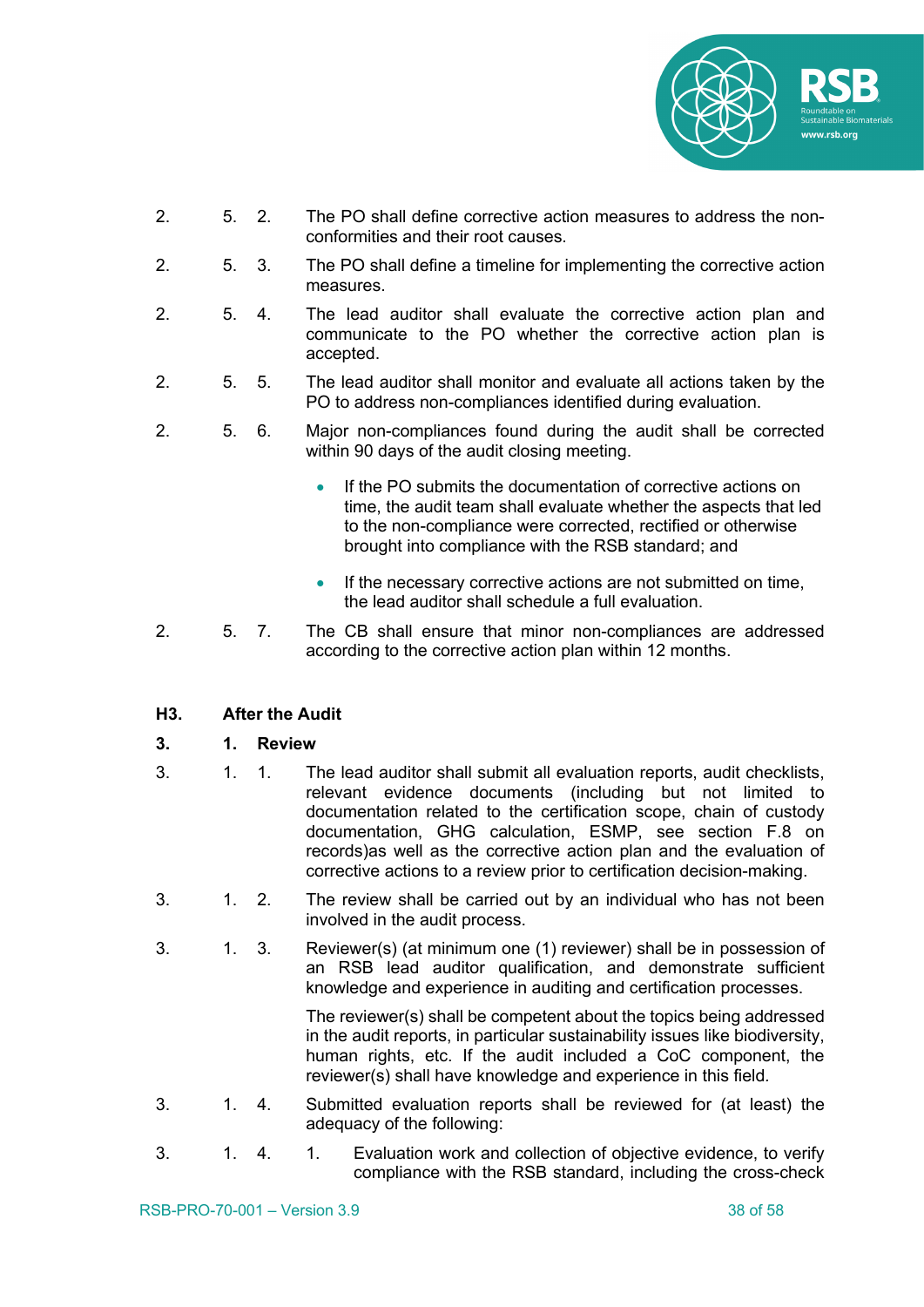

of audit evidence documents such as documentation related to the certification scope, chain of custody documentation, Greenhouse Gas calculations and the ESMP;

- 3. 1. 4. 2. Clarity of presentation of observations and evidence as basis for certification decision-making;
- 3. 1. 4. 3. Identified non-compliances and, where relevant, correction of non-compliances (See also H.2.5);
- 3. 1. 4. 4. Whether the proposed certification decision is justified by the observations and evidence presented.
- 3. 1. 5. The outcomes (e.g. comments, inputs, issues raised, etc.) of the review shall be compiled in a review report and be part of the CB's records.
- 3. 1. 6. The lead auditor shall respond in writing to the review and finalise the certification report considering the results of the review.
- 3. 1. 7. The lead auditor shall submit the evaluation report, together with the review report and his/her response to the review to the certification decision entity.

#### **H3. 2. Issuing RSB Certificates**

3. 2. 1. When all major non-compliances (if any) are closed, the Certification Decision Entity may issue a certificate of RSB compliance to the PO in line with the scope of certification.

*Note:* the validity of the certificate is based on the PO's risk class.

- 3. 2. 2. The issued certificate shall have the following details:
- 3. 2. 2. 1. CB's name, address, registration number;
- 3. 2. 2. 2. PO's Legal name registered address, and RSB Participant Code;
- 3. 2. 2. 3. A unique certificate code, and in case of sub-certificates, a three-letter code to uniquely identify legal entities and operational sites;
- 3. 2. 2. 4. The certification scheme (i.e. RSB Global, RSB EU RED, RSB ICAO CORSIA);
- 3. 2. 2. 5. Further information on the certification scope, including information on the following:
	- the product(s) for which the certification is granted;
	- the sites and facilities that the certification is covering:
	- the standards and other normative document(s), including their date of publication, to which it is judged that the product(s) comply;
- 3. 2. 2. 6. Date of issue of the RSB certificate;
- 3. 2. 2. 7. Date of expiry of the RSB certificate;
- 3. 2. 2. 8. Reference to the RSB database of registered certificates;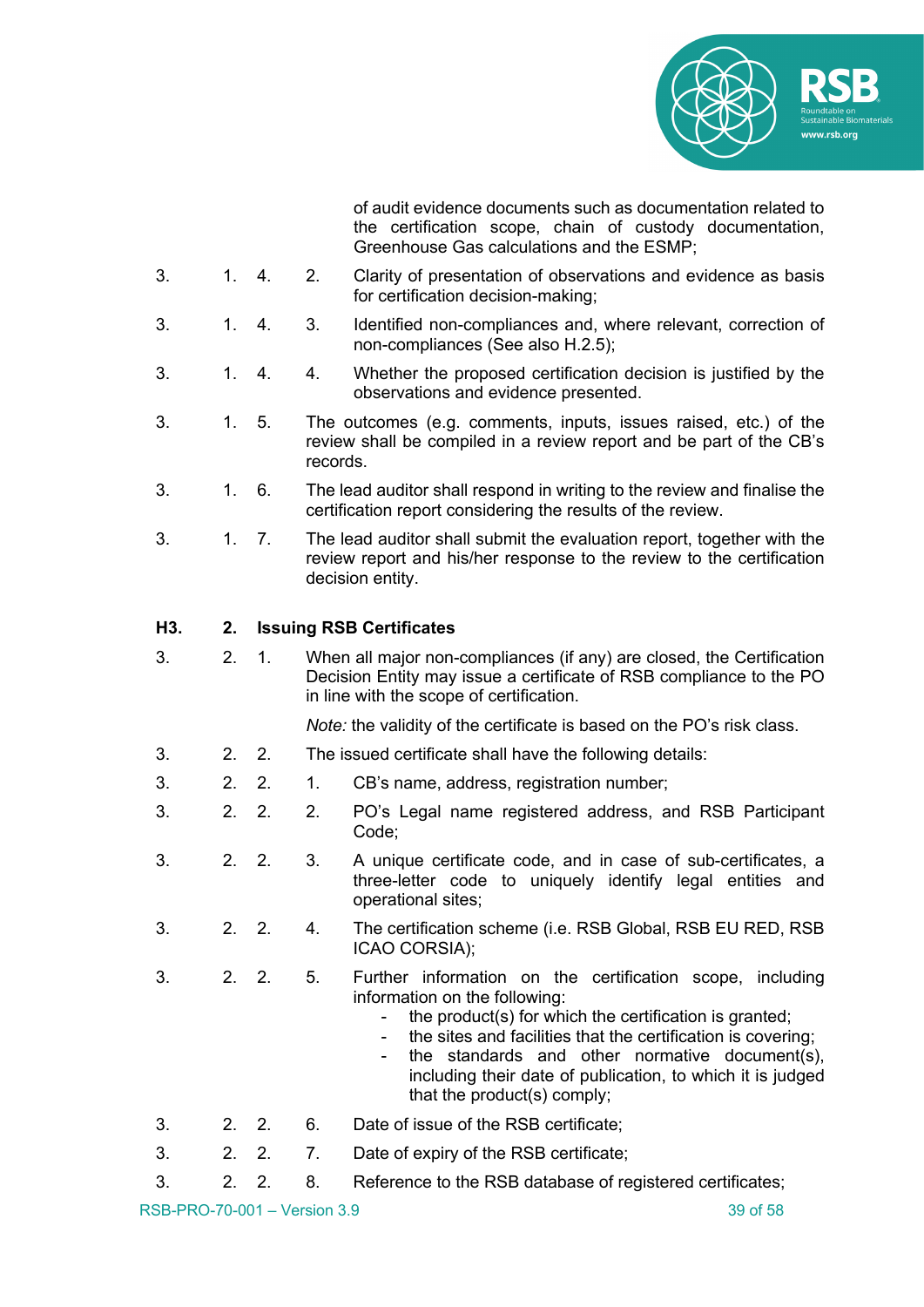

- 3. 2. 2. 9. Reference to the RSB website;
- 3. 2. 2. 10. Disclaimers:
	- the RSB certificate itself does not serve as evidence that a particular product supplied by the certificate holder is certified to the RSB standards. Products offered, shipped or sold by the certificate holder can only be considered covered by the scope of this certificate when it has the required on-product claim; and
	- the RSB certificate is only valid if registered in the RSB database of registered certificates, and that the validity of this RSB certificate shall be verified in the RSB database of registered certificates
- 3. 2. 2. 11. Signature of the designated CB representative.
- 3. 2. 3. The CB may issue a separate sub-certificate for each legal entity and operational site included in the certification scope of the PO. The subcertificates shall have the same certificate code as the certificate issued to the PO, followed by combination of three letters which uniquely identify each sub-certificate.
- 3. 2. 4. The CB shall inform the RSB AB and the RSB Secretariat of any issued certificate.
- 3. 2. 5. In the case of major non-compliances, the certificate shall be issued within 4 months of the certification audit. In the case that no major non-compliances were raised, the certificate shall be issued within 1 month of the certification audit.

#### **H3. 3. Public audit summary**

- 3. 3. 1. The CB shall document the audit process, the audit findings and conclusions in a Public Audit Summary in English, which includes the following information:
- 3. 3. 1. 1. The name and address of the CB;
- 3. 3. 1. 2. The legal name, registered address and RSB Participant Code of the PO evaluated for compliance with the RSB standard;
- 3. 3. 1. 3. The certification scope of the PO, including the applicable RSB standards (RSB Global, RSB EU RED, RSB ICAO CORSIA);
- 3. 3. 1. 4. The audit scope and extent;
- 3. 3. 1. 5. The name of the audit team leader, audit team members and any accompanying persons;
- 3. 3. 1. 6. The risk assessment conducted by the lead auditor, and all deviations of this risk assessment from the risk assessment submitted by the PO;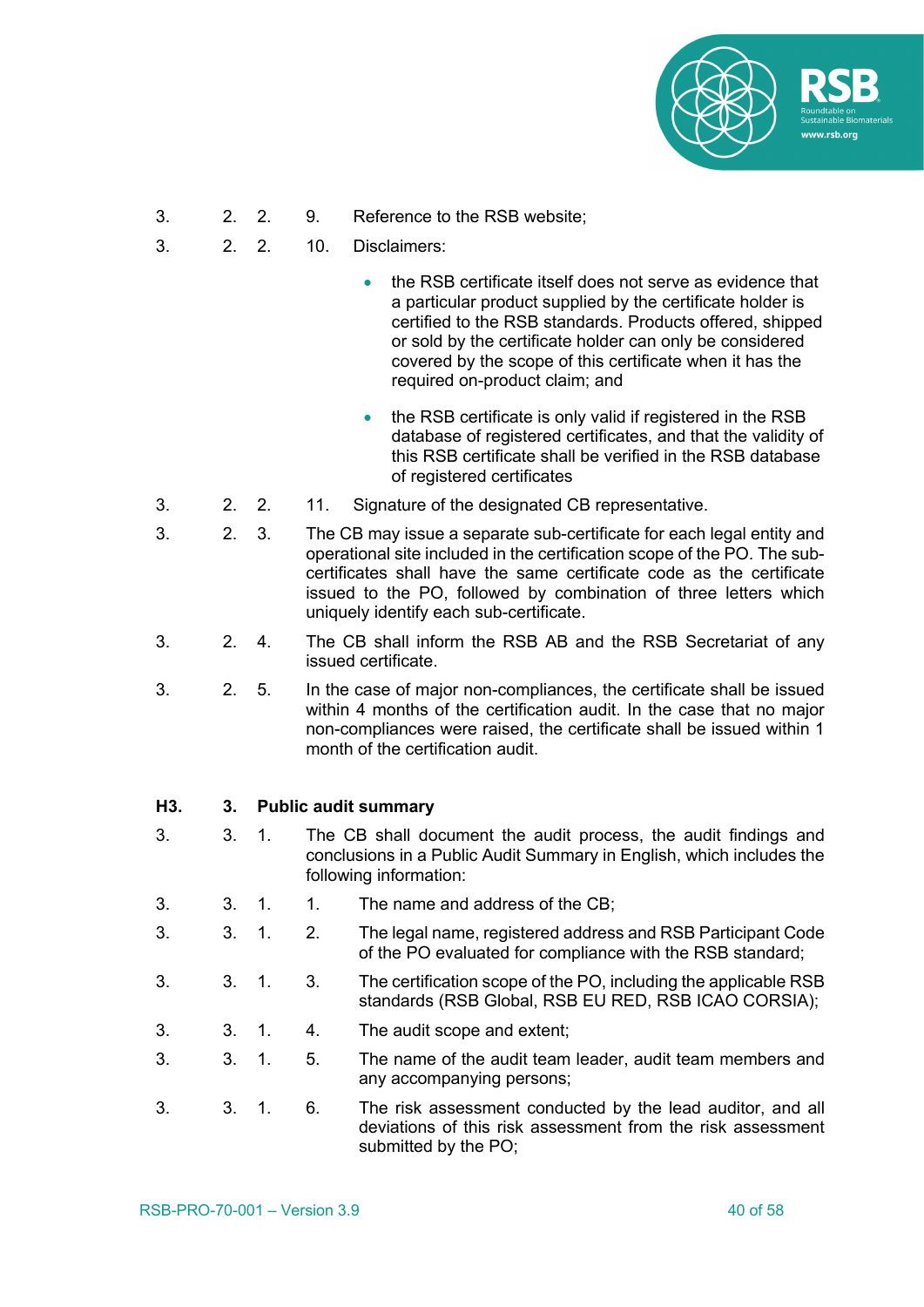

- 3. 3. 1. 7. The observations and substantiating evidence collected during evaluation of the central management office and management systems of the PO;
- 3. 3. 1. 8. The consultation of social, environmental and economic stakeholders that are directly affected by the operation(s) identified in the certification scope of the PO;
- 3. 3. 1. 9. Non-compliances, and whether (and why) these noncompliances were classified as major non-compliances;
- 3. 3. 1. 10. Description of actions taken to address non-compliances, the evaluation of those actions and decision to accept them for compliance with RSB standards;
- 3. 3. 1. 11. The final risk class assigned to the PO based on the risk assessment;
- 3. 3. 1. 12. The validity period of the issued certificate and schedule for surveillance and main audits;
- 3. 3. 1. 13. The details of any issue which was difficult or impossible to evaluate.
- 3. 3. 2. The CB shall provide the following product-related information in the Public Audit Summary:
- 3. 3. 2. 1. The description of the product or the product component that the certification covers, including, if applicable, the specification of the mass of the certified component related to the total product;
- 3. 3. 2. 2. The RSB short claim, as defined in RSB-PRO-50-001;
- 3. 3. 2. 3. The Greenhouse Gas intensity of the product and the Greenhouse Gas emission reduction for final fuels/products, including the following information:
	- for advanced products from bio-based feedstocks: if and how the  $CO<sub>2</sub>$  uptake was accounted for (see RSB-STD-02-001); and
	- for end-of-life products or processing residues: specification of the baseline scenario if avoided emissions were accounted for (see RSB-STD-02-001 and RSB-STD-01-010);
- 3. 3. 2. 4. If the feedstock for a batch of RSB certified Advanced Product is not wholly but only partly RSB-certified: The amount of certified feedstock in relation to the total mass of the feedstock;
- 3. 3. 2. 5. For Category I products: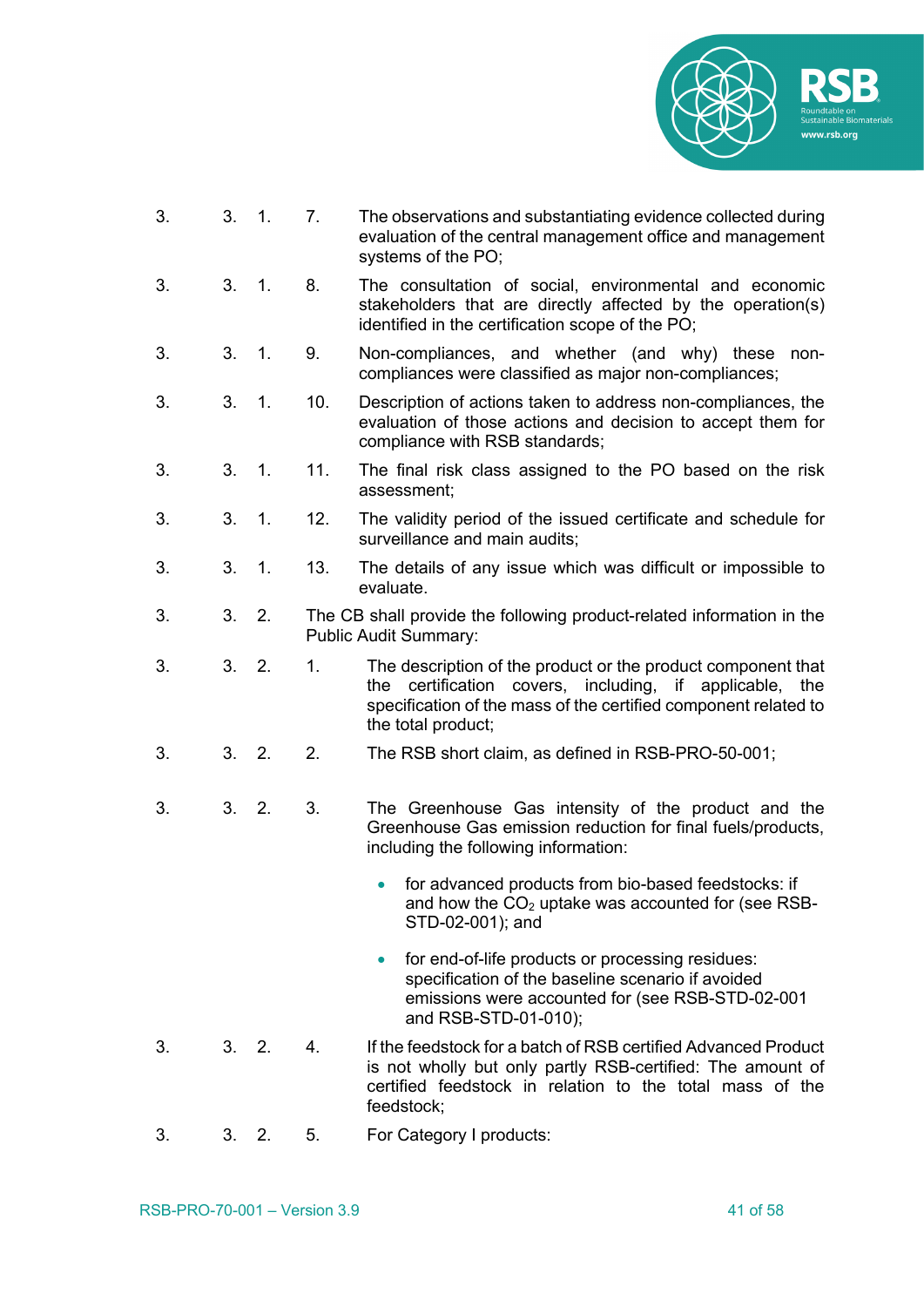

- the bio-based carbon or bio-based mass content that can be ensured at any time of the production process; and
- The standard used for measuring or calculating the biobased carbon or bio-based mass content;
- 3. 3. 2. 6. For Category II products:
	- the recycled carbon content in relation to the total carbon content; and
	- the method used to determine the recycled carbon content;
- 3. 3. 2. 7. For Category III products:
	- the amount of primary fossil resources saved by the input of eligible feedstock in the production system.
- 3. 3. 3. The CB shall ensure that the Public Audit Summary does not include any element of confidential nature, as agreed with the PO upon signature of the certification contract.

#### **H3. 4. Scope changes**

- 3. 4. 1. Whenever a certified operator requests a scope change of a valid certificate, the CB shall follow the activities as outlined in ISO/IEC 17065 clause 07.10.3., consisting of
	- evaluation;
	- review:
	- decision:
	- issuance of revised formal certification documentation to extend or reduce the scope of certification; and
	- issuance of certification documentation of revised surveillance activities.

*Please note*: Scope changes may be changes of the PO name and/or ownership or scope extensions, such as, additional sites or operators, additional products, or additional RSB certification standards.

3. 4. 2. For the evaluation of the scope changes, the assigned auditor shall at least review the following documents: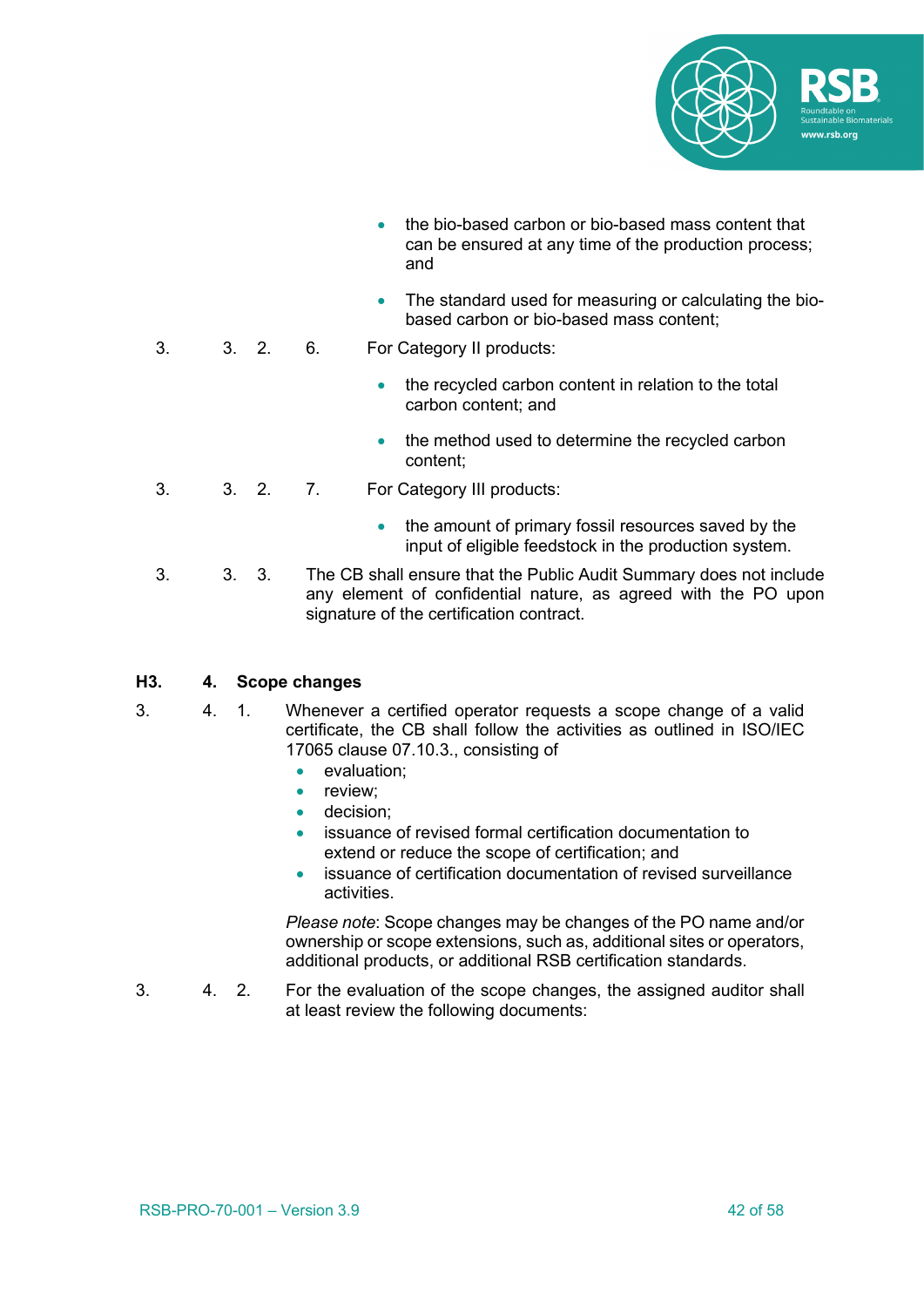

- The updated certification scope, in line with clause 1.3 of RSB-STD-30-001or RSB-STD-11-001-30-001;
- The updated self-risk assessment in line with clause 1.6 of RSB-STD-30-001or RSB-STD-11-001-30-001;
- The updated self-evaluation in line with clause 2.8 of RSB-STD-30-001or RSB-STD-11-001-30-001;
- If applicable, the updated ESMP, in line with criterion 2a of the RSB Principles & Criteria;
- If applicable, the updated screening tool in line with criterion 2a of the RSB Principles & Criteria; and
- The updated GHG calculation in line with criterion 3b of the RSB Principles & Criteria.
- 3. 4. 3. The CB shall determine the type of the evaluation (i.e. whether an onsite audit has to be carried out or a document review is sufficient) based on the requirements listed in H1.5 (Audit plan):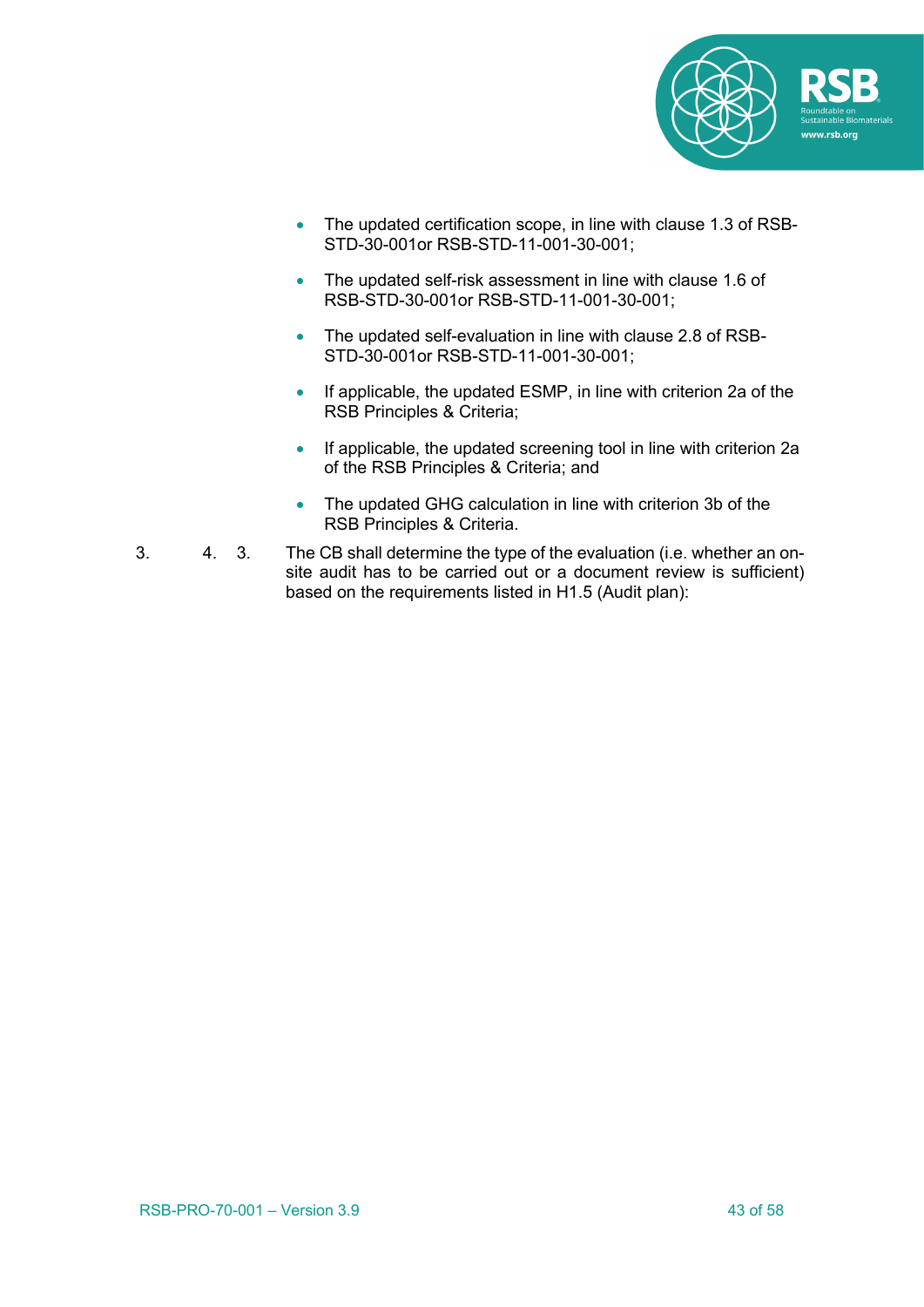

- Scope extensions for industrial facilities: The evaluation shall be carried out through an on-site audit.
- Scope extensions for biomass production: The evaluation may be carried out through a document review provided that:
	- o A representative sample of farms has been audited in the preceding audit;
	- o The farms to be added to the scope of certification are similar to the farms that were subject to the previous audit in terms of production (i.e. same type of crop or biomass, same management system) and context (i.e. no additional specialist studies identified in the screening tool, same jurisdiction, same previous land use); and
	- o The review of the documents stated above did not result in any indications that the requirements of the RSB standard are not met
- First collectors of wastes or residues under RSB EU RED: The evaluation shall be carried out through an on-site audit.
- First collectors of end-of-life products or residues under RSB Global: The evaluation may be carried out through a document review provided that:
	- o A representative sample of first collectors has been audited in the preceding audit;
	- o The first collectors to be added to the scope of certification are similar to the first collectors that were subject to the previous audit in terms of management and context; and
	- o The review of the documents stated above did not result in any indications that the requirements of the RSB standard are not met.
- Scope extensions for Points of origin (RSB Global and RSB EU RED): The evaluation may be carried out through a document review provided that:
	- o A representative sample of points of origin have been audited in the preceding audit;
	- o The points of origin to be added to the scope of certification are similar to the points of origin that were subject to the previous audit in terms of type (e.g. restaurant, industry, landfill), material and location (i.e. geographic region); and
	- o The review of the documents stated above did not result in any indications that the requirements of the RSB standard are not met.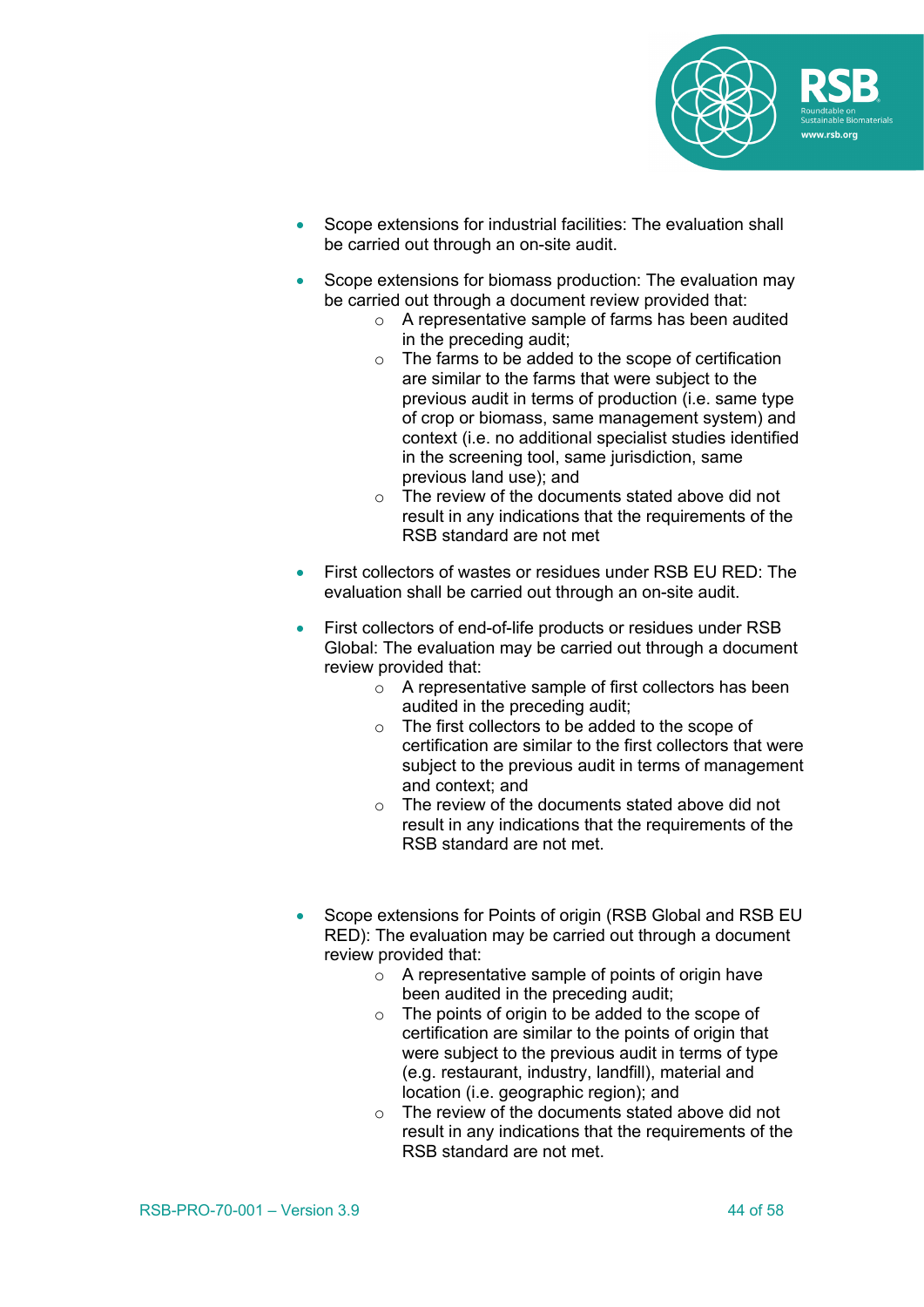

#### **H3. 5. Extension of the certificate validity and/or audit schedule changes**

- 3. 5. 1. The CB may extend the specified period of validity of a certificate and/or delay the required audit schedule once per certification cycle for up to six (6) months under the following conditions:
- 3. 5. 1. 1. The risk class of the PO is 'low';
- 3. 5. 1. 2. The conditions which led to the need for the extension of the validity of the certificate are beyond the control of the PO and the CB;

*Note:* Problems in planning or scheduling an evaluation shall not be considered conditions beyond the control of the PO or the CB.

- 3. 5. 1. 3. The PO provided up-to-date documentation about its operations and the documentation gave no indication that compliance with the RSB standard could be compromised during the extension of the validity of the certificate;
- 3. 5. 1. 4. The extension of the validity of the certificate will not result in increased risk associated with the PO's operations.
- 3. 5. 2. The CB may extend the specified period of validity of a certificate and/or delay the required audit schedule once for up to three (3) months to enable evaluation under the following conditions:
- 3. 5. 2. 1. The risk class of the PO is 'medium';
- 3. 5. 2. 2. The conditions which led to the need for the extension of the validity of the certificate are beyond the control of the PO and the CB;

*Note:* Problems in planning or scheduling an evaluation shall not be considered conditions beyond the control of the PO or the CB.

- 3. 5. 2. 3. The PO provided up-to-date documentation about its operations and the documentation gave no indication that compliance with the RSB standard could be compromised during the extension of the validity of the certificate;
- 3. 5. 2. 4. The extension of the validity of the certificate of the PO will not result in increased risk associated with the PO's operations.
- 3. 5. 3. The CB shall document the conditions which led to the need for the extension of the validity of the certificate and inform the RSB Secretariat about the extended expiry date of the certificate within five (5) business days of the extension being granted, and before the expiry date of the certificate. The CB shall update the relevant data in the database of registered RSB certificates and in any other information.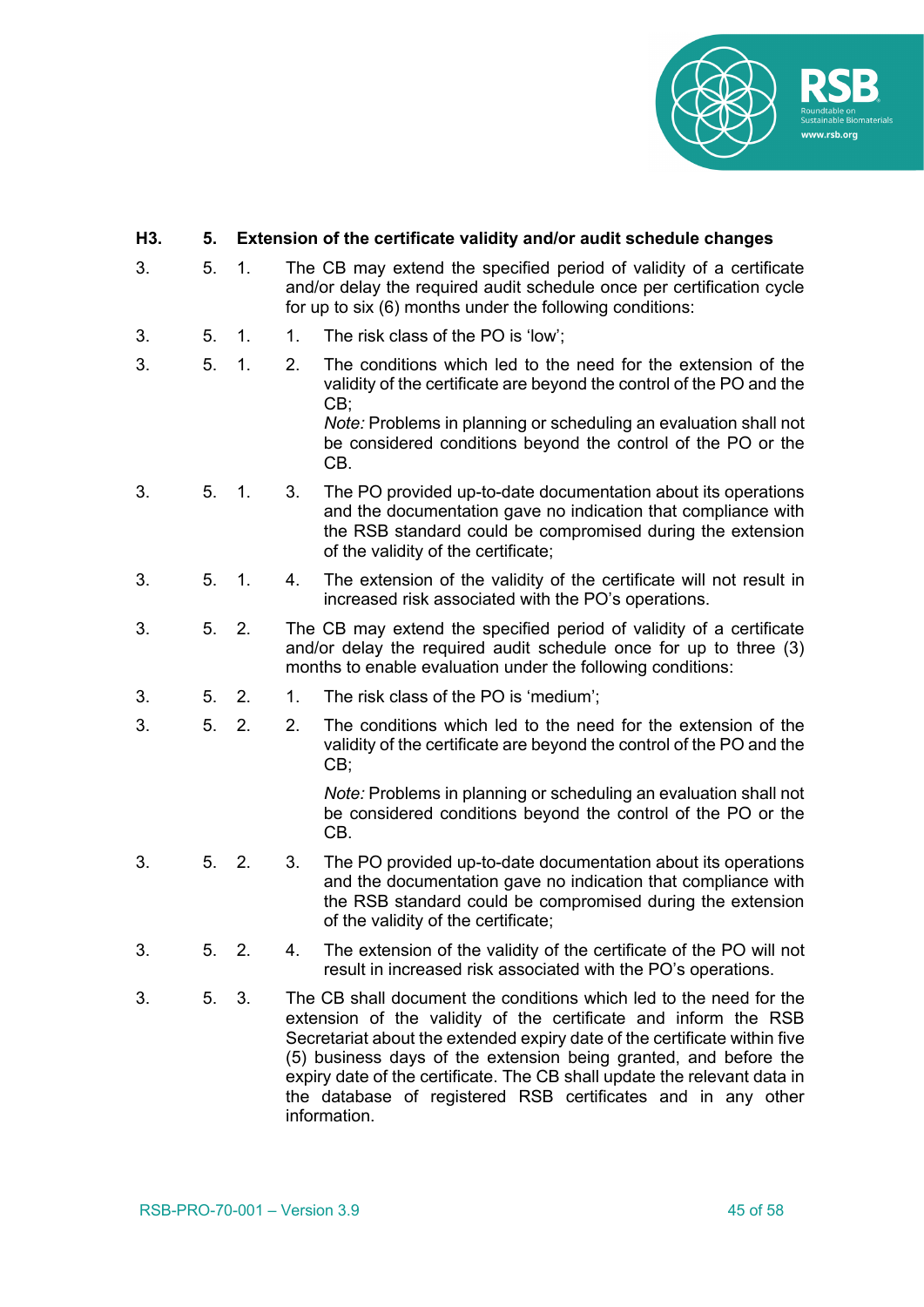

#### **H3. 6. Re-certification**

- 3. 6. 1. A re-certification audit (main audit) shall be planned and conducted within the validity period of the certificate to evaluate the continued fulfilment of all of the requirements of the relevant management system standard or other normative documents.
- 3. 6. 2. Whenever an operator was previously found to be non-compliant with the RSB standard or another voluntary scheme,<sup>11</sup> the CB shall inform the RSB Secretariat prior to re-certification. This includes the non-conformity of a PO with mandatory requirements as laid down in the Renewable Energy Directive and/or the failure of a PO to declare names of all schemes the operator is participating in and making available to the auditors all relevant information, including the mass balance data and the auditing report.

#### **H3. 7. Suspension and withdrawal of the certificate**

- 3. 7. 1. The CB may suspend the RSB certificate if, in its sole opinion, the PO is not in compliance with any particular aspect of the RSB standard.
- 3. 7. 2. The RSB certificate shall be suspended in the following situations:
- 3. 7. 2. 1. Major non-conformities are not addressed according to the corrective action plan (i.e. within 3 months);
- 3. 7. 2. 2. Upon finding evidence of misuse, misrepresentation or fraudulent claims;
- 3. 7. 2. 3. Occurrence of a severe major non-conformity (e.g. noncompliance with a mandatory requirement of the EU Renewable Energy Directive 2009/28/EC in the case of RSB EU RED and a mandatory requirement of ICAO CORSIA in the case of RSB ICAO CORSIA). In the case of a severe major non-conformity, the certification body may annul the suspension if the PO demonstrates that:
	- the entity where the severe non-conformity occurred was taken out of the scope of certification, or
	- the severe major non-conformity was rectified;
- 3 7. 2. 4. In the case that surveillance audits are not conducted as required (with the exceptions as described in H.3.6).
- 3. 7. 3. The maximum period that certification may remain suspended is twelve (12) months (upon justification and at the discretion of the certification body the timeline may be increased to eighteen (18) months to allow the client to correct nonconformities). After this period, the certification shall be withdrawn, unless all major

<sup>11</sup> Voluntary Schemes are recognised by the EU Commission to verify compliance with the EU's biofuels sustainability criteria. Please see the full list here: http://ec.europa.eu/energy/en/topics/renewableenergy/biofuels/voluntary-schemes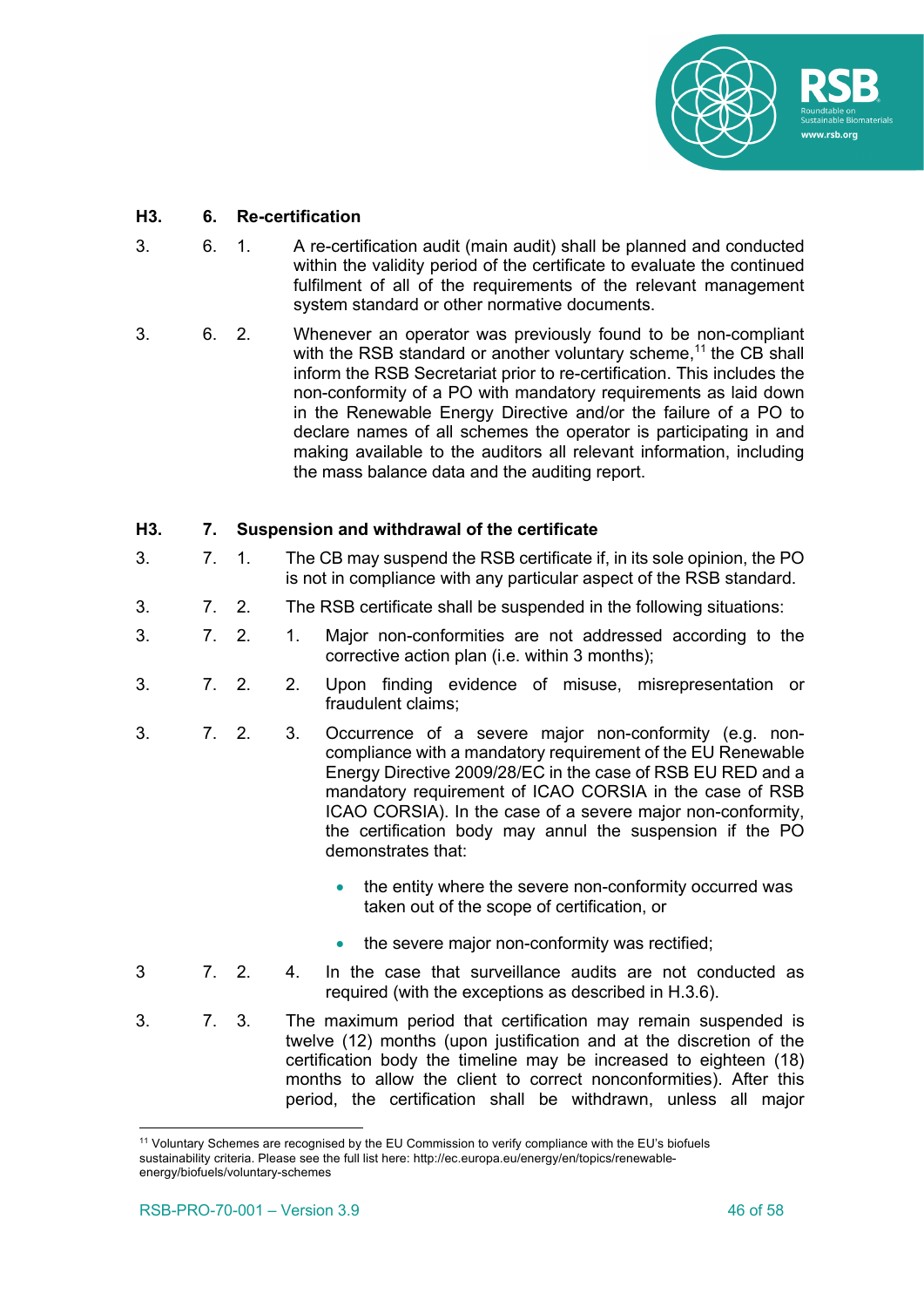

nonconformities have been successfully corrected and a surveillance audit was conducted in case the timeline of suspension exceeded twelve (12) months.

- 3. 7. 4. The CB shall share with the PO the exact reasons and evidence found to justify the decision to suspend or withdraw the RSB certificate.
- 3. 7. 5. The PO shall be given the possibility to appeal the suspension or withdrawal of the RSB certificate within 10 days following the suspension or withdrawal notification by the CB.
- 3. 7. 6. Upon evaluation of the appeal, the CB shall communicate any change in the suspension or withdrawal decision to the PO, including justification for the decision.
- 3. 7. 7. Without any appeal by the PO, or if, upon consideration of the appeal submitted by the PO, the CB decides to maintain the suspension or withdrawal, the decision to suspend or withdraw the RSB certification shall be considered final.
- 3. 7. 8. The CB shall inform the RSB AB and the RSB Secretariat of any final decision to suspend or withdraw the RSB certification within two (2) days of the decision.
- 3. 7. 9. In case of suspension or withdrawal, the CB shall ensure that the PO:
	- Immediately ceases the use of any RSB trademarks, including on and in relation to any products;
	- Identifies all customers and suppliers affected, and notifies them of the suspension or withdrawal of the RSB certificate in writing within three (3) business days of the suspension or withdrawal, and maintain records of that notification; and
	- Takes any other required measure.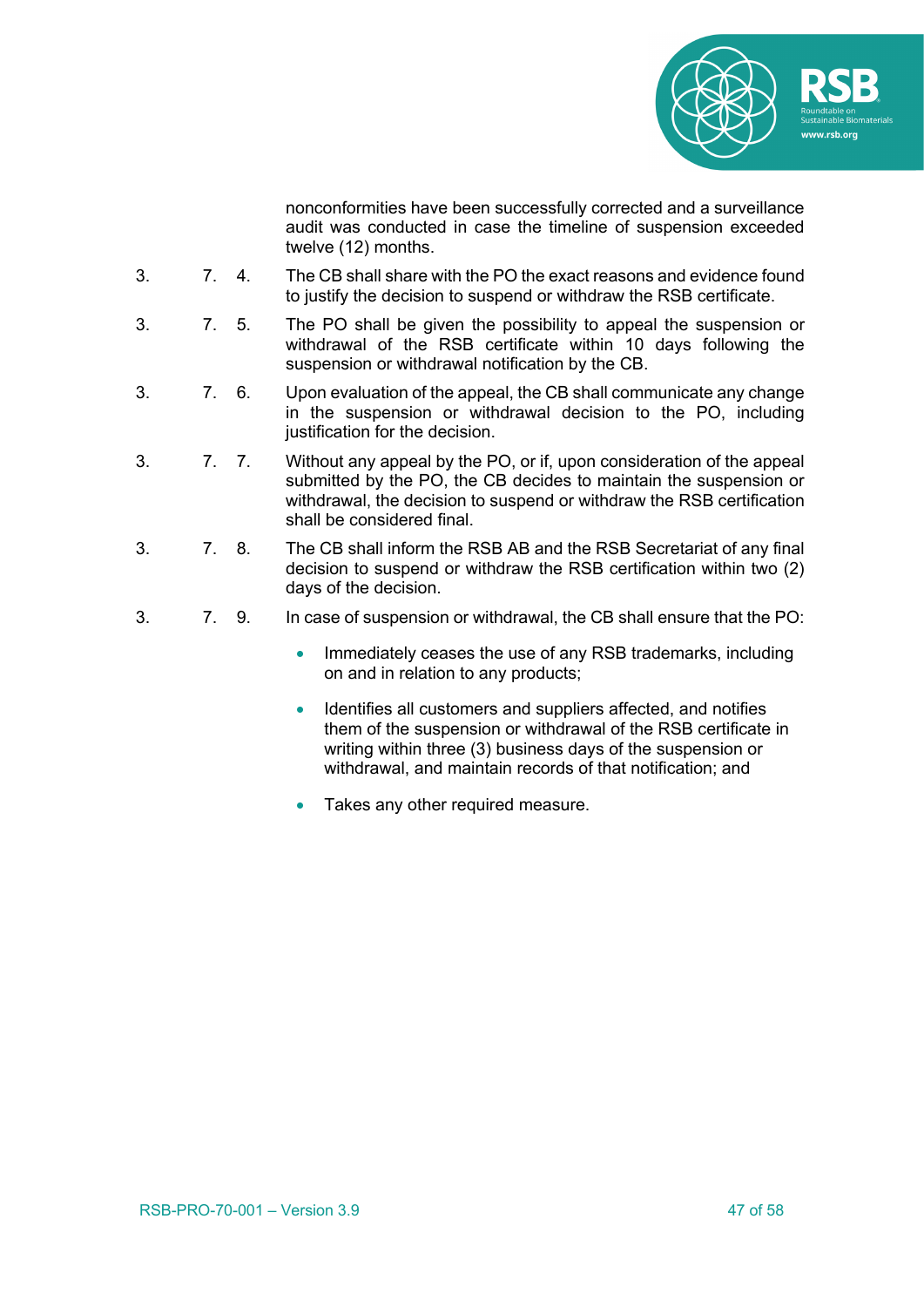

#### **H3. 8. Information**

- 3. 8. 1. The CB shall inform the RSB Accreditation Body and the RSB Secretariat at regular intervals, as defined by the RSB Accreditation Body and the RSB Secretariat, about any main or surveillance audit that is planned.
- 3. 8. 2. For any audit (main audit or surveillance audit), the CB shall submit the following documents to the RSB Secretariat:
	- Public Summary Report
	- Audit Checklists, including PO reporting data on volumes of RSB certified material produced and/or traded in the preceding calendar year.
	- Certificate(s)
	- GHG calculation documents including GHG emissions by life cycle step, information on emission factors used, information on actual data sources (e.g. through the RSB GHG calculation tool).
- 3. 8. 3. In case of grievance by a third party about any aspect of the evaluation and certification process, the lead auditor shall inform the RSB Secretariat.
- 3. 8. 4. When RSB introduces new or revised standards or procedures that affect the PO, the CB shall ensure these changes are communicated to all POs within 30 days.

*Note:* a phase-in period is allowed for POs implementing new or revised standards and procedures (See RSB-PRO-01-001).

- 3. 8. 5. The CB shall inform the RSB Secretariat without delay about any and all aspects of their operation which may compromise the implementation of, or compliance with the RSB Standards.
- 3. 8. 6. The CB shall inform the RSB Secretariat without delay about any and all misuse of the RSB trademarks, the RSB Standard, or the RSB certification systems that they gain knowledge of.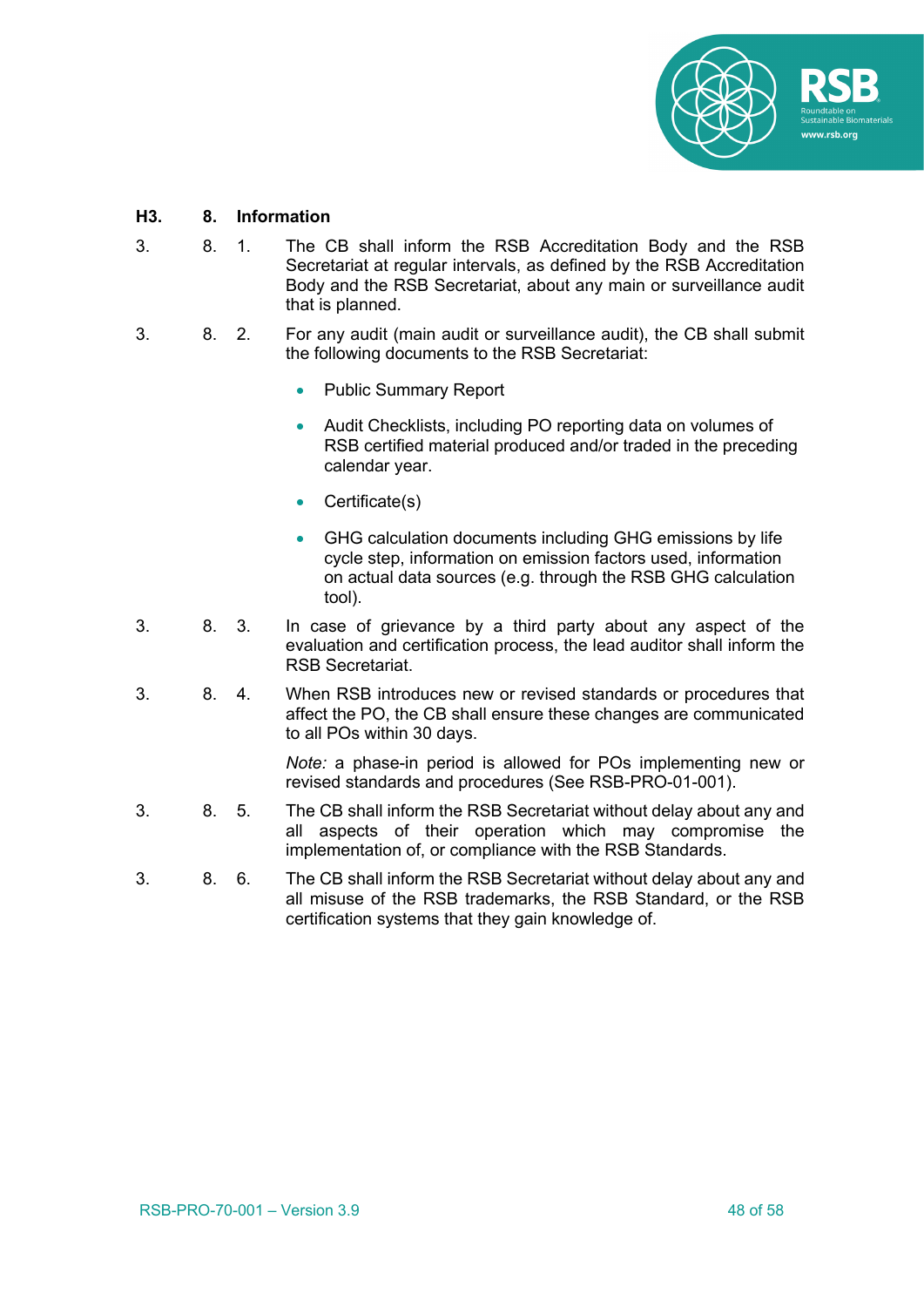

## **Annex I: Scope of RSB Documents Applicable at the Audit**

### **Operator types**

The RSB standard specifies requirements for the following operator types:

- *Primary Biomass Producer:* Organisation that applies for certification for a specific activity that includes the production of crops or woody material, for example farm operators or plantation owners
- *Points of Origin*: The generator, such as companies, farms, forest areas, residences, industries and commercial facilities of end-of-life-products, production residues or other waste materials
- *First Collectors:* Operator that receives end-of-life-products, by-products or production residues from points of origin
- *Industrial Operators:* Organisation that applies for certification for a specific activity that includes feedstock processing and/or th*e production of intermediary products, fuels or advanced products*
- *Mechanical operator:* Subgroup of industrial operators only conducting mechanical or physical processing, i.e. mixing, assembling, sorting, moulding, cutting, plastics extrusion. For further mechanical processes to be added to the list, please consult with the RSB Secretariat
- *Trader:* Organisation that applies for certification for a specific activity that includes buying and selling of materials or products, including raw materials, intermediates and final products. Examples for traders are first collectors, blenders, wholesale and retail companies (also companies selling to end-consumers) as well as airlines or shipping companies selling transport services to their clients.

Please note 1: Traders do not necessarily have physical ownership of the product

Please note 2: Whenever organisations process materials, they are either industrial operators or mechanical operators*.*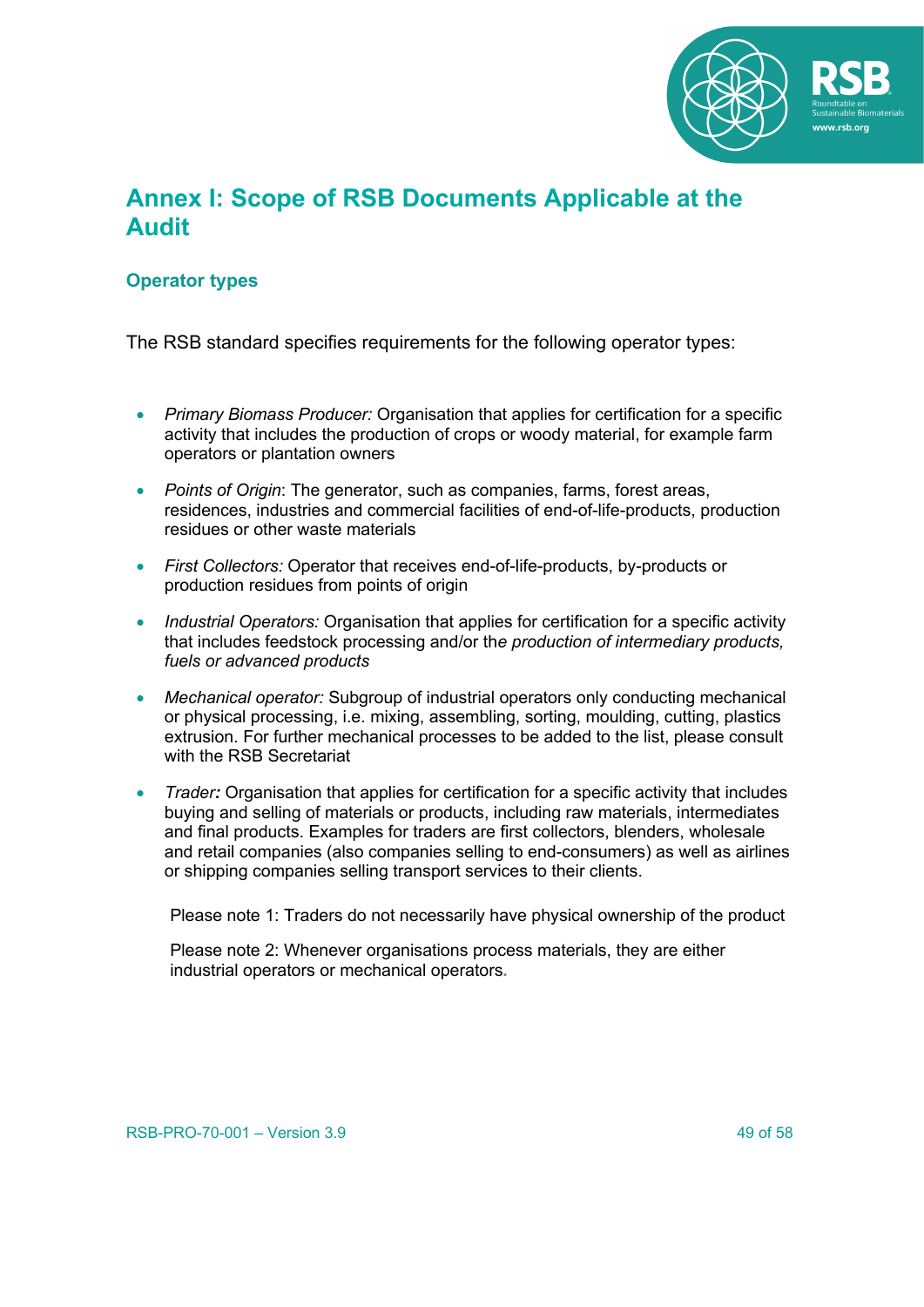

### **Applicable standards for RSB Global Certification**

#### **Energy Products (road transport, shipping, aviation fuels)**

|                                                | RSB Principles &<br>Criteria<br>IRSB-STD-01-<br>001]        | <b>RSB GHG</b><br>Calculation<br>Methodology<br>[RSB-STD-01-<br>003-01] | 001]                                                                                     | <b>RSB Procedure</b><br>for Participating<br><b>Operators</b><br>[RSB-PRO-30- |                                                              | RSB Chain of<br><b>Custody Procedure</b><br>[RSB-PRO-20-001]                     |  | For waste or<br>residues based<br>fuels: RSB<br><b>Advanced Fuels</b><br>Standard<br>[RSB-STD-01-010] |  | <b>RSB Procedure for</b><br>Communication &<br>Claims<br>[RSB-PRO-50-001]                | <b>RSB Procedure for</b><br><b>Risk Management</b><br>[RSB-PRO-60-001]          |
|------------------------------------------------|-------------------------------------------------------------|-------------------------------------------------------------------------|------------------------------------------------------------------------------------------|-------------------------------------------------------------------------------|--------------------------------------------------------------|----------------------------------------------------------------------------------|--|-------------------------------------------------------------------------------------------------------|--|------------------------------------------------------------------------------------------|---------------------------------------------------------------------------------|
| <b>Biomass Producer</b>                        | $\sqrt{\sqrt{\star}}$                                       | $\sqrt{\sqrt{2}}$                                                       | $\sqrt{\sqrt{2}}$                                                                        |                                                                               |                                                              | $\sqrt{\sqrt{2}}$                                                                |  |                                                                                                       |  | $\sqrt{\sqrt{2}}$                                                                        | $\sqrt{\sqrt{2}}$                                                               |
| Points of Origin                               |                                                             |                                                                         |                                                                                          |                                                                               |                                                              |                                                                                  |  | $\sqrt{\sqrt{2}}$                                                                                     |  |                                                                                          |                                                                                 |
| <b>First Collector</b>                         |                                                             | $\sqrt{\sqrt{2}}$                                                       | $\sqrt{\sqrt{2}}$                                                                        |                                                                               | $\sqrt{\sqrt{2}}$                                            |                                                                                  |  | $\sqrt{\sqrt{2}}$                                                                                     |  | $\sqrt{\sqrt{2}}$                                                                        | $\sqrt{\sqrt{2}}$                                                               |
| <b>Industrial Operator</b>                     | $\sqrt{\sqrt{\star}}$                                       | $\sqrt{\sqrt{2}}$                                                       | $\sqrt{\sqrt{2}}$                                                                        |                                                                               | $\sqrt{\sqrt{2}}$                                            |                                                                                  |  | $\sqrt{\sqrt{2}}$                                                                                     |  | $\sqrt{\sqrt{2}}$                                                                        | $\sqrt{\sqrt{2}}$                                                               |
| <b>Mechanical Operator</b>                     |                                                             | $\sqrt{\sqrt{2}}$                                                       | $\sqrt{\sqrt{2}}$                                                                        |                                                                               | $\sqrt{\sqrt{2}}$                                            |                                                                                  |  | $\sqrt{\sqrt{2}}$                                                                                     |  | $\sqrt{\sqrt{2}}$                                                                        | $\sqrt{\sqrt{2}}$                                                               |
| Trader                                         |                                                             | $\sqrt{\sqrt{2}}$                                                       | $\sqrt{\sqrt{2}}$                                                                        |                                                                               |                                                              | $\sqrt{\sqrt{2}}$                                                                |  | $\sqrt{\sqrt{2}}$                                                                                     |  | $\sqrt{\sqrt{2}}$                                                                        | $\sqrt{\sqrt{2}}$                                                               |
| <b>Non-energy Products (Advanced Products)</b> |                                                             |                                                                         |                                                                                          |                                                                               |                                                              |                                                                                  |  |                                                                                                       |  |                                                                                          |                                                                                 |
|                                                | <b>RSB</b><br>Principles &<br>Criteria [RSB-<br>STD-01-0011 | <b>RSB GHG</b><br>Calculation<br>Methodology<br>[RSB-STD-01-<br>003-011 | <b>RSB</b><br>Procedure for<br>Participating<br><b>Operators</b><br>[RSB-PRO-30-<br>0011 |                                                                               | RSB Chain of<br>Custody<br>Procedure<br>[RSB-PRO-20-<br>0011 | <b>RSB Procedure</b><br>for<br>Communication<br>& Claims<br>[RSB-PRO-50-<br>0011 |  | <b>RSB Procedure</b><br>for Risk<br>Management<br>[RSB-PRO-60-<br>0011                                |  | <b>RSB Standard</b><br>for certification of<br>Advanced<br>products [RSB-<br>STD-02-001] | For waste or<br>residues based<br>Advanced<br>products:<br>[RSB-STD-01-<br>0101 |
| <b>Biomass Producer</b>                        | $\sqrt{\sqrt{\star}}$                                       | $\sqrt{\sqrt{2}}$                                                       | $\sqrt{\sqrt{2}}$                                                                        |                                                                               | $\sqrt{\sqrt{2}}$                                            | $\sqrt{\sqrt{2}}$                                                                |  | $\sqrt{\sqrt{2}}$                                                                                     |  | $\sqrt{\sqrt{2}}$                                                                        |                                                                                 |
| Points of origin                               |                                                             |                                                                         |                                                                                          |                                                                               |                                                              |                                                                                  |  |                                                                                                       |  |                                                                                          | $\sqrt{\sqrt{2}}$                                                               |
| <b>First Collector</b>                         |                                                             | $\sqrt{\sqrt{2}}$                                                       | $\sqrt{\sqrt{2}}$                                                                        |                                                                               | $\sqrt{\sqrt{2}}$                                            | $\sqrt{\sqrt{2}}$                                                                |  | $\sqrt{\sqrt{2}}$                                                                                     |  | $\sqrt{\sqrt{2}}$                                                                        | $\sqrt{\sqrt{2}}$                                                               |
| <b>Industrial Operator</b>                     | $\sqrt{\sqrt{\star}}$                                       | $\sqrt{\sqrt{2}}$                                                       | $\sqrt{\sqrt{2}}$                                                                        | $\sqrt{\sqrt{2}}$                                                             |                                                              | $\sqrt{\sqrt{2}}$                                                                |  | $\sqrt{\sqrt{2}}$                                                                                     |  | $\sqrt{\sqrt{2}}$                                                                        | $\sqrt{\sqrt{2}}$                                                               |
| <b>Mechanical Operator</b>                     |                                                             | $\sqrt{\sqrt{2}}$                                                       | $\sqrt{\sqrt{2}}$                                                                        |                                                                               | $\sqrt{\sqrt{2}}$                                            | $\sqrt{\sqrt{2}}$                                                                |  | $\sqrt{\sqrt{2}}$                                                                                     |  | $\sqrt{\sqrt{2}}$                                                                        | $\sqrt{\sqrt{2}}$                                                               |
| Trader                                         |                                                             | $\sqrt{\sqrt{2}}$                                                       | $\sqrt{\sqrt{2}}$                                                                        |                                                                               | $\sqrt{\sqrt{2}}$                                            | $\sqrt{\sqrt{2}}$                                                                |  | $\sqrt{\sqrt{2}}$                                                                                     |  | $\sqrt{\sqrt{2}}$                                                                        | $\sqrt{\sqrt{2}}$                                                               |

√: Main audit,  $\sqrt{\cdot}$ : Surveillance audit,  $\sqrt{\cdot}$ : The surveillance audit shall focus on the implementation of the ESMP, the correction of non-conformities and compliance with progress requirements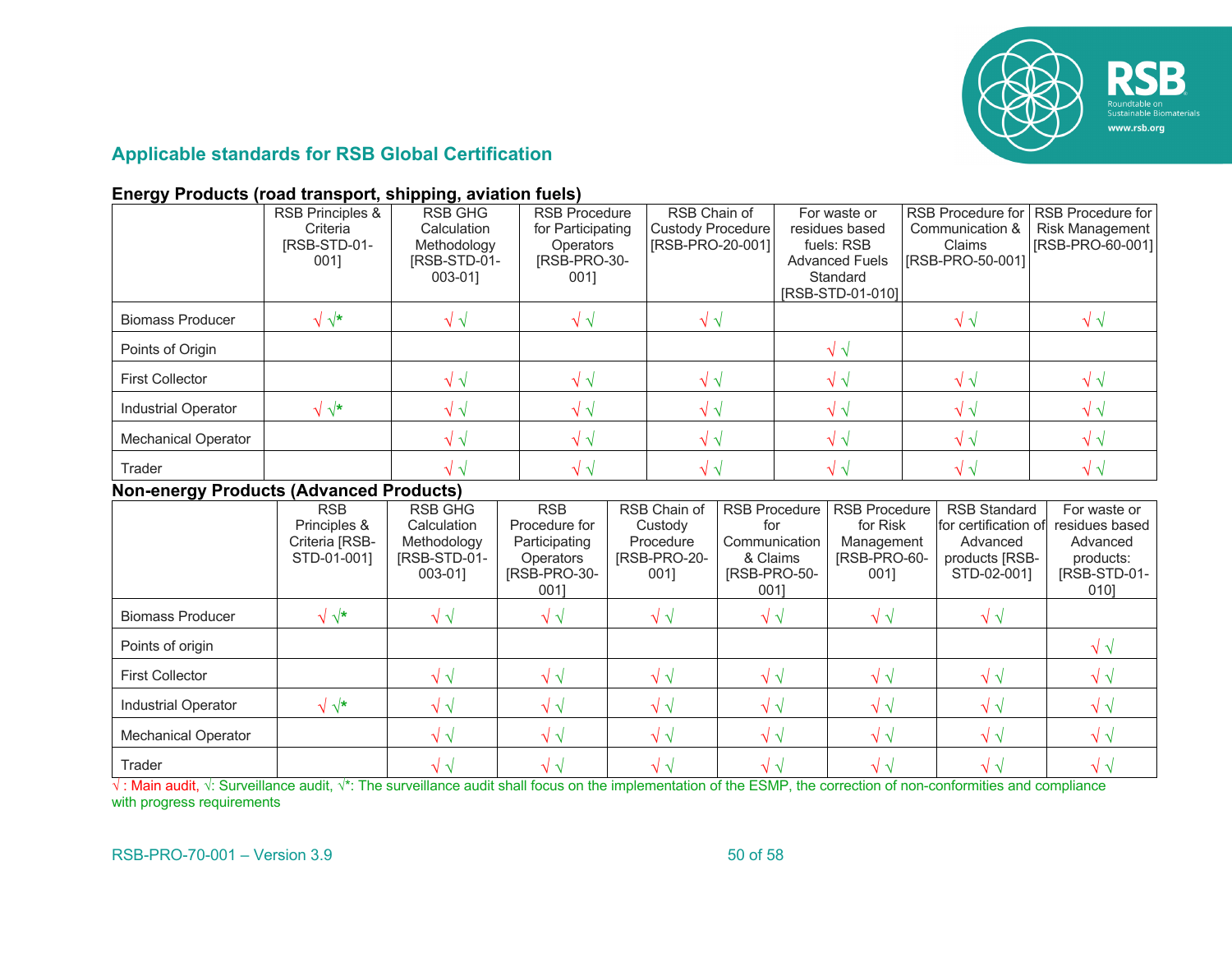

### **Applicable standards for RSB EU RED certification**

#### **Biofuels and Bioliquids**

|                                    | <b>RSB</b><br>Principles &<br>Criteria<br>[RSB-STD-<br>01-0011 | <b>RSB EU</b><br>Market Access<br>Standard<br>[RSB-STD-11-<br>0011 | <b>RSB Procedure</b><br>for Participating<br><b>Operators</b><br>[RSB-PRO-30-<br>001] | RSB EU RED<br>Chain of<br>Custody<br>Standard<br>[RSB-STD-11-<br>001-20-001] | <b>Consolidated RSB</b><br><b>EU RED Standard</b><br>for certification of<br>biofuels based on<br>waste and residues<br>[RSB-STD-11-001-<br>01-0101 | RSB Procedure for<br>Communication &<br>Claims<br>[RSB-PRO-50-001] | <b>RSB Procedure for</b><br>Risk Management<br>[RSB-PRO-60-001] |
|------------------------------------|----------------------------------------------------------------|--------------------------------------------------------------------|---------------------------------------------------------------------------------------|------------------------------------------------------------------------------|-----------------------------------------------------------------------------------------------------------------------------------------------------|--------------------------------------------------------------------|-----------------------------------------------------------------|
| <b>Biomass</b><br><b>Producers</b> | $\sqrt{\sqrt{\star}}$                                          | $\sqrt{\sqrt{2}}$                                                  | $\sqrt{\sqrt{2}}$                                                                     | $\sqrt{\sqrt{2}}$                                                            |                                                                                                                                                     | $\sqrt{\sqrt{2}}$                                                  | $\sqrt{V}$                                                      |
| Point of Origin                    |                                                                | $\sqrt{\sqrt{2}}$                                                  |                                                                                       |                                                                              | $\sqrt{\sqrt{2}}$                                                                                                                                   |                                                                    |                                                                 |
| <b>First Collector</b>             |                                                                | $\sqrt{\sqrt{2}}$                                                  | $\sqrt{\sqrt{2}}$                                                                     | $\sqrt{\sqrt{2}}$                                                            | $\sqrt{2}$                                                                                                                                          | $\sqrt{v}$                                                         | $\sqrt{\sqrt{}}$                                                |
| Industrial<br>Operator             | $\sqrt{\sqrt{\star}}$                                          | $\sqrt{\sqrt{2}}$                                                  | $\sqrt{\sqrt{2}}$                                                                     | $\sqrt{\sqrt{2}}$                                                            | $\sqrt{\sqrt{2}}$                                                                                                                                   | $\sqrt{\sqrt{2}}$                                                  | $\sqrt{\sqrt{2}}$                                               |
| Mechanical<br>Operator             |                                                                | $\sqrt{v}$                                                         | $\sqrt{\sqrt{2}}$                                                                     | $\sqrt{\sqrt{2}}$                                                            | $\sqrt{2}$                                                                                                                                          | $\sqrt{\sqrt{2}}$                                                  | $\sqrt{\sqrt{2}}$                                               |
| Trader                             |                                                                | $\sqrt{V}$                                                         | $\sqrt{2}$                                                                            | $\sqrt{\sqrt{2}}$                                                            | $\sqrt{2}$                                                                                                                                          | $\sqrt{\sqrt{}}$                                                   | $\sqrt{2}$                                                      |

#### **Please note: In the event of any inconsistency between the** *RSB Principles & Criteria* **and the** *RSB EU Market Access Standard,* **the** *RSB EU Market Access Standard* **shall prevail**

√ : Main audit,  $\sqrt{\cdot}$ : Surveillance audit,  $\sqrt{\cdot}$ : The surveillance audit shall focus on the implementation of the ESMP, the correction of non-conformities and compliance with progress requirements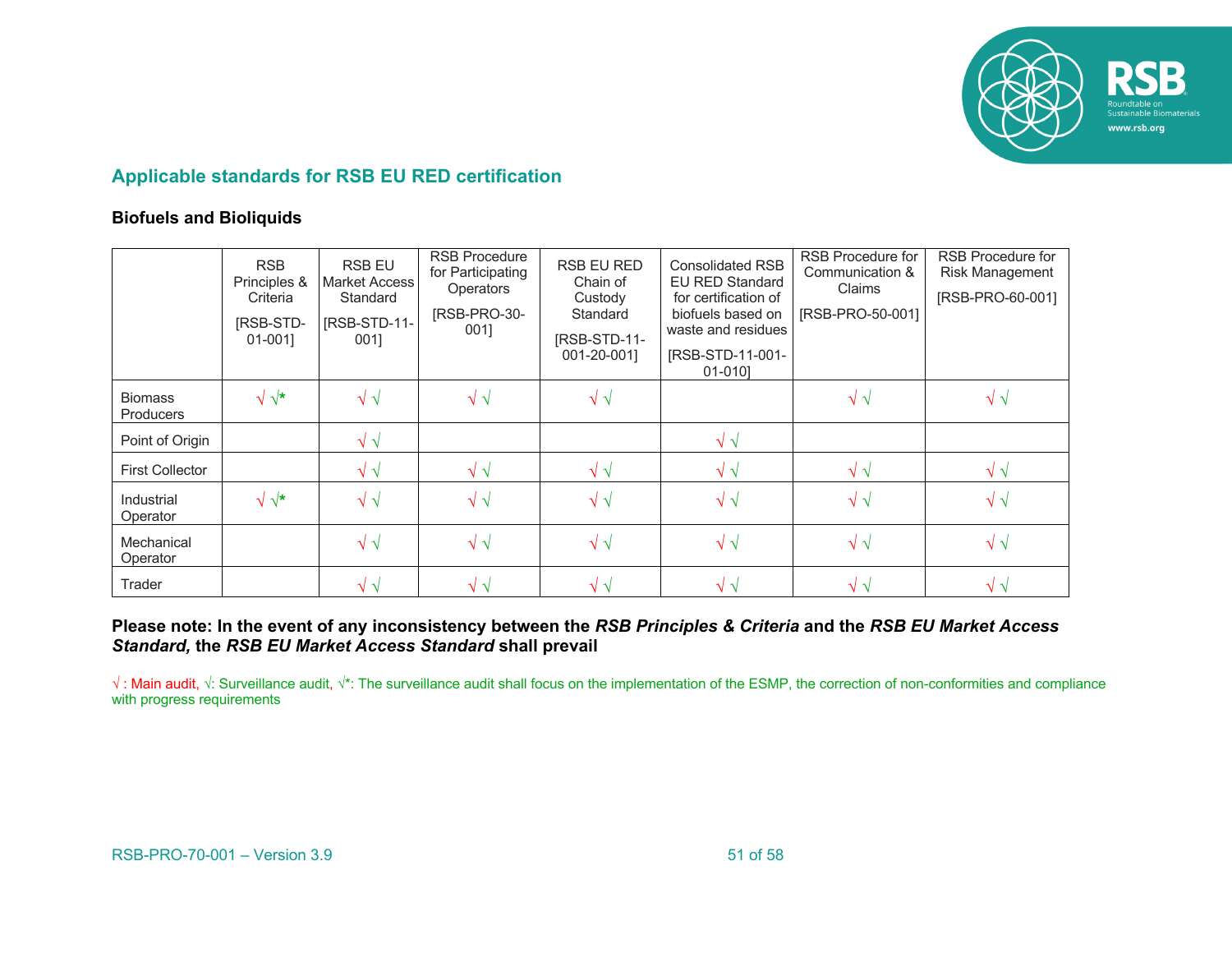

### **Applicable standards for RSB ICAO CORSIA certification**

|                             | RSB Principles &<br>Criteria<br>[RSB-STD-01-001] | RSB ICAO CORSIA<br>Standard<br>[RSB-STD-12-001] | RSB Procedure for<br>Participating<br><b>Operators</b><br>[RSB-PRO-30-001] | RSB Chain of<br>Custody<br>Procedure<br>[RSB-PRO-20-<br>0011 | RSB Procedure for<br>Communication &<br>Claims<br>[RSB-PRO-50-001] | For waste or<br>residues-based<br>fuels: RSB<br><b>Advanced Fuels</b><br>Standard<br>[RSB-STD-01-<br>0101 | <b>RSB Risk</b><br>Management<br>Procedure<br>[RSB-PRO-60-<br>001] |
|-----------------------------|--------------------------------------------------|-------------------------------------------------|----------------------------------------------------------------------------|--------------------------------------------------------------|--------------------------------------------------------------------|-----------------------------------------------------------------------------------------------------------|--------------------------------------------------------------------|
| <b>Biomass Producers</b>    | $\sqrt{x}$                                       | V 1                                             | $\sqrt{v}$                                                                 | $\sqrt{1}$                                                   |                                                                    |                                                                                                           |                                                                    |
| Point of Origin             |                                                  | $\sqrt{V}$                                      |                                                                            |                                                              |                                                                    | $\sqrt{\sqrt{2}}$                                                                                         |                                                                    |
| <b>First Collector</b>      |                                                  | $\sqrt{1}$                                      | $\sqrt{\sqrt{2}}$                                                          | $\sqrt{\sqrt{}}$                                             | $\sqrt{2}$                                                         | $\sqrt{\sqrt{2}}$                                                                                         |                                                                    |
| <b>Industrial Operators</b> | $\sqrt{\star}$                                   | V 1                                             | $\sqrt{v}$                                                                 |                                                              |                                                                    | $\sqrt{\sqrt{2}}$                                                                                         |                                                                    |
| <b>Mechanical Operator</b>  |                                                  | $\sqrt{\sqrt{2}}$                               | $\sqrt{\sqrt{2}}$                                                          | $\sqrt{\sqrt{2}}$                                            | $\sqrt{v}$                                                         | $\sqrt{\sqrt{2}}$                                                                                         |                                                                    |
| Trader                      |                                                  | $\sqrt{2}$                                      | $\sqrt{\sqrt{2}}$                                                          | $\sqrt{V}$                                                   | $\sqrt{2}$                                                         | $\sqrt{2}$                                                                                                |                                                                    |

√: Main audit, √: Surveillance audit, √\*: The surveillance audit shall focus on the implementation of the ESMP, the correction of non-conformities and compliance with progress requirements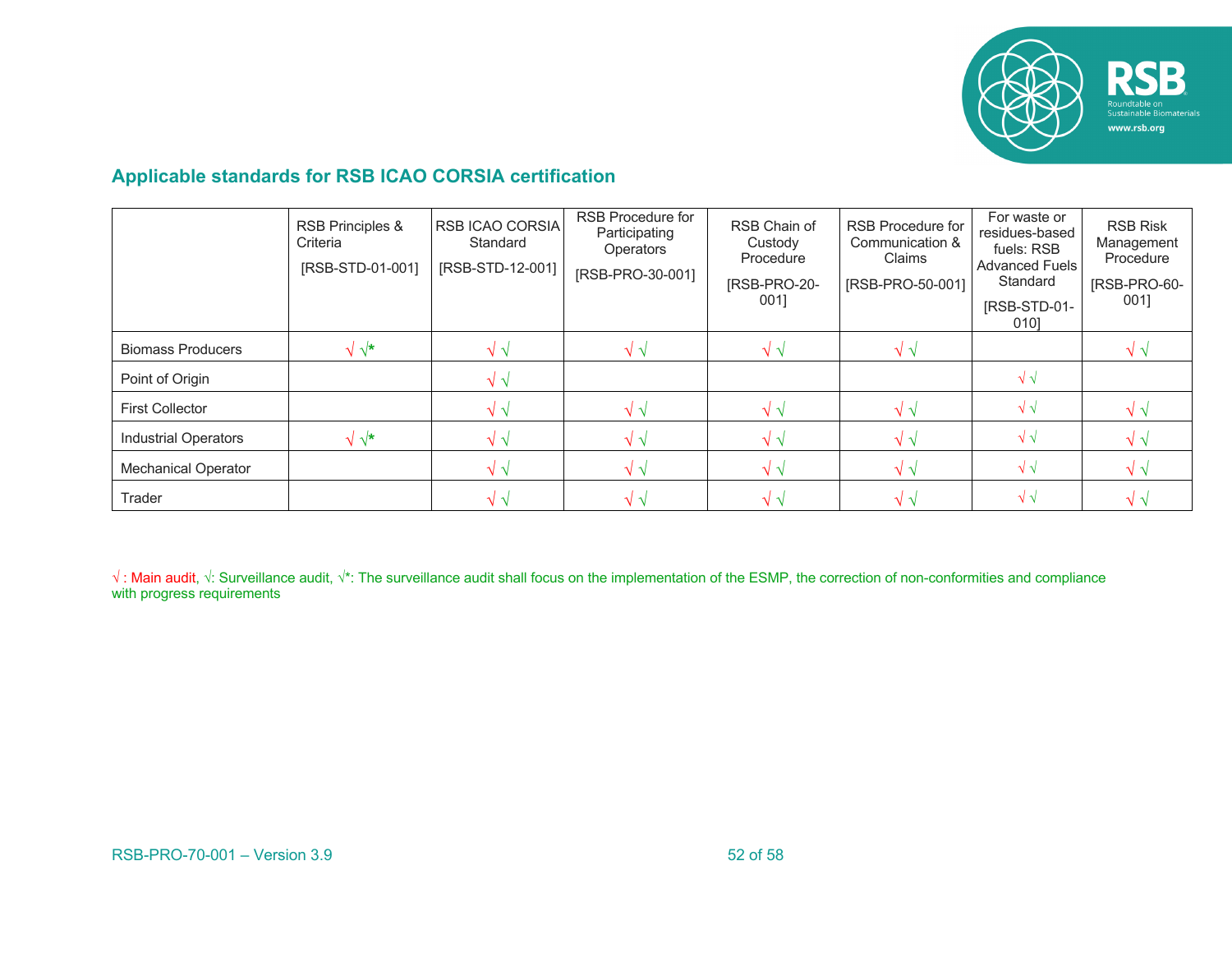

### **Applicable standards for RSB Japan certification**

|                               | <b>RSB Principles &amp;</b><br>Criteria<br>IRSB-STD-01-<br>001] | RSB Japan FIT<br>Standard<br>[RSB-STD-13-001] [RSB-STD-01-003- | RSB GHG<br>Calculation<br>Methodology<br>01] | <b>RSB Procedure</b><br>for Participating<br><b>Operators</b><br>IRSB-PRO-30-<br>001] | RSB Chain of<br>Custody<br>Procedure<br>IRSB-PRO-20-<br>001] | RSB Procedure for<br>Communication &<br>Claims<br>[RSB-PRO-50-001] | For waste or<br>residues-based<br>fuels: RSB<br><b>Advanced Fuels</b><br>Standard<br>[RSB-STD-01-010] | <b>RSB Risk</b><br>Management<br>Procedure<br>[RSB-PRO-60-001] |
|-------------------------------|-----------------------------------------------------------------|----------------------------------------------------------------|----------------------------------------------|---------------------------------------------------------------------------------------|--------------------------------------------------------------|--------------------------------------------------------------------|-------------------------------------------------------------------------------------------------------|----------------------------------------------------------------|
| <b>Biomass</b><br>Producers** | N/A                                                             | N/A                                                            | N/A                                          | $N/A\sqrt{2}$                                                                         | N/A                                                          | N/A                                                                | N/A                                                                                                   | N/A                                                            |
| Point of Origin               | $\sqrt{\sqrt{\star}}$                                           | $\sqrt{\sqrt{\star}}$                                          |                                              |                                                                                       |                                                              |                                                                    | $\sqrt{\sqrt{2}}$                                                                                     |                                                                |
| <b>First Collector</b>        |                                                                 | $\sqrt{\sqrt{\star}}$                                          | $\sqrt{1}$                                   | $\sqrt{\sqrt{2}}$                                                                     | $\sqrt{\sqrt{2}}$                                            | $\sqrt{\sqrt{2}}$                                                  | $\sqrt{\sqrt{2}}$                                                                                     | $\sqrt{\sqrt{2}}$                                              |
| Industrial<br>Operators***    | $\sqrt{\sqrt{\star}}$                                           | $\sqrt{\sqrt{\star}}$                                          | $\sqrt{\sqrt{2}}$                            | $\sqrt{\sqrt{2}}$                                                                     | $\sqrt{\sqrt{2}}$                                            | $\sqrt{\sqrt{2}}$                                                  | $\sqrt{\sqrt{2}}$                                                                                     | $\sqrt{\sqrt{2}}$                                              |
| Mechanical<br>Operator        |                                                                 | $\sqrt{\sqrt{\star}}$                                          | $\sqrt{\sqrt{2}}$                            | $\sqrt{\sqrt{2}}$                                                                     | $\sqrt{\sqrt{2}}$                                            | $\sqrt{\sqrt{2}}$                                                  | $\sqrt{\sqrt{2}}$                                                                                     | $\sqrt{\sqrt{2}}$                                              |
| Trader                        |                                                                 | $\sqrt{\sqrt{\star}}$                                          | $\sqrt{\sqrt{}}$                             | $\sqrt{\sqrt{2}}$                                                                     | $\sqrt{\sqrt{2}}$                                            | $\sqrt{\sqrt{2}}$                                                  | $\sqrt{\sqrt{2}}$                                                                                     | $\sqrt{\sqrt{2}}$                                              |

√ : Main audit, √: Surveillance audit, √\*: The surveillance audit shall focus on the implementation of the ESMP, the correction of non-conformities and compliance with progress requirements

\*\* Primary biomass producer **are not included** in the RSB Japan certification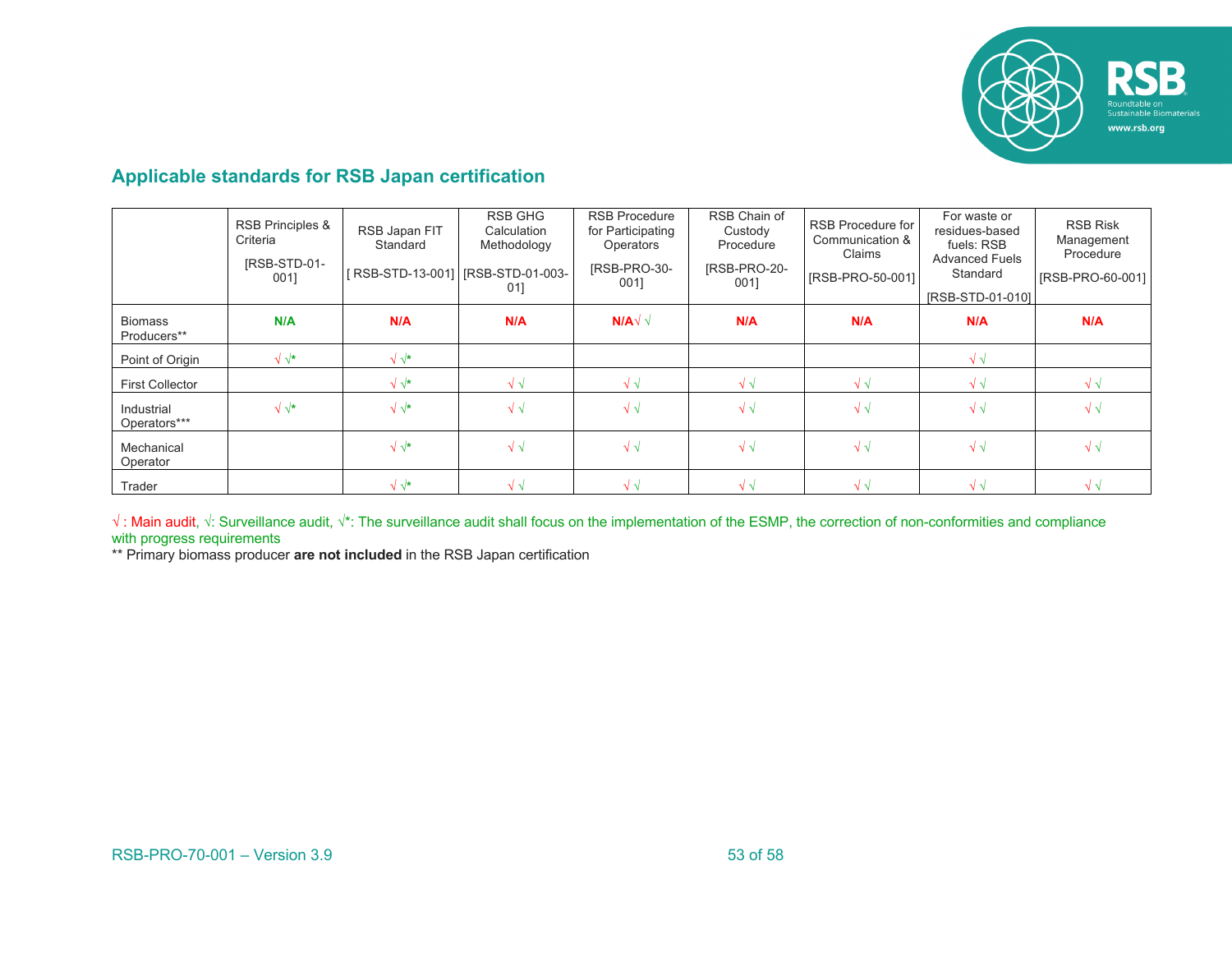

# **Annex II: History of changes**

### **Summary of material changes between Version 3.5 and Version 3.6**

| Document           | Former<br>Reference        | Topic                                               | New Reference              | <b>Modifications and Rationale</b>                                                                                                                                                                                                                  |
|--------------------|----------------------------|-----------------------------------------------------|----------------------------|-----------------------------------------------------------------------------------------------------------------------------------------------------------------------------------------------------------------------------------------------------|
| RSB-PRO-70-<br>001 | F.1.5                      | Level of assurance,<br>threshold for<br>materiality | F.1.5                      | For audits of GHG inventories and<br>audits against the RSB Chain of<br>Custody Standard, the level of<br>assurance was set at 'reasonable' with<br>a 5% materiality threshold to apply<br>best practice and comply with<br>regulatory requirements |
| RSB-PRO-70-<br>001 | F.2.1                      | Accreditation                                       | F.2.1                      | It was clarified that there is one<br>accreditation scope for the RSB<br>certification system                                                                                                                                                       |
| RSB-PRO-70-<br>001 | F2.2 and F2.3              | Accreditation                                       | F2.2 and F2.3              | The consequences for accreditation<br>suspension, termination and<br>withdrawal were clarified                                                                                                                                                      |
| RSB-PRO-70-<br>001 | F.8.3.12                   | Records                                             | F.8.3.12                   | Relevant audit evidence now also<br>includes documentation related to the<br>certification scope                                                                                                                                                    |
| RSB-PRO-70-<br>001 | G.1.                       | Auditor qualification                               | $G.1$ .                    | It was clarified that auditors have to<br>attend an initial training as well as<br>training updates for new or revised<br>standards and participate in an annual<br>online test                                                                     |
| RSB-PRO-70-<br>001 | G.2                        | Lead auditor<br>qualification                       | G.2.                       | Technical areas for lead auditors were<br>clarified                                                                                                                                                                                                 |
| RSB-PRO-70-<br>001 | H.1.1.                     | Audit team                                          | H.1.1                      | The application evaluation was linked<br>to the technical areas                                                                                                                                                                                     |
| RSB-PRO-70-<br>001 | $H.1.5.$ and<br>H.3.4.     | <b>Audit Plan</b>                                   | H.1.5.                     | The requirements for the audit plan<br>were clarified. Requirements for<br>surveillance audits were integrated in<br>this section                                                                                                                   |
| RSB-PRO-70-<br>001 | H2.2                       | Evaluation of the<br>Participating<br>Operator      | H2.2                       | Specifications were added for auditing<br>the use of default values and for<br>auditing chain of custody<br>documentation                                                                                                                           |
| RSB-PRO-70-<br>001 | Throughout<br>the document | <b>RSB ICAO CORSIA</b>                              | Throughout the<br>document | Several updates were made<br>throughout the document to comply<br>with ICAO CORSIA requirements                                                                                                                                                     |
| RSB-PRO-70-<br>001 | New section                | Scope changes                                       | H.3.5.                     | This new section on scope changes<br>was included to specify the process to<br>change a scope of certification                                                                                                                                      |
| RSB-PRO-70-<br>001 | H.3.1                      | Review                                              | H.3.1                      | The specification was added that the<br>review is required to assess audit<br>checklists and relevant evidence<br>documents                                                                                                                         |
| RSB-PRO-70-<br>001 | H.3.5.                     | Extension of<br>certificate validity                | H.3.6.                     | It was clarified that this section does<br>also apply in the case of a delayed<br>audit schedule for surveillance audits                                                                                                                            |
| RSB-PRO-70-<br>001 | H.3.7.                     | Suspension and<br>withdrawal of<br>certificates     | H.3.8.                     | The terminology and provisions of<br>suspending and withdrawing were<br>clarified                                                                                                                                                                   |
| RSB-PRO-70-<br>001 | New section                | Information                                         | H.3.9                      | A new section on information was<br>included to clarify information<br>requirements of the CB                                                                                                                                                       |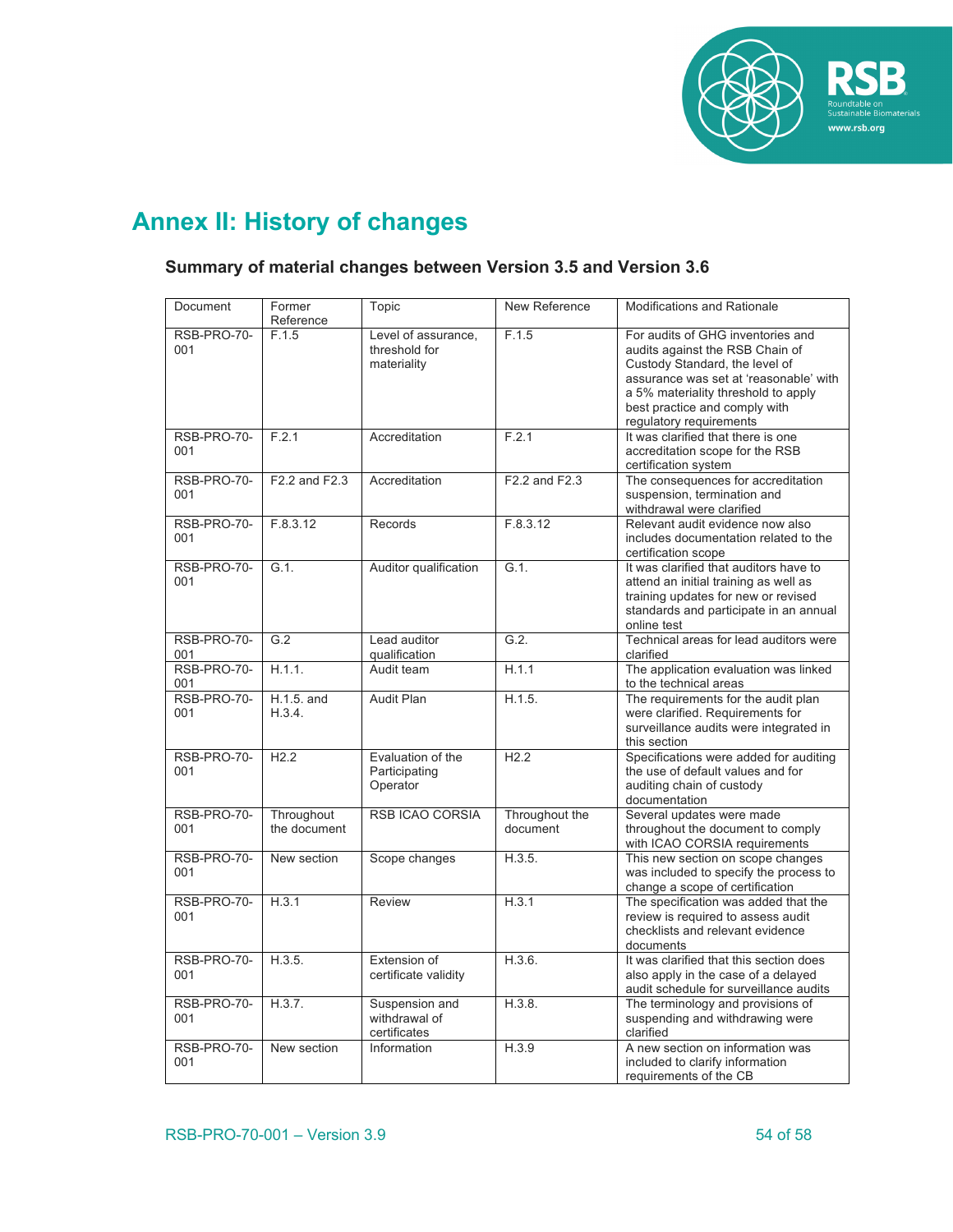

| Former<br>Document | Former<br>Reference | Topic                | New Reference | <b>Modifications and Rationale</b>                                                                                                |
|--------------------|---------------------|----------------------|---------------|-----------------------------------------------------------------------------------------------------------------------------------|
| RSB-PRO-70-<br>001 | F.4                 | Contract with the PO | F.4           | A new requirement for CBs was<br>added to include a clause that<br>enables the CB to schedule<br>additional audits                |
| RSB-PRO-70-<br>001 | F.8.3               | Records              | F.8.3         | A new requirement for CBs was<br>added related to audit evidence<br>records                                                       |
| RSB-PRO-70-<br>001 | H.2.1.8.            | Audit preparation    | H.2.1.8.      | A new requirement for lead<br>auditors was added to send the<br>audit plan and audit checklist to<br>the PO ahead of the audit    |
| RSB-PRO-70-<br>001 | H.2.2.              | Evaluation           | H.2.2.        | A requirement for the audit team<br>was added to use the applicable<br>audit checklists and to<br>systematically present findings |
| RSB-PRO-70-<br>001 | H.3.2               | Issuing certificates | H.3.2         | Timelines for audits without<br>major non-compliances were<br>added                                                               |
| RSB-PRO-70-<br>001 | H.3.3.2             | Public audit summary | H.3.3.2       | Additional product specific<br>content was added to required<br>content of the Public Audit<br>Summarv                            |
| RSB-PRO-70-<br>001 | H.3.4.              | Surveillance audits  | H.3.4.        | Clarifications on the ESMP<br>related to the surveillance audits<br>were added                                                    |

#### **Summary of material changes between Version 3.4 and Version 3.5**

#### **Summary of material changes between Version 3.3 and Version 3.4**

| Former<br>Document | Former<br>Reference | Topic                          | New Reference | Modifications and Rationale                                                                |
|--------------------|---------------------|--------------------------------|---------------|--------------------------------------------------------------------------------------------|
| RSB-PRO-70-<br>001 | H 1.5.4             | Audits of collection<br>points | H.1.5.4.1     | Under RSB EU RED, a sampling<br>for collection points is not<br>accepted anymore           |
| RSB-PRO-70-<br>001 | Annex               | Surveillance audits            | Annex         | Clarification on content of<br>surveillance audits related to<br>RSB Principles & Criteria |

#### **Summary of material changes between Version 3.2 and Version 3.3**

| Former             | Former    | Topic                           | <b>New</b> | Modifications and                                                                     |
|--------------------|-----------|---------------------------------|------------|---------------------------------------------------------------------------------------|
| Document           | Reference |                                 | Reference  | Rationale                                                                             |
| RSB-PRO-70-<br>001 | H.1.4.1   | Surveillance audits             | H.1.4.1    | Clarification on the timing of<br>surveillance audits                                 |
| RSB-PRO-70-<br>001 | H.2.5.6   | Closing of non-<br>conformities | H.2.5.6.   | Change: Major NCs now to be<br>closed within 90 days of the<br>audit closing meeting  |
| RSB-PRO-70-<br>001 | H.3.2.5   | Issuing certificates            | H.3.2.5    | New: The certificate shall be<br>issued within 4 months of the<br>certification audit |

### **Summary of material changes between Version 3.1 and Version 3.2**

| Former             | Former    | Topic                                         | New       | Modifications and                                                       |
|--------------------|-----------|-----------------------------------------------|-----------|-------------------------------------------------------------------------|
| Document           | Reference |                                               | Reference | Rationale                                                               |
| RSB-PRO-70-<br>001 | Annex I   | Applicable audit<br>documents (RSB<br>Global) | Annex I   | Operator types were updated<br>following the revision of the RSB<br>P&C |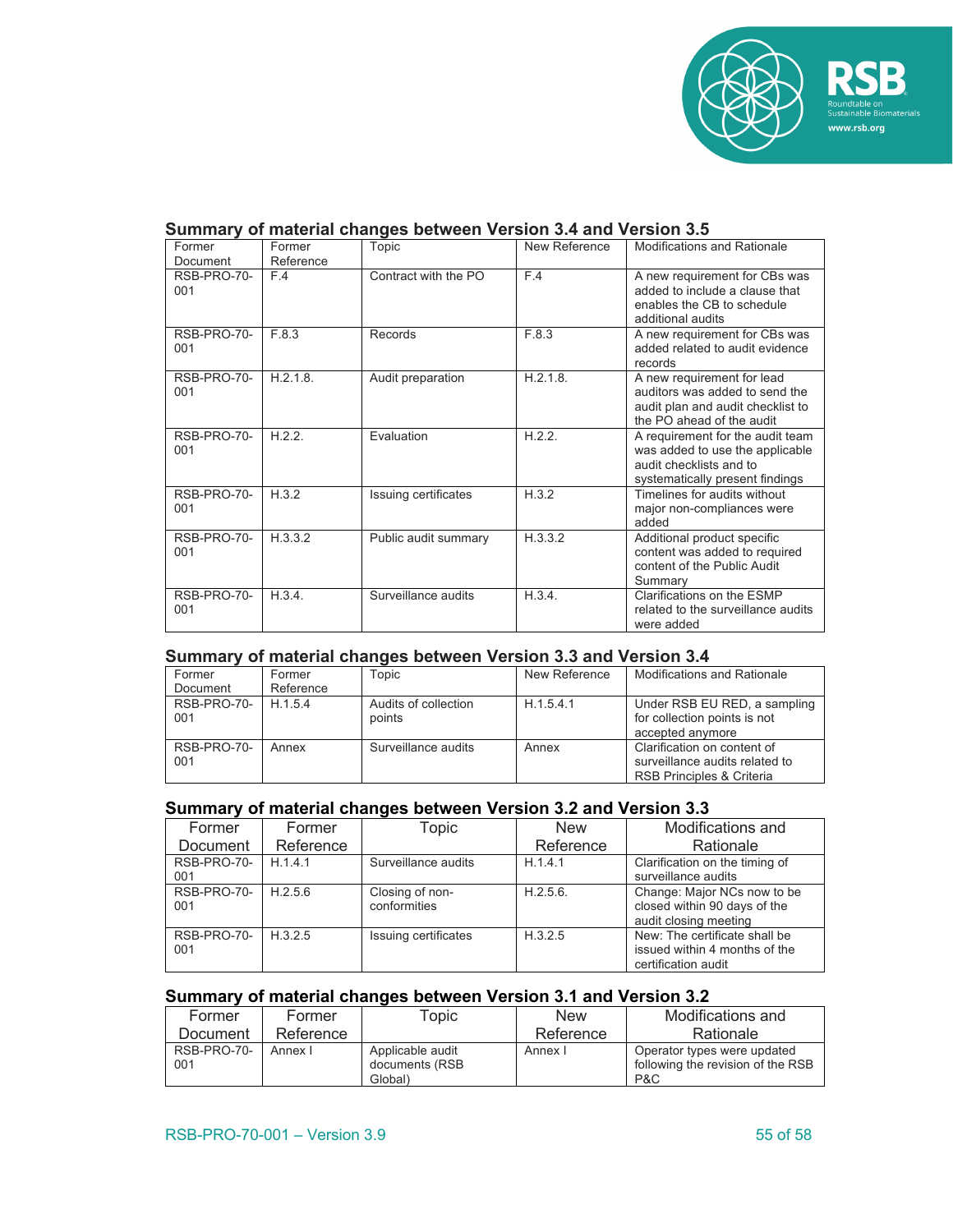

| 3 | RSB-PRO-70-<br>001 | Annex II | Applicable audit<br>documents (RSB EU<br>RED) | Annex II |  | Operator types were<br>updated following the<br>revision of the RSB P&C<br>New: RSB-STD-01-001 is<br>applicable for RSB EU RED<br>certifications<br>RSB-STD-11-001 and<br>RSB-STD-11-001-01-010<br>prevail in the event of any<br>inconsistency |
|---|--------------------|----------|-----------------------------------------------|----------|--|-------------------------------------------------------------------------------------------------------------------------------------------------------------------------------------------------------------------------------------------------|
|---|--------------------|----------|-----------------------------------------------|----------|--|-------------------------------------------------------------------------------------------------------------------------------------------------------------------------------------------------------------------------------------------------|

### **Summary of material changes between Version 3.0 and Version 3.1**

| Former<br><b>Document</b> | Former<br>Reference      | Topic                   | <b>New</b><br>Reference      | Modifications and<br>Rationale                                     |
|---------------------------|--------------------------|-------------------------|------------------------------|--------------------------------------------------------------------|
| RSB-PRO-70-<br>001        | F.4.2.3.                 | Mass balance data       | F.4.2.3.                     | Further improving system<br>integrity                              |
| RSB-PRO-70-<br>001        | H1.5.                    | Sampling                | H <sub>1.5</sub> .           | Inclusion of sampling approach<br>for waste/residues supply chains |
| RSB-PRO-70-<br>001        |                          | <b>GHG</b> verification | H2.2.6                       | More detailed requirements                                         |
| RSB-PRO-70-<br>001        | $\overline{\phantom{a}}$ | Major NC                | $H2.3.3.2.$ and<br>H3.7.2.3. | Define non-compliance with EU<br>RED as (severe) major             |
| RSB-PRO-70-<br>001        |                          | Audit reports           | H2.4                         | More detailed requirements for<br>audit reports                    |
| RSB-PRO-70-<br>001        | $\overline{\phantom{a}}$ | Audit type              | H3.4.2                       | Requirements for defining audit<br>type                            |
| RSB-PRO-70-<br>001        |                          | Surveillance audits     | H.3.4                        | Conditions for desk based audits<br>were added                     |
| RSB-PRO-70-<br>001        | Annex                    | Applicable documents    | Annex                        | Alignment with valid RSB<br>documents                              |

#### **Summary of material changes between Version 2.0 and Version 3.0**

| Former             | Former    | Topic                                     | <b>New</b> | Modifications and                                                                                                                                                                    |
|--------------------|-----------|-------------------------------------------|------------|--------------------------------------------------------------------------------------------------------------------------------------------------------------------------------------|
| Document           | Reference |                                           | Reference  | Rationale                                                                                                                                                                            |
|                    | 1.        | Accreditation                             | F. 1; F.2  | Clarification of the accreditation<br>process; limited accreditation;<br>requirement for additional<br>accreditations (ISO/IEC Guide<br>62/65/66, ISO 14065, ISO<br>14064-3) removed |
|                    | 2.1       | CB/PO relationship                        | F4         | Clarification of the content of the<br>contractual agreement;<br>duplications removed                                                                                                |
|                    | 2.7       | <b>RSB Secretariat</b><br>agreement       | F.3        | Reduce length (reference to the<br>CB Agreement, which is a fixed<br>document)                                                                                                       |
| RSB-STD-70-<br>001 | 3.1       | Independence and<br>conflicts of interest |            | Removed because of duplication<br>with requirements in ISO/IEC<br>17065                                                                                                              |
|                    | 3.5       | Public information                        | F 8.4      | Clearer - improved language                                                                                                                                                          |
|                    | 4.1       | Documented systems                        | F.8        | More detailed                                                                                                                                                                        |
|                    | 4.2       | Records                                   | F.8        | More detailed                                                                                                                                                                        |
|                    | Section 5 | Sub-contracting                           |            | Removed because of duplication<br>with requirements in ISO/IEC<br>17065 ('outsourcing')                                                                                              |
|                    | Section 6 | Certification body quality<br>system      |            | Removed because of duplication<br>with requirements in ISO/IEC<br>17065                                                                                                              |
|                    | 7.1       | Validity of RSB<br>certificates           | H 1.4      | Audit schedule and certificate<br>validity changed                                                                                                                                   |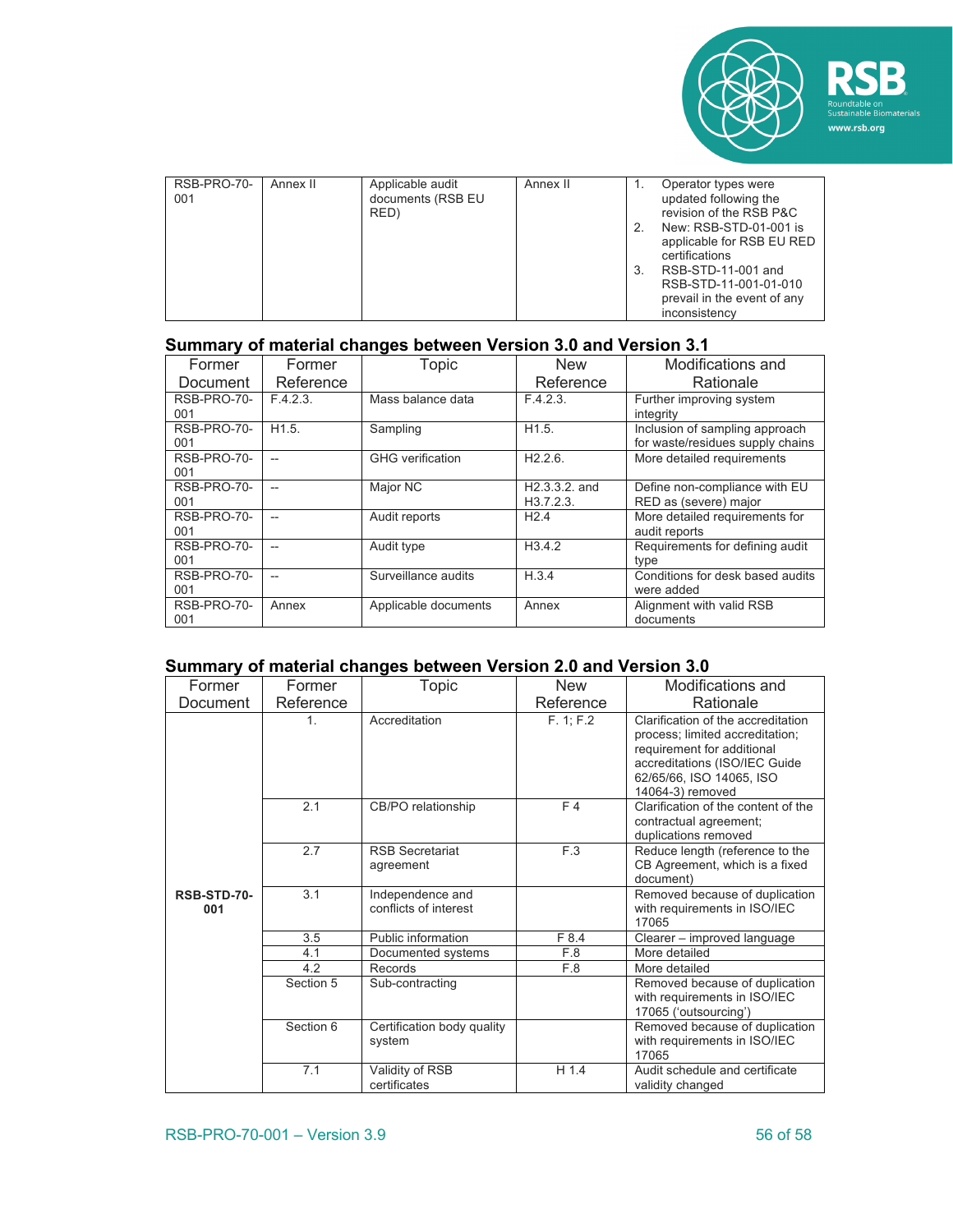



|                    | 7.2.              | Issuing and maintaining<br><b>RSB</b> certificates<br>(including agreement<br>with RSB Secretariat) | H 3.2                               | Clarifications, Improved<br>language, Duplications removed                                                                                                          |
|--------------------|-------------------|-----------------------------------------------------------------------------------------------------|-------------------------------------|---------------------------------------------------------------------------------------------------------------------------------------------------------------------|
|                    | 7.2.2             | Certificate scope                                                                                   | $H$ 1.1                             | Clarifications, Improved<br>language, Duplications removed                                                                                                          |
|                    | 7.2.3             | Closing major non-<br>compliances                                                                   | H.2.3                               | Clarifications of the process,<br>Improved language, Duplications<br>removed                                                                                        |
|                    | 7.2.5             | Certificate details                                                                                 | H 3.2                               | More details, clearer                                                                                                                                               |
|                    | 7.2.6             | CB informing AB and<br><b>RSB Secretariat</b>                                                       | H 3.2.4 and<br>H.3.4.3 and<br>H.3.7 | Now for issuing, extending,<br>suspending and withdrawing<br>certification                                                                                          |
|                    | 7.3               | <b>Evaluating POs</b>                                                                               | H <sub>2</sub>                      | Clarifications, Improved<br>language, Duplications removed                                                                                                          |
|                    | 7.3.7             | Review                                                                                              | H.3.1                               | Simplification and clarification                                                                                                                                    |
|                    | Section 8         | <b>Transferring POs</b>                                                                             | F.7                                 | Clearer and more detailed                                                                                                                                           |
|                    | $1.1 - 1.5$       | Provision for auditor<br>training and qualification                                                 | G.1                                 | Simplified, Clarifications,<br>Language improved                                                                                                                    |
|                    | 1.6               | Scope of competence                                                                                 | G.1, G.2                            | Industrial facilities included                                                                                                                                      |
|                    | $1.7 - 1.10$      | Lead auditor<br>qualification                                                                       | G.2                                 | Simplified (based on temporary<br>amendments in RSB-STD-80-<br>001); Special provisions for<br>Start-up phase added;<br>Requirements for monitoring<br>audits added |
| RSB-STD-70-<br>002 | 2.                | Audit teams                                                                                         | G.3                                 | Simplification and Clarification<br>on local expertise, GHG<br>competence and<br>social/environmental experts                                                       |
|                    | 1.11              | Knowledge<br>Management and<br>Calibration                                                          | G.4                                 | Clarification on training,<br>conformity with ISEAL<br>Assurance code; requirement for<br>periodic exchanges of<br>experience for auditors added                    |
|                    | 1.12              | Qualification report                                                                                |                                     | Removed because of duplication<br>with requirements in ISO/IEC<br>17065                                                                                             |
|                    | 2.1               | Evaluation planning                                                                                 | H <sub>1</sub>                      | Improved flow, clarification,<br>duplications removed                                                                                                               |
|                    | 2.2               | Audit type                                                                                          | H.1.                                | Audit type is determined by risk.<br>Detailed description of relevant<br>standards in annex                                                                         |
|                    | 2.3               | Audit team                                                                                          | H.1.3                               | Clarification; possibility for PO to<br>object to the team composition                                                                                              |
|                    | 2.4.6             | Representative sample<br>of units                                                                   | H.1.5.1.4                           | Simplified (based on revised<br>RSB-STD-60-001 and ISEAL<br>Code)                                                                                                   |
| RSB-STD-70-        | $\qquad \qquad -$ | Representative sample<br>of farms                                                                   | H.1.5.1.5., H<br>1.5.1.6.           | Included as separate sample<br>and clarification on the<br>composition of the sample                                                                                |
| 003                |                   | Representative sample<br>of input data for GHG<br>calculation                                       | H.1.5.1.7                           | Clause added                                                                                                                                                        |
|                    | 2.4.7             | Representative sample<br>of claims                                                                  | H.1.5.1.8                           | Simplified (based on revised<br>RSB-STD-60-001 and ISEAL<br>Code)                                                                                                   |
|                    | 3.4.1.            | Stakeholder<br>Consultation                                                                         | H.1.6                               | Clarification that consultation is<br>are only obligatory for P&C<br>evaluations; Change in time<br>period for notification                                         |
|                    |                   | Progress requirements                                                                               | H.2.3.4.1                           | Clarification                                                                                                                                                       |
|                    | 4                 | Correction of non-<br>conformities                                                                  | H.2.5                               | Clarification of roles, process<br>and requirements                                                                                                                 |